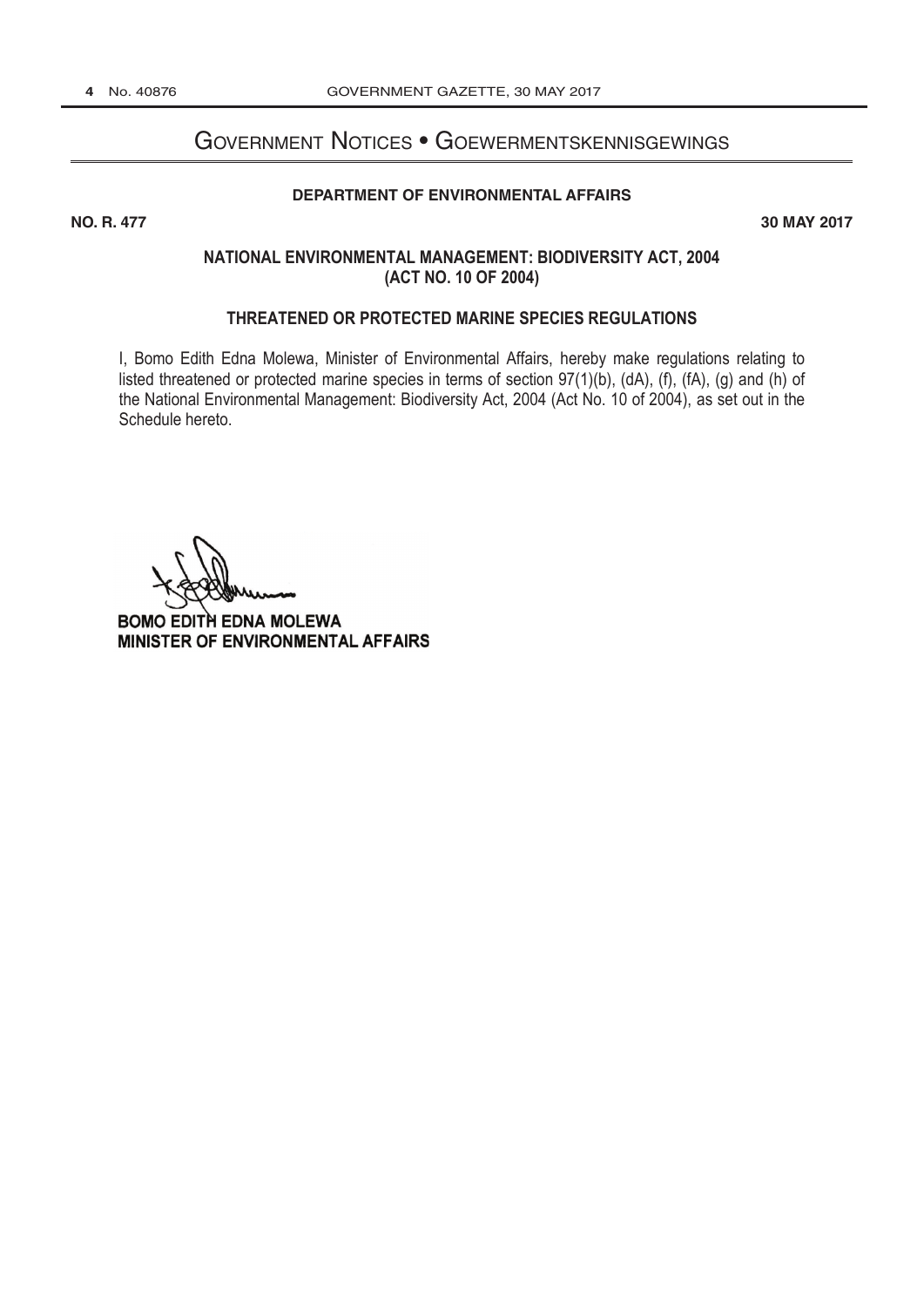# **SCHEDULE**

# **TABLE OF CONTENTS**

# **PROVISIONS RELATING TO LISTED THREATENED OR PROTECTED MARINE SPECIES**

# **CHAPTER 1**

# **INTERPRETATION AND PURPOSE OF THESE REGULATIONS**

- 1. Definitions
- 2. Purpose and application of these Regulations
- 3. Activities prescribed as restricted activities

# **CHAPTER 2**

# **PERMIT SYSTEM FOR LISTED THREATENED OR PROTECTED MARINE SPECIES**

# **Part 1**

# **Application for permits**

- 4. Carrying out of a restricted activity
- 5. Types of Permits
- 6. Ordinary permits
- 7. Standing permits

# **Part 2**

# **Permit application procedure**

- 8. Application for a permit
- 9. Submission of permit applications
- 10. Additional information required for certain applications
- 11. Restricted activities requiring the collection of DNA samples for genotyping
- 12. Compulsory marking of specimens
- 13. Restricted activities requiring a risk assessment
- 14. Risk assessment report
- 15. General requirements applicable to the person who will be carrying out a risk assessment
- 16. Disqualification of the risk assessment report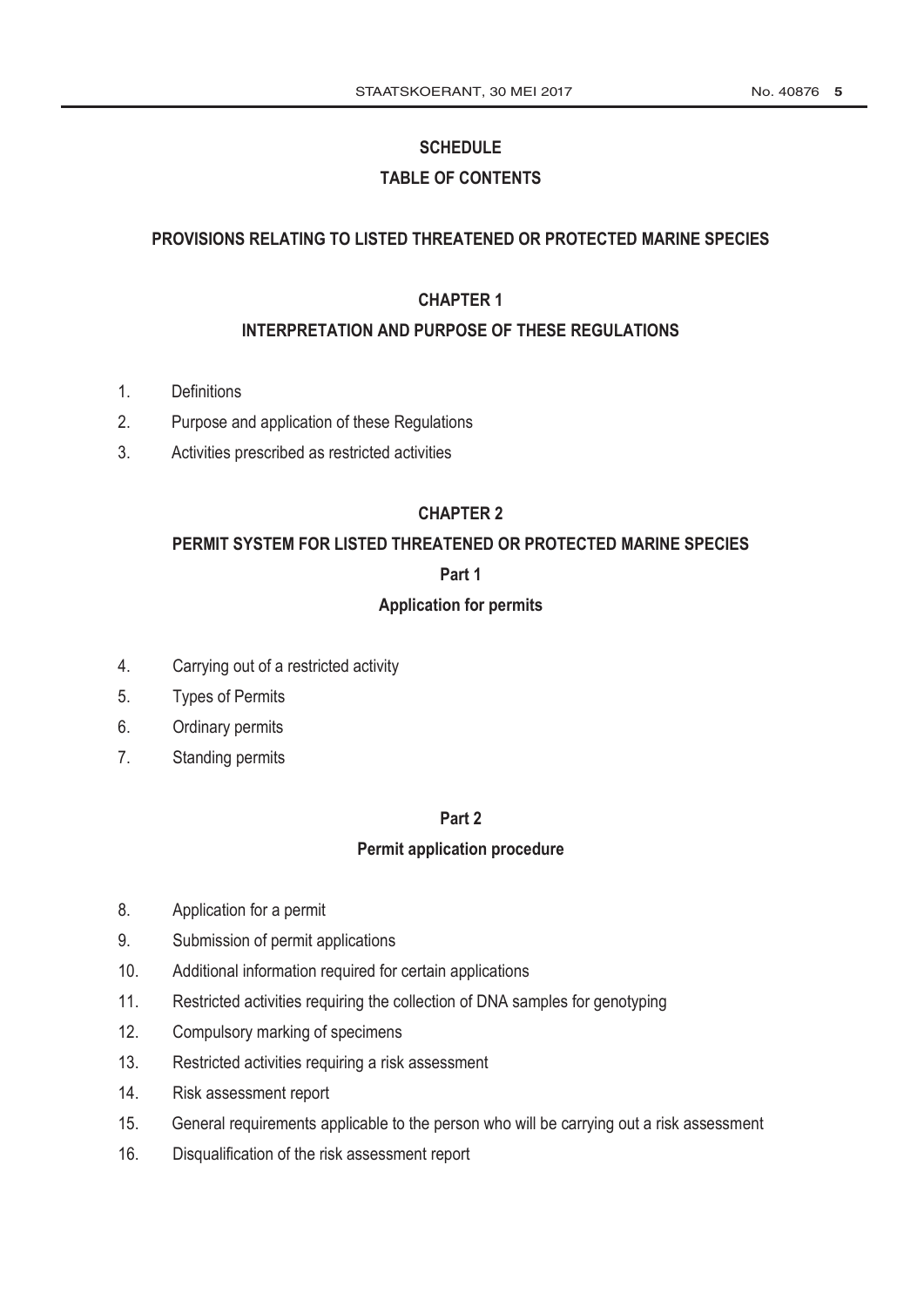## 17. Identification of risk factors

### **Part 3**

## **Consideration of permit applications**

- 18. Request by issuing authorities for additional information
- 19. Factors to be taken into account by issuing authorities when considering permit applications

## **Part 4**

# **Issuing of permits**

- 20. Circumstances in which permits must be refused
- 21. Decision on permit applications and issuance of permits
- 22. Contents of permits
- 23. Compulsory permit conditions applicable to the holder of a permit
- 24. Compulsory conditions applicable to captive breeding facilities, rehabilitation facilities, temporary holding facilities, and exhibition facilities
- 25. Compulsory conditions applicable to sanctuaries
- 26. Compulsory conditions applicable to permits issued for scientific purposes
- 27. Area of validity of permits
- 28. Period of validity of permits

# **CHAPTER 3**

# **REGISTRATION OF CAPTIVE BREEDING FACILITIES, REHABILITATION FACILITIES, SANCTUARIES, TEMPORARY HOLDING FACILITIES, SCIENTIFIC INSTITUTIONS, COMMERCIAL EXHIBITION FACILITIES, WILDLIFE TRADERS, TAXIDERMISTS, WILDLIFE TRANSLOCATORS AND FREIGHT AGENTS**

- 29. Compulsory registration of captive breeding facilities, rehabilitation facilities, sanctuaries, temporary holding facilities, exhibition facilities, wildlife traders, taxidermists, wildlife translocators and freight agents
- 30. Issuing authorities for registration of persons or facilities
- 31. Application for registration
- 32. Submission of applications for registration
- 33. Additional information required for the registration of a captive breeding facility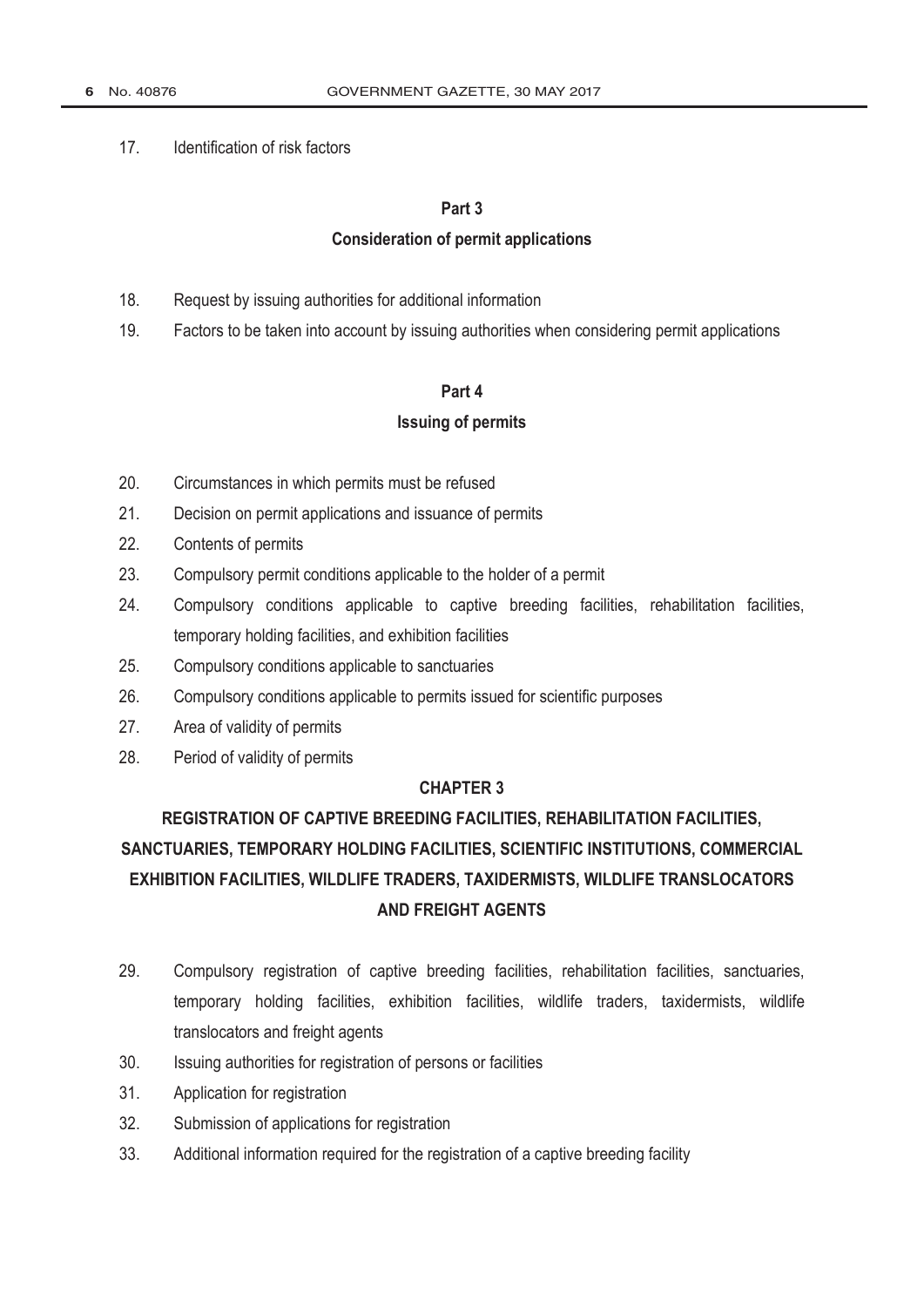- 34. Additional information required for the registration of a sanctuary, rehabilitation facility, temporary holding facility or exhibition facility
- 35. Additional information required for the registration of as a wildlife translocator
- 36. Additional information required by the issuing authority

# **Part 2**

## **Consideration of registration applications**

- 37. Factors to be taken into account by issuing authorities when considering registration applications
- 38. Time frames for issuing authorities
- 39. Contents of registration certificates
- 40. Compulsory conditions to be included on a registration certificate
- 41. Validity of registrations
- 42. Period of validity of registrations

# **CHAPTER 4**

# **DUTIES OF HOLDERS OF PERMITS AND REGISTRATIONS**

- 43. Duties of permit-holders
- 44. Duties of holders of registrations

# **CHAPTER 5**

# **RENEWAL, AMENDMENT AND CANCELLATION OF PERMITS AND REGISTRATIONS**

# **Part 1**

# **Renewal and amendment of permits and registrations**

- 45. Renewal of permits
- 46. Consideration of and decision on renewal of permit applications
- 47. Amendment of permits or registrations
- 48. Applications for amendment by holders of permits or registrations
- 49. Consideration of and decision on applications for amendment
- 50. Amendment of permits or registrations on initiative of issuing authorities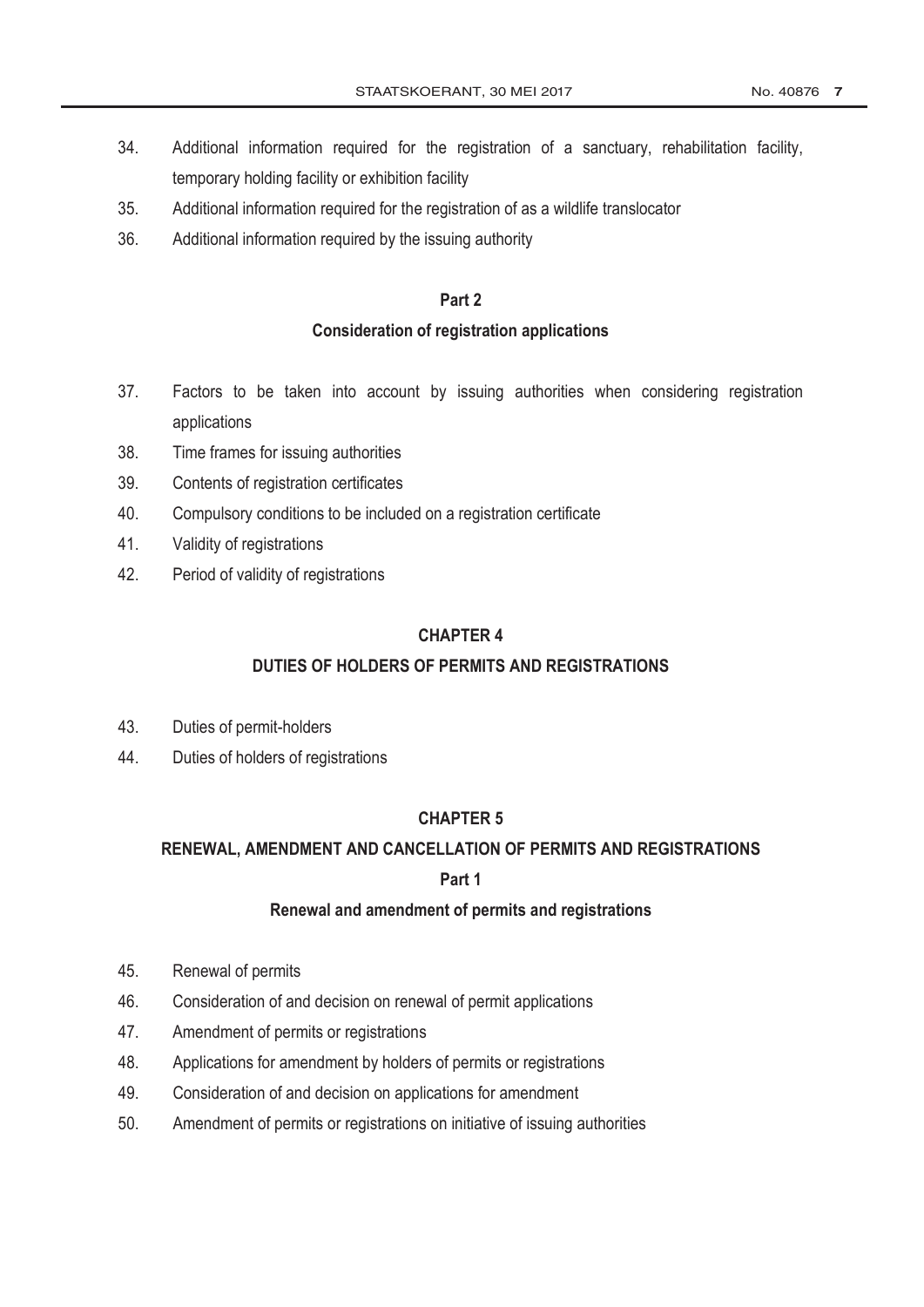# **Part 2**

### **Cancellation of permits and registrations**

- 51. Cancellation of permits or registrations
- 52. Cancelled permits and registration certificates to be returned to issuing authorities
- 53. Permits or registrations may not be transferred
- 54. Lost or stolen permits or registration certificates

### **Part 3**

### **Reporting on permits by Issuing Authorities**

55. Register to be established and maintained by issuing authorities

# **CHAPTER 6**

# **ASSOCIATIONS OR ORGANIZATIONS INVOLVED IN THE UTILISATION OF LISTED THREATENED OR PROTECTED SPECIES**

- 56. Recognition of associations or organizations
- 57. Codes of responsible conduct and good practice
- 58. Withdrawal of recognition of associations or organizations

### **CHAPTER 7**

### **PROHIBITION OF SPECIFIC RESTRICTED ACTIVITIES UNDER CERTAIN CIRCUMSTANCES**

- 59. Prohibition of the conveyance, movement or translocation of a listed threatened or protected marine species under certain circumstances
- 60. General circumstances relating to the prohibition to import, export, re-export or introduce from the sea of a specimen of a listed threatened or protected species
- 61. Specific circumstances relating to the prohibition to possess and trade in specimens of listed protected species that are also included in Appendix 1 of CITES
- 62. Specific restricted activities involving listed threatened or protected marine species

# **CHAPTER 8**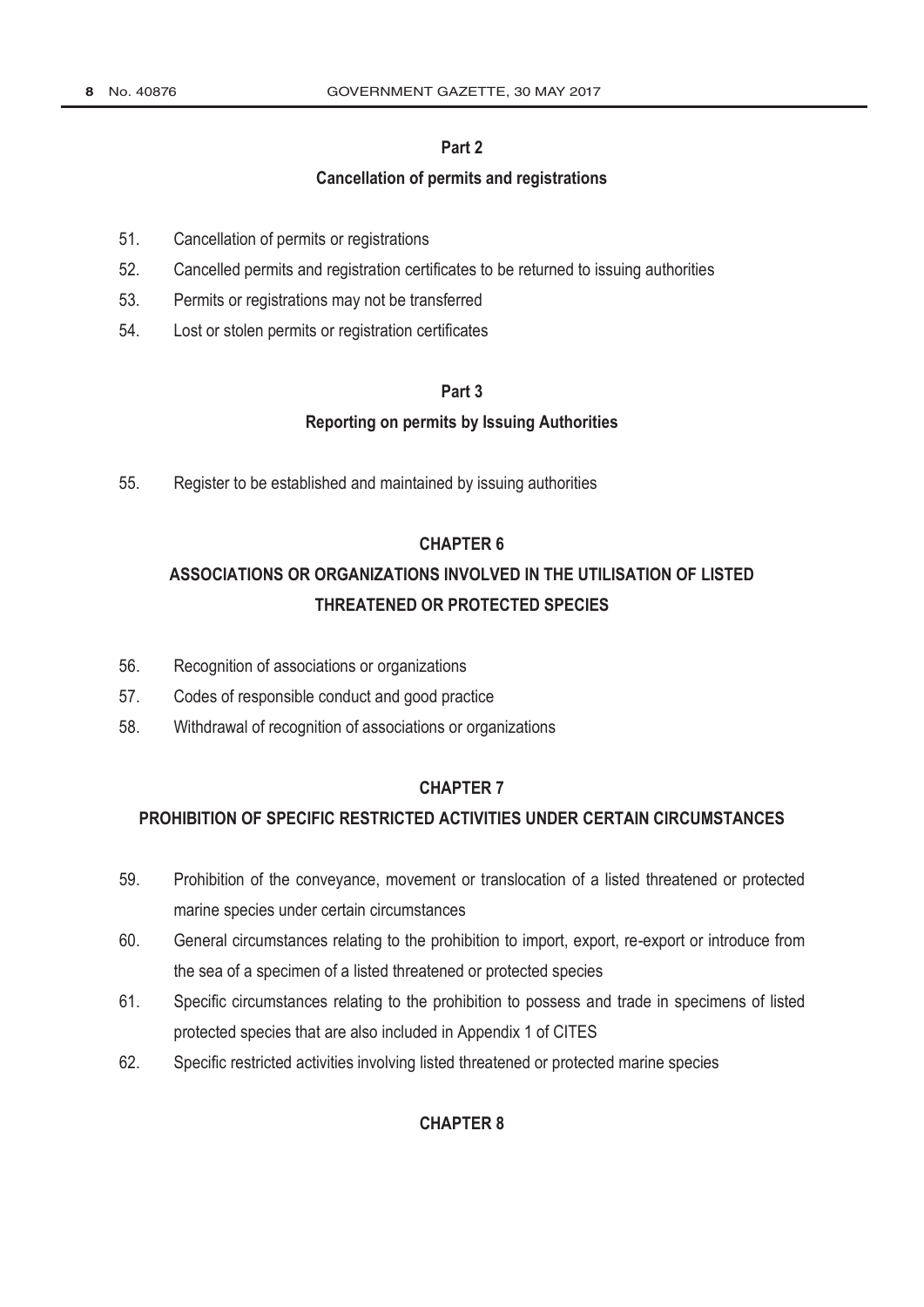# **THE REGULATION OF SPECIFIC RESTRICTED ACTIVITIES INVOLVING CERTAIN LISTED THREATENED OR PROTECTED SPECIES**

- 63. Regulation of restricted activities involving specimens of listed threatened or protected marine species
- 64. Catch, release and killing of listed threatened or protected marine species

# **CHAPTER 10 RESEARCH ACTIVITIES**

- 65. The Scientific Authority
- 66. Restricted activities for scientific purposes

# **CHAPTER 11**

# **PERMITS FOR BOAT-BASED WHALE AND DOLPHIN WATCHING AND WHITE SHARK CAGE DIVING**

- 67. Boat-based whale and dolphin watching permits
- 68. White shark cage diving permits
- 69. Permit applications
- 70. Timeframes for issuing authorities
- 71. Additional factors to be taken into account by the issuing authority when considering applications for boat-based whale and dolphin watching permits and applications for what shark cage diving permits
- 72. Circumstances in which permits must be refused
- 73. Compulsory permit conditions application to the holder of a boat-based whale and dolphin watching permit or a white shark cage diving permit
- 74. Period of validity of a boat-based whale and dolphin watching permit or a white shark cage diving permit
- 75 Renewal of a boat-based whale and dolphin watching permit or a white shark cage diving permit
- 76. Regulation of restricted activities involving boat-based whale and dolphin watching and white shark cage diving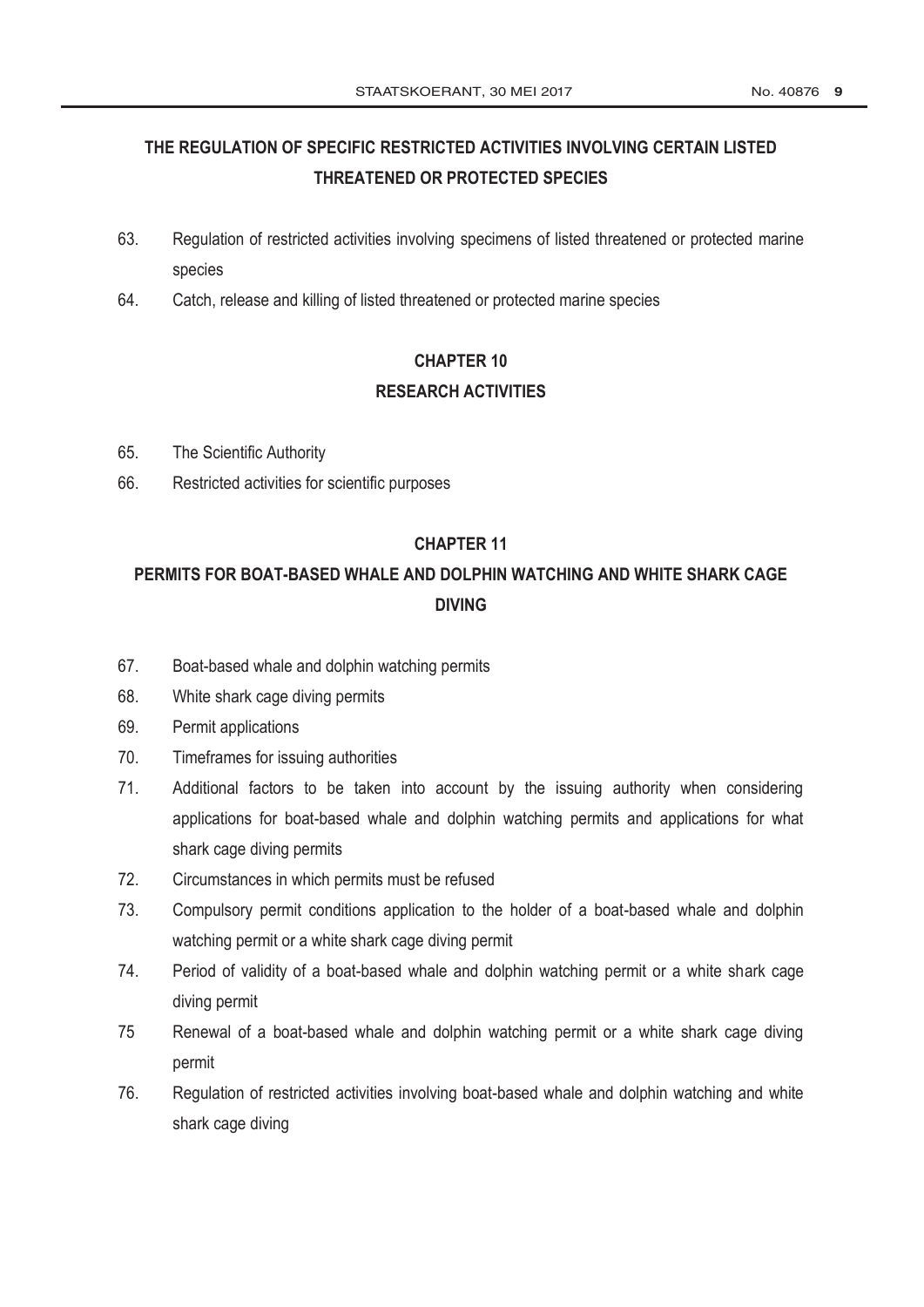# **CHAPTER 12**

## **TRANSITIONAL PROVISIONS**

### **PERMITS AND RESTRICTED ACTIVITIES IN TERMS OF THE PREVIOUS REGULATIONS**

- 77. Continuation of restricted activities carried out, and permits and registration certificates issued, under the previous Regulations
- 78. Pending applications for permits, registration certificates and appeals
- 79. Criminal prosecution in terms of the previous Regulations

# **CHAPTER 13**

# **OFFENCES AND PENALTIES**

- 80. Offences
- 81. Penalties
- 82. Repeal of the previous Regulations
- 83. Short title and commencement of these Regulations
- **Annexure 1 – Permit application form**

**Annexure 2 – Applications for renewal of permits; applications for amendment of permits or registrations**

- **Annexure 3 – Processing fees**
- **Annexure 4 – Ordinary permit**
- **Annexure 5 – Standing permit**
- **Annexure 6 – Areas for boat-based whale and dolphin watching**
- **Annexure 7 - Areas for white shark cage diving**

### **CHAPTER 1**

## **INTERPRETATION AND PURPOSE OF THESE REGULATIONS**

## **Definitions**

**1.** (1) In these Regulations, unless the context indicates otherwise, a word or expression or any derivative or other grammatical form of such word or expression to which a meaning has been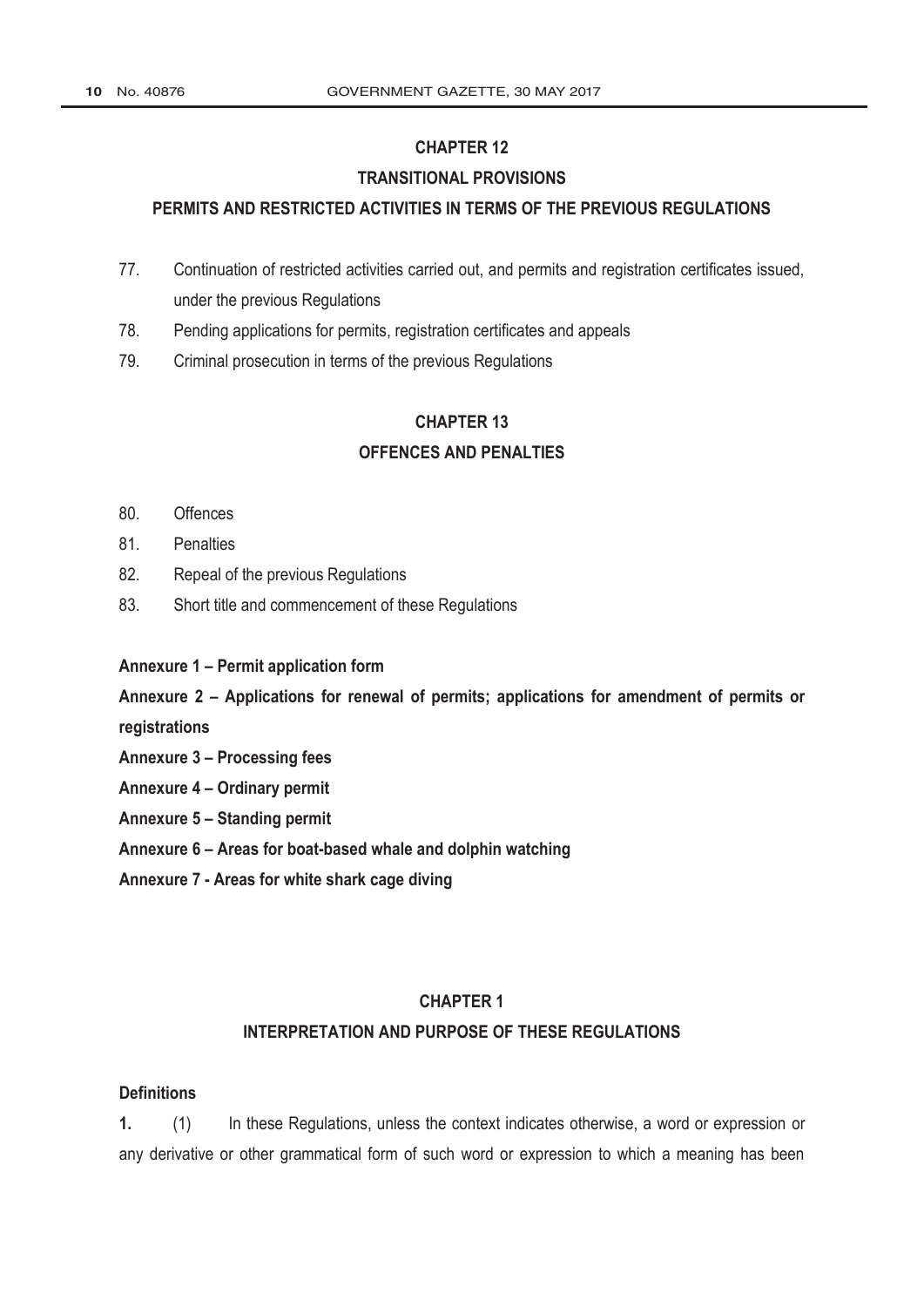assigned in sub-regulation (1) or in the Biodiversity Act, has the corresponding meaning, unless the context indicates otherwise, and—

**"applicant"** means a person who has applied for a permit or for registration in accordance with the provisions of these Regulations;

**"attract"** means to feed, chum or bait, or to use any other means, method or device to lure a live specimen of a listed threatened or protected marine species;

**"Biodiversity Act"** means the National Environmental Management: Biodiversity Act, 2004 (Act No. 10 of 2004);

**"biodiversity survey"** means a scientific study of biodiversity in a given area to assess the species composition of the ecosystem(s) in that particular area;

**"boat-based whale and dolphin watching"** means approaching whales closer than 300 meters, from a boat-based whale and dolphin watching vessel, and includes the advertising of such activity;

**"boat-based whale and dolphin watching vessel"** means a vessel that is certified by SAMSA as suitable and safe for boat-based whale and dolphin watching;

**"bred in captivity"** means a specimen that was bred and born in a controlled environment;

**"bycatch"** means a specimen or number of specimens of a listed threatened or protected marine species that is accidentally caught, while fishing for a target species for which target species a permit has been issued in terms of the [Marine Living Resources Act;](http://www.greengazette.co.za/acts/marine-living-resources-act_1998-018)

**"captive breeding facility"** means a facility that is a controlled environment, where specimens of a listed threatened or protected marine animal species are bred and born with the intent to grow the population of such species;

**"CAS number"** means the number allocated to a case docket when a criminal investigation is registered with the South African Police Services;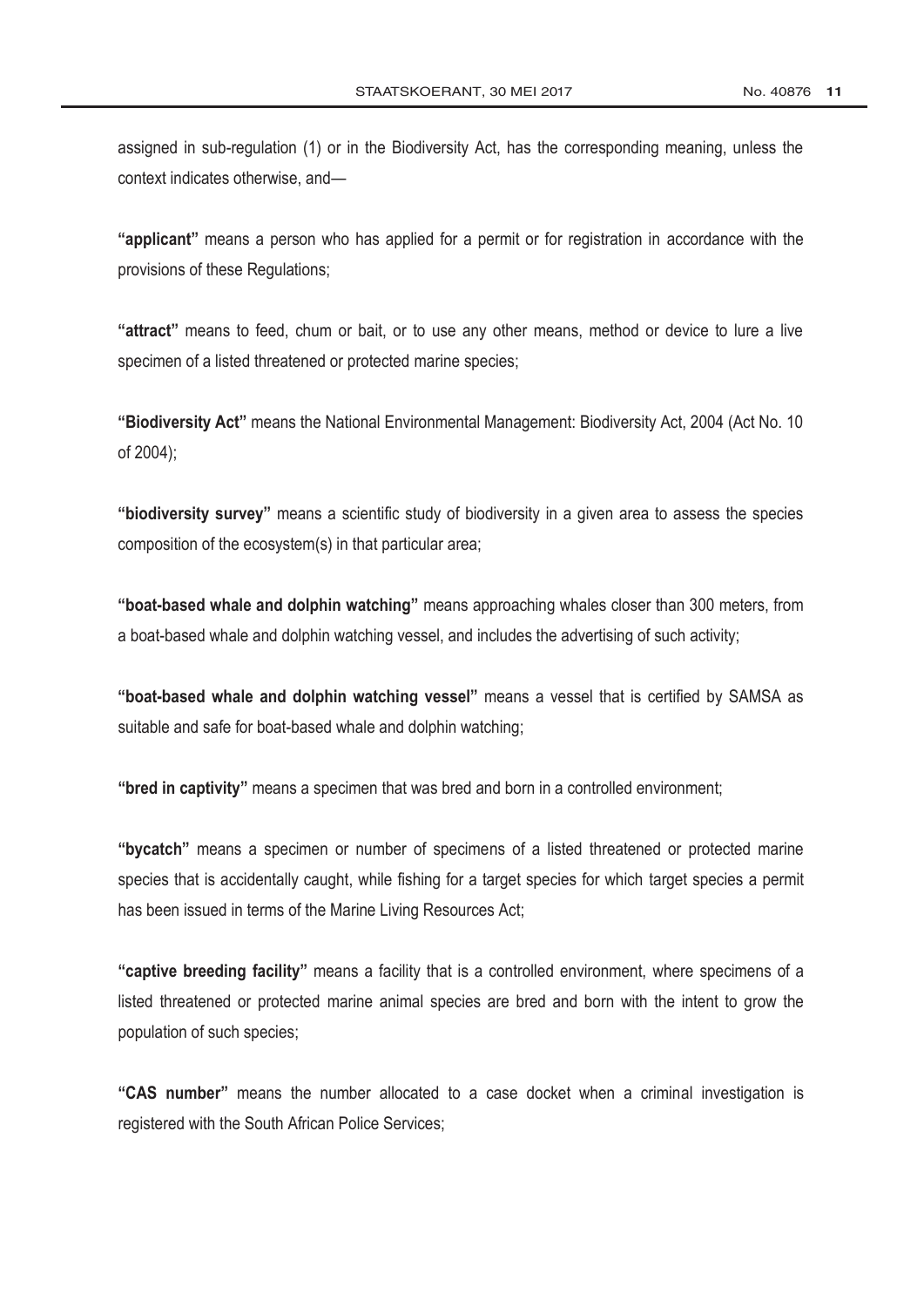**"chum or chumming"** means scenting or using pieces of an animal weighing less than 10 grams, in the water to lure a live specimen of a listed threatened or protected marine species;

**"CITES"** means the Convention on International Trade in Endangered Species of Wild Fauna and Flora;

**"CITES Regulations"** means the Convention on International Trade in Endangered Species of Wild Fauna and Flora Regulations, promulgated in terms of section 97 of the Biodiversity Act;

**"colony"** means a location on land or an island—

- (a) used for breeding by a specimen of a listed threatened or protected seal or seabird species; or
- (b) where seabirds of the same species aggregate for moulting, or where seals can be found year round;

but excludes locations where specimens are held in captivity;

**"commercial purposes"** means carrying out a restricted activity with the primary purpose of obtaining economic benefit, including profit in cash or in kind, and is directed towards exchange for economic use or benefit, or any other form of economic use or benefit;

**"conservation status"** means the regional or global conservation status of a listed threatened or protected marine species based on the IUCN Red List categories and criteria;

**"controlled environment"** means an enclosure that is of insufficient size for a specimen or a group of specimens of a listed threatened or protected marine species to be self-sustainable, and designed to hold such specimen or specimens in a manner that-

- (a) prevents it from escaping; and
- (b) requires intensive human intervention or manipulation in the form of the provision of—
	- (i) food or water, or both;
	- (ii) artificial housing; or
	- (iii) health care;

and may facilitate the intensive breeding or propagation of specimens of a listed threatened or protected marine species;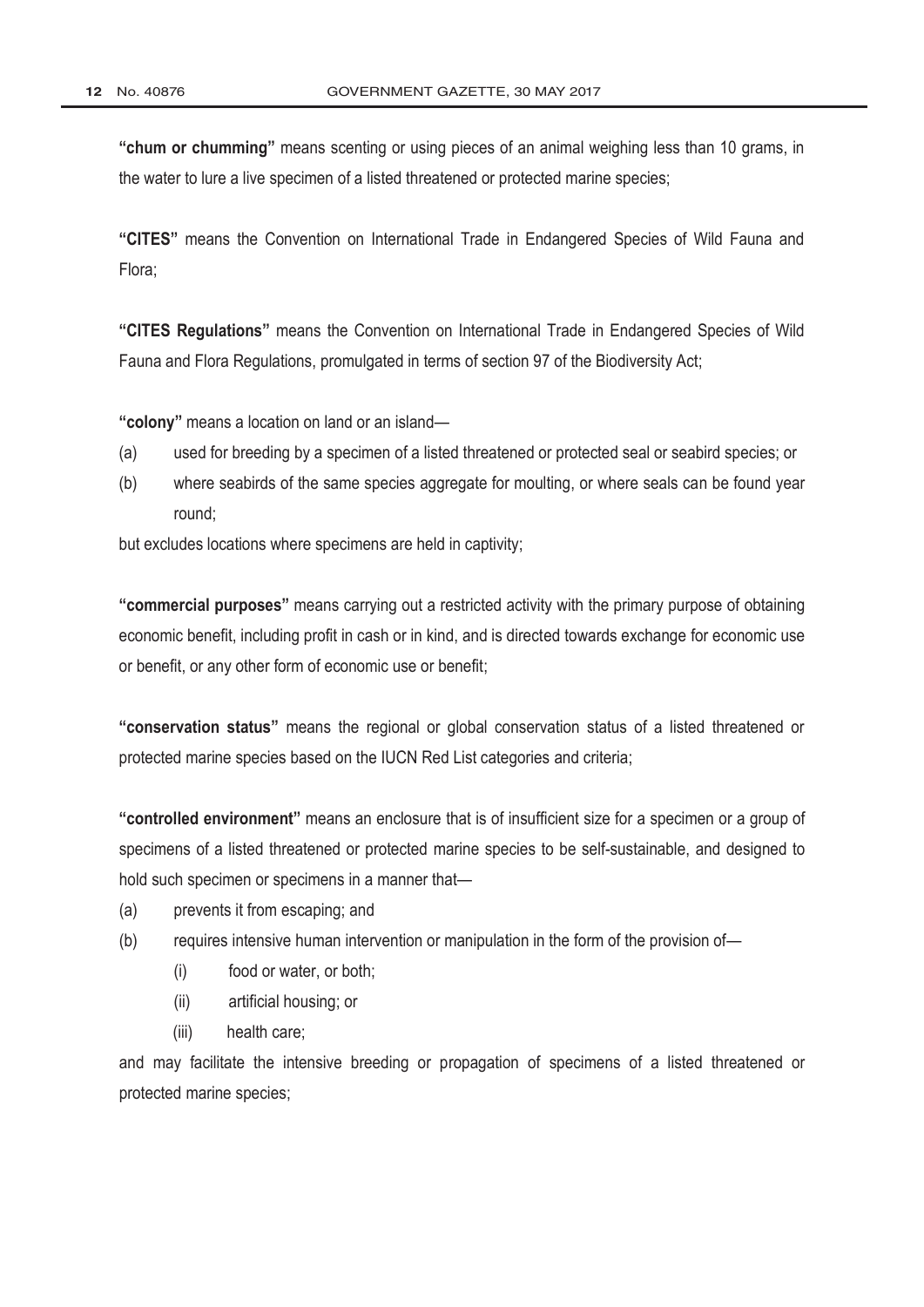**"DNA certificate"** means a certificate issued in relation to the genotyping of a particular specimen of a listed threatened or protected marine species;

**"DNA sample"** means a blood or tissue sample of a specimen of a listed threatened or protected marine species;

**"exhibition facility"** means a facility, including but not limited to, a circus, zoological garden, aquarium and travelling exhibition, that keeps specimens of listed threatened or protected marine species for public display or performance purposes, or for the purpose of facilitating any kind of interaction between humans and live specimens of such listed species;

**"feed"** means to supply food or other objects which will be perceived as food by a specimen of a listed threatened or protected marine species;

**"free dive"** means to swim or dive in the vicinity of white sharks without the protection of a cage, with or without diving equipment or gear;

**"freight agent"** means a person who conducts a business relating to the importing, exporting or reexporting of specimens of listed threatened or protected marine species;

**"genotyping"** means the process of determining or analyzing the DNA profile of a specimen of a listed threatened or protected marine species;

**"harassing"** means behaviour or conduct that threatens, disturbs or torments a live specimen of a listed threatened or protected marine species, and includes—

- (a) the insertion or attachment of a tag or other device to a listed threatened or protected marine species;
- (b) in the case of a whale, approaching a whale with a vessel or aircraft closer than 300 meters;
- (c) in the case of a white shark, approaching a white shark predating on natural prey with a vessel or aircraft closer than 80 meters;
- (d) in the case of turtles, photographing or shining a light at a turtle at night, climbing on, touching or flipping over a turtle or digging up turtle nests or eggs;
- (e) in the case of dolphins, driving through a school of dolphins;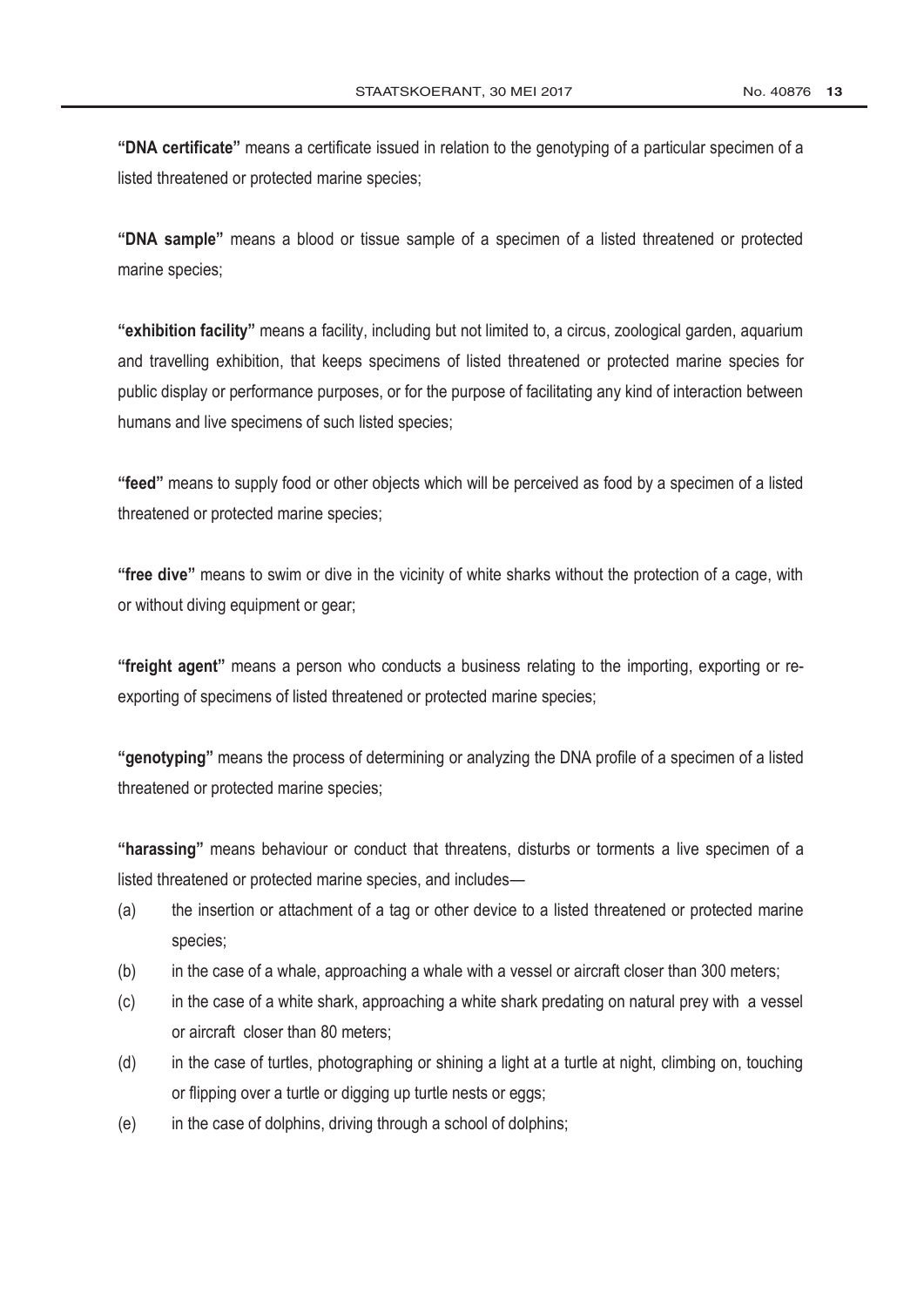- (f) in the case of seals and sea birds, approaching a colony with a vessel closer than 15 meters or any person approaching a colony closer than 5 meters;
- (g) in the case of seabirds, disturbing, digging up or destroying nests or eggs, and
- (h) in the case of a whale shark and a basking shark, approaching a whale shark or basking shark closer than 20 meters;

and harassment has a corresponding meaning;

**"hybridization"** means the cross-breeding of individuals from different—

- (a) genera;
- (b) species; or
- (c) sub-species of the same species;

**"introduced population"** means a population of a listed threatened or protected marine species that has been introduced by humans, whether deliberately or accidentally, in an area that falls outside the natural distribution range of such species;

**"listed threatened or protected marine species"** means the marine species listed in terms of section 56 of the Biodiversity Act;

#### **"management plan"** means a—

- (a) management plan referred to in section 41 of the National Environmental Management: Protected Areas Act, 2003 (Act No. 57 of 2003);
- (b) biodiversity management plan developed in terms of section 43 of the Biodiversity Act;
- (c) management plan developed in terms of any applicable norms and standards; or

**"[Marine Living Resources Act"](http://www.greengazette.co.za/acts/marine-living-resources-act_1998-018)** means the [Marine Living Resources Act,](http://www.greengazette.co.za/acts/marine-living-resources-act_1998-018) 1998 (Act No. 18 of 1998);

**"mark"** means an indelible imprint, micro-chip or any other recognized or prescribed means of uniquely identifying a specimen of a listed threatened or protected marine species;

**"[National Environmental Management](http://www.greengazette.co.za/acts/national-environmental-management-act_1998-107) Act"** means the [National Environmental Management Act,](http://www.greengazette.co.za/acts/national-environmental-management-act_1998-107)  1998 (Act No. 107 of 1998);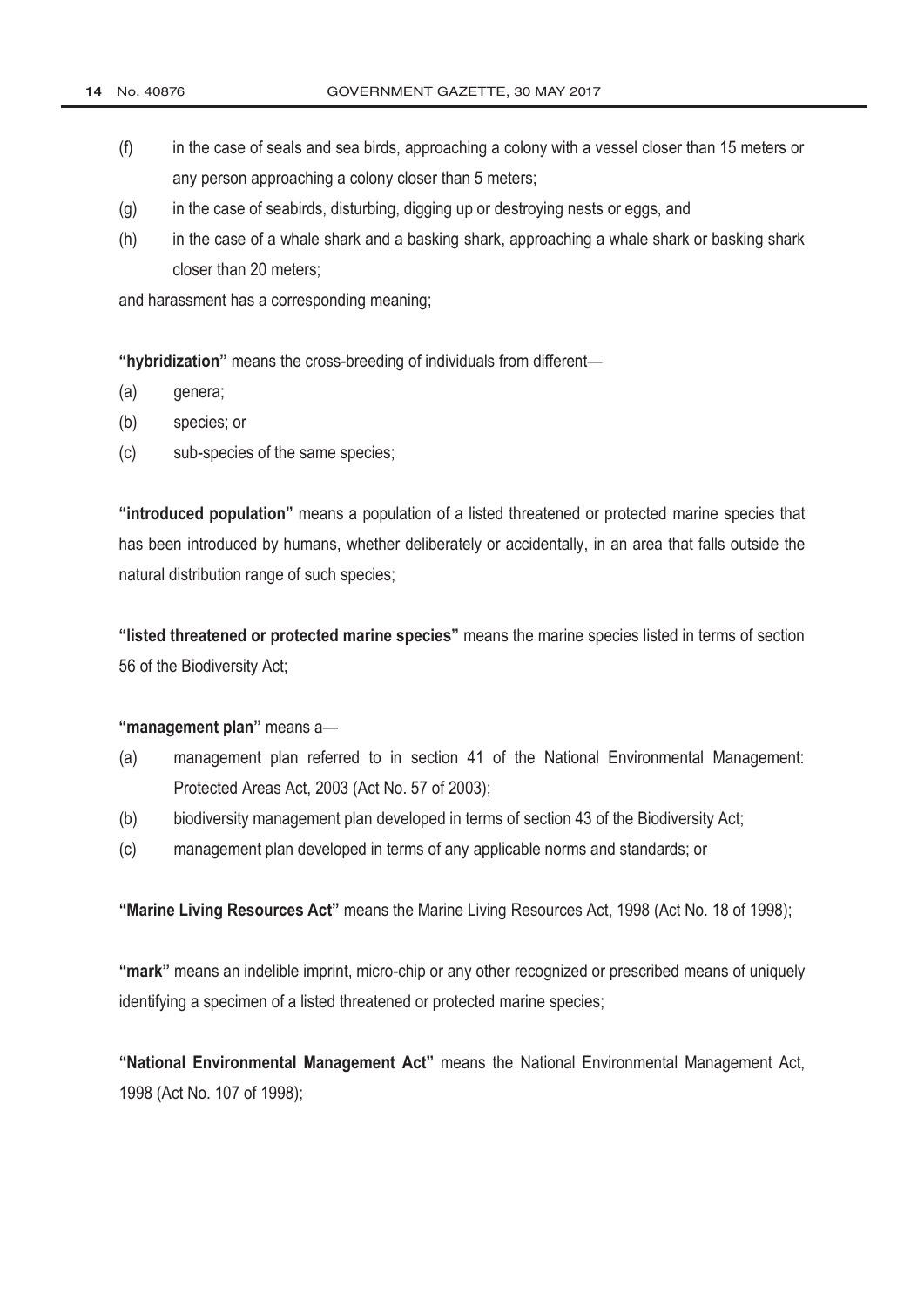**"national Appeal Regulations"** means the Appeal Regulations promulgated in terms of section 44(1)(a) of the [National Environmental Management Act;](http://www.greengazette.co.za/acts/national-environmental-management-act_1998-107)

**"natural distribution range"** means the known or inferred area in which a specimen of a listed threatened or protected marine species occurs naturally, or has previously occurred, without having been introduced into such area as a direct or indirect result of human intervention;

**"norms and standards"** means any national norms and standards issued in terms of the [National](http://www.greengazette.co.za/acts/national-environmental-management-act_1998-107) [Environmental Management Act](http://www.greengazette.co.za/acts/national-environmental-management-act_1998-107) or any other specific environmental management Act;

**"owner of land"** means—

- (a) the person registered in a deeds registry as the owner of the land;
- (b) the *bona fide* purchaser of land, prior to the registration of the deed of transfer in his name, but after the contract of sale has been concluded, to the exclusion of the person contemplated in paragraph (a);
- $(c)$  the authorised representative of the person contemplated in paragraph (a) or (b);
- (d) the person designated in writing as the owner of such land by an association, where the legal title thereto is vested in an association, whether corporate or non-corporate;
- (e) the management authority of a protected area;
- (f) any organ of state responsible for land that is not a protected area;
- (g) the occupier or lessee of land, in terms of a written agreement with the person contemplated in paragraph  $(a)$ ,  $(b)$ ,  $(d)$  or  $(f)$ ;
- (h) the person in whom the administration of such land is vested as executor, trustee, assignee, curator, liquidator or judicial manager, as the case may be, where the owner as contemplated in paragraph (a) or (b) is dead or insolvent, or has assigned his or her estate for the benefit of his/ her creditors or has been placed under curatorship by order of court or is a company being wound up or under judicial management;
- (i) the lawful heir of the person contemplated in paragraph (a) or of the purchaser contemplated in paragraph (b), as the case may be, at the death of such person or purchaser or, where the land is subject to a usufruct, the usufructuary; or
- (j) a person or authority in control of communal land;

**"person"** means a natural or juristic person, and includes a trust;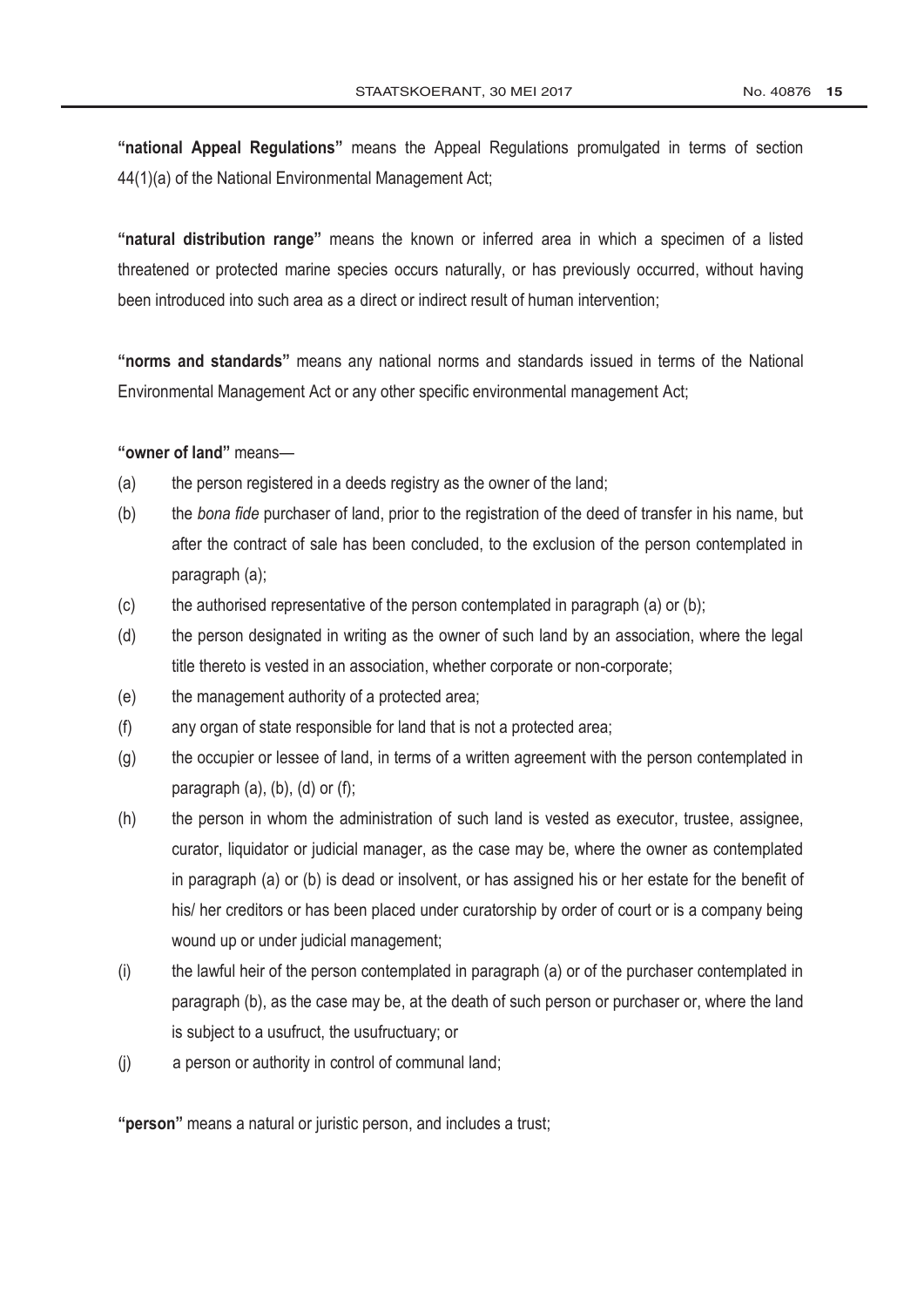### **"personal effects permit"** means a permit—

- (a) issued by the issuing authority and purchased by a registered wildlife products trader in accordance with the previous Regulations; and
- (b) that authorises any other person to purchase a dead specimen of a listed threatened or protected marine species from such registered wildlife products trader for non-commercial purposes, including to convey and possess such specimen subsequent to the purchase, or to export such specimen from the Republic subsequent to the purchase, during the validity period of the personal effects permit;

#### **"previous Regulations"** means—

- (a) Management of Boat Based Whale Watching and Protection of Turtles Regulations, 2008, published in Government Notice No. 725, *[Government Gazette](http://www.greengazette.co.za/government-gazette)* No. 31212 of 4 July 2008;
- (b) Regulations for the Management of White Shark Cage Diving, 2008, published in Government Notice No. 724, *[Government Gazette](http://www.greengazette.co.za/government-gazette)* No. 31211 of 4 July 2008; and
- (c) the Threatened or Protected Species Regulations, 2007, published in Government Notice No. 152, *[Government](http://www.greengazette.co.za/government-gazette) Gazette* No. 29657 of 23 February 2007, as amended insofar as they relate to marine species only;

**"provincial conservation authority"** means the provincial department or provincial organ of state responsible for the conservation of biodiversity in a province;

**"quarantine purposes"** means for the purpose of prohibiting physical contact with specimens of listed threatened or protected marine species, preventing disease transmission and avoiding aerosol and drainage contamination;

**"registered"** means registered in terms of these Regulations;

**"rehabilitation facility"** means a facility equipped for the temporary keeping of a live—

- a) sick or injured specimen for the purpose of providing treatment of and care to such specimen; or
- b) young orphan specimen for rearing purposes;

with the overall intent to release such specimen, but excludes a veterinarian's practice or a veterinary academic hospital;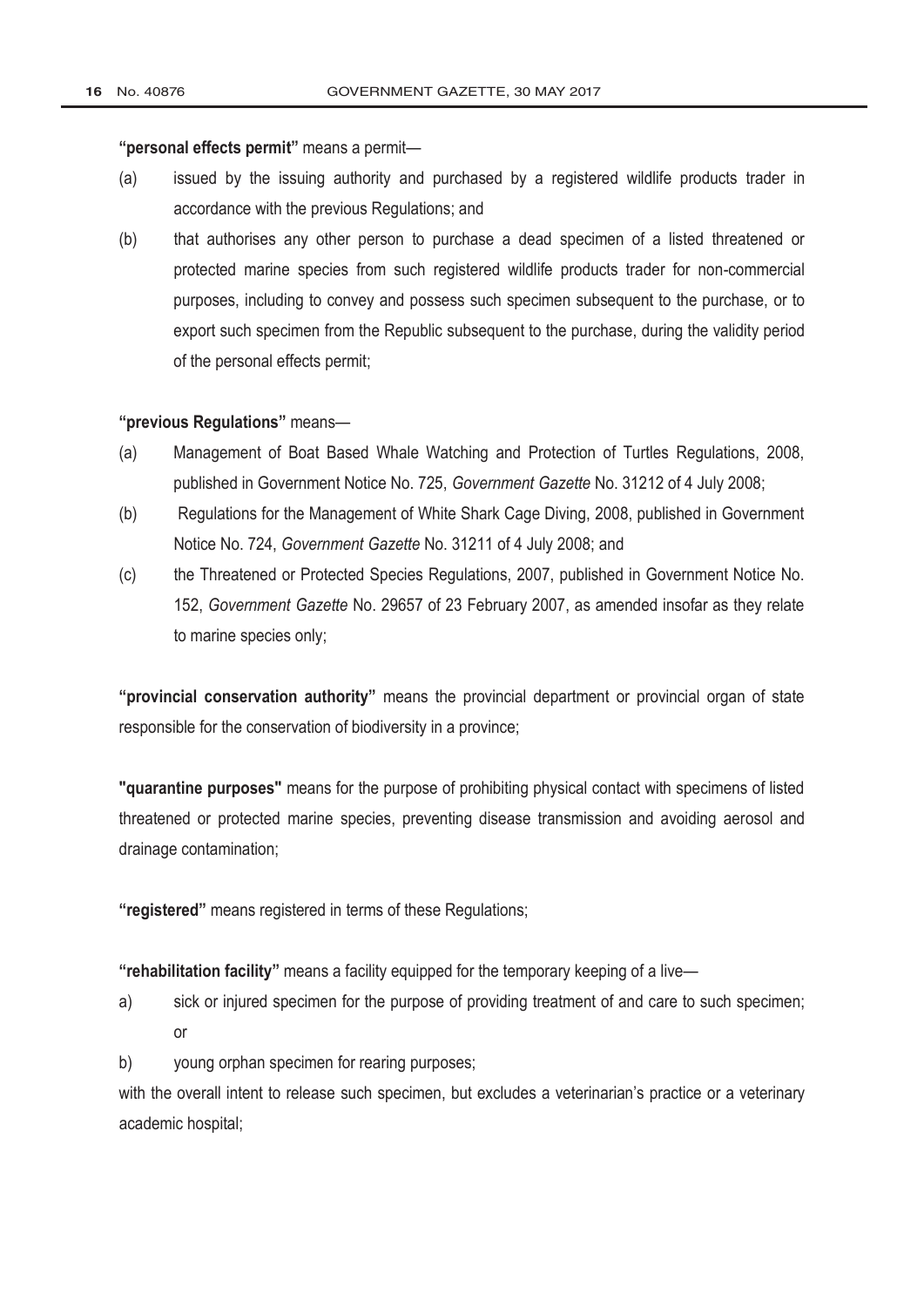**"risk assessment"** means a risk assessment requested by an issuing authority in terms of section 89 of the Biodiversity Act;

**"SAMSA"** means the South African Maritime Safety Authority established in terms of section 2 of the [South African Maritime Safety Authority Act,](http://www.greengazette.co.za/acts/south-african-maritime-safety-authority-act_1998-005) 1998 (Act No. 5 of 1998);

**"SANBI"** means the South African National Biodiversity Institute established in terms of section 10 of the Biodiversity Act;

**"sanctuary"** means a facility that provides permanent care to a specimen of a listed threatened or protected marine species that would be unable to sustain itself if released into the wild, whether as a result of injury or on account of human imprinting;

**"Scientific Authority"** means the Scientific Authority established in terms of section 60 of the Biodiversity Act;

### **"scientific institution"** means—

- (a) a component of an organ of state, or a non-governmental institution, involved in research;
- (b) a research unit, department or faculty of a tertiary institution; or
- (c) a herbarium, botanical garden, museum or any other institution where specimens of a listed threatened or protected marine species are kept or used for research, scientific information or identification purposes;

**"scientific purposes"** means carrying out a restricted activity with the primary purpose of practicing science or conducting research;

**"selling"** means to exchange for benefit in cash or in kind, and includes bartering, or giving or offering in exchange, or offering or presenting for sale, and buying shall be construed accordingly;

**"stock book"** means an inventory register for the keeping of records of specimens of listed threatened or protected marine species acquired, held in stock and disposed of;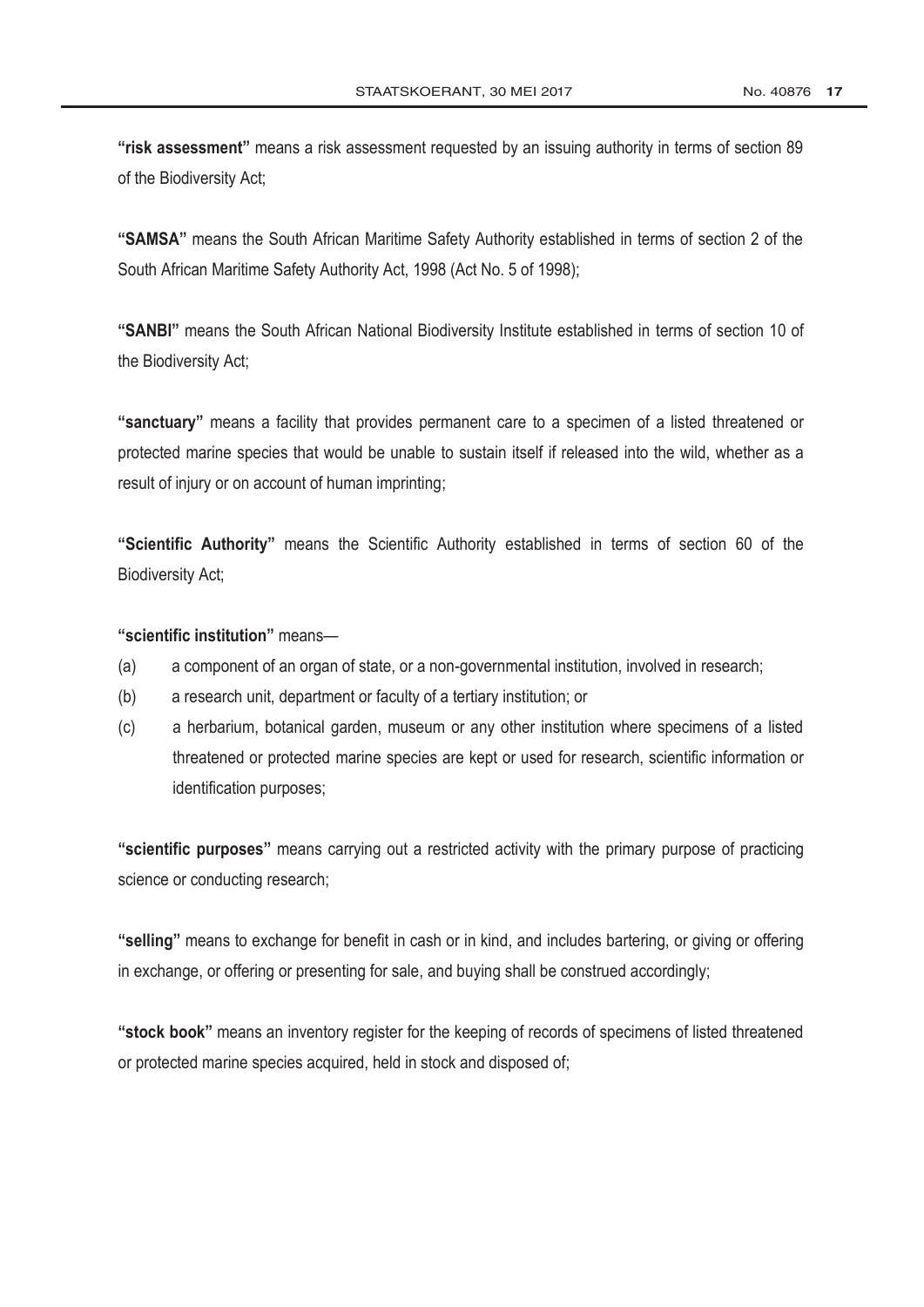**"studbook"** means a collaborative species management programme in respect of the pedigree and demographic history of specimens of the listed threatened or protected marine species to which such a programme relates;

**"taxidermist"** means a person who—

- (a) treats, prepares or mounts a skin, horn or other derivative of a specimen of a listed threatened or protected marine animal species; or
- (b) who transforms a skin, horn or other derivative of a specimen of a listed threatened or protected marine animal species into a curio;

**"temporary holding facility"** means a facility equipped for the temporary keeping of live specimens of a listed threatened or protected marine animal species for quarantine or translocation purposes, including a boma, with the overall intent to release such specimens, but excludes rehabilitation facilities;

**"these regulations"** includes the species list of listed threatened or protected marine species;

**"trade"** means to import into the Republic, export from the Republic, sell, exchange, purchase, receive, accept as a gift, give, donate, or to acquire or dispose of in any way, a specimen of a listed threatened or protected marine species within the Republic;

**"translocation"** means the process of capturing a specimen of a listed threatened or protected marine animal species at a particular location, the conveying or transporting of such specimen and the release of the specimen in another location;

"**veterinarian"** means a person registered with the South African Veterinary Council to operate as such;

**"white shark cage diving"** means the attraction of a white shark by chumming to observe a freeswimming white shark from within a protective cage submerged from a vessel or viewing such white shark from a vessel, and includes the advertising of such activity; and

**"white shark cage diving vessel"** means a vessel that is certified by SAMSA as suitable and safe for white shark cage diving;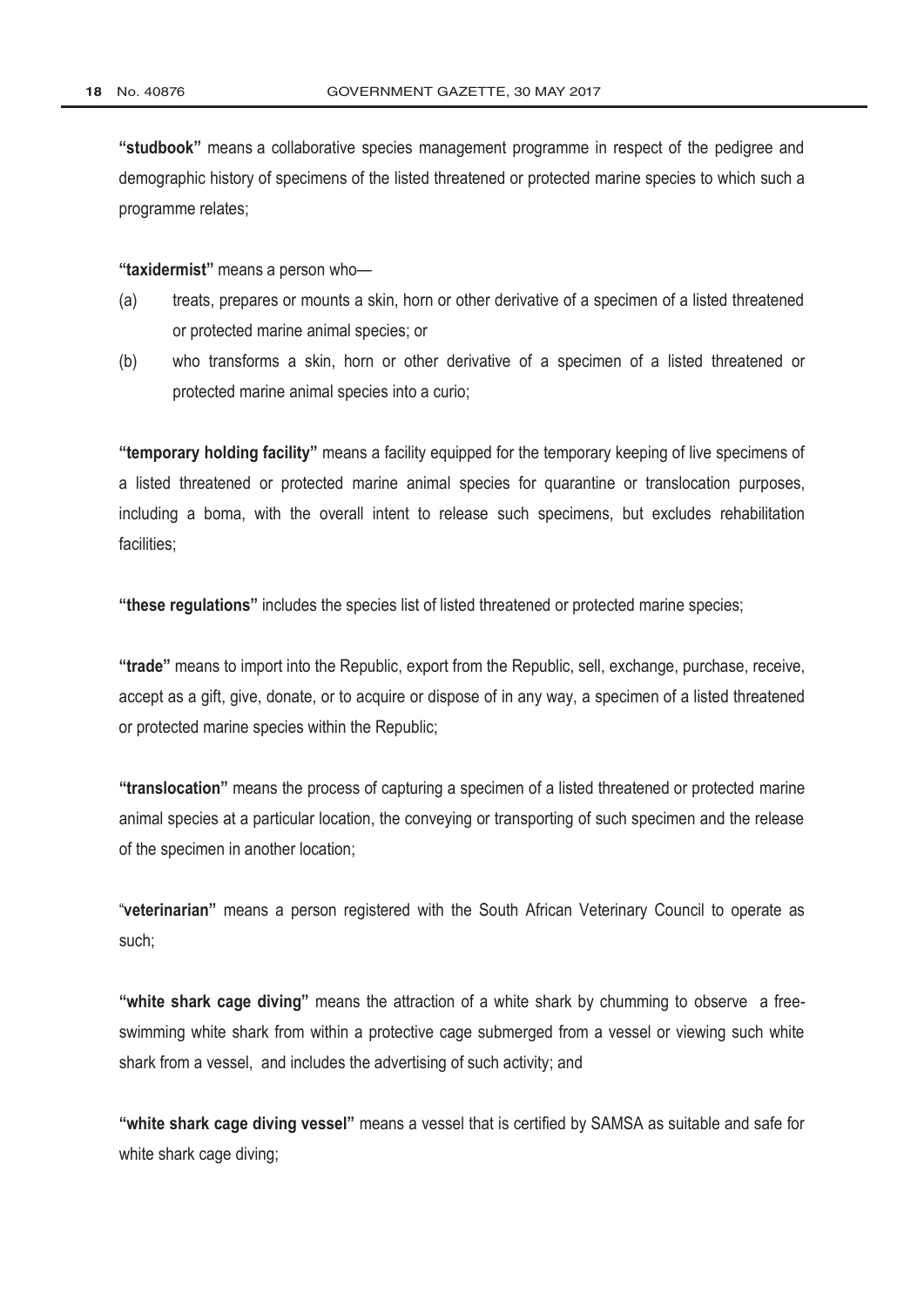**"wildlife auctioneer"** means a person who acts as an agent or who facilitates a commercial transaction between the seller and the purchaser of a specimen of a listed threatened or protected marine species;

**"wildlife trader"** means a person who conducts or engages in the business of sourcing and acquiring, or purchasing and selling, a live specimen of a listed threatened or protected marine animal species for commercial purposes, and includes a wildlife auctioneer but excludes a—

- (a) hunting outfitter;
- (b) wildlife translocator; and
- (c) exhibition facility;

**"wildlife products trader"** means a person who conducts or engages in the business of sourcing and acquiring, or purchasing and selling, a dead specimen of a listed threatened or protected marine animal species for commercial purposes, but excludes a taxidermist and a wildlife auctioneer;

**"wildlife translocator"** means a person who transports, conveys or otherwise translocates a live specimen of a listed threatened or protected marine animal species for commercial purposes on behalf of another person, and may include the purchasing, selling or temporary possession of such live specimen;

**"wild population"** means a group or collection of wild specimens of the same listed threatened or protected marine species;

# **2. Purpose and application of these Regulations**

- (1) The purpose of these Regulations is to—
	- (a) further regulate the permit system set out in Chapter 7 of the Biodiversity Act insofar that such system applies to restricted activities involving specimens of listed threatened or protected marine species;
	- (b) provide for the registration and regulation of the following persons and facilities in respect of listed threatened or protected marine species—
		- (i) captive breeding facilities;
		- (ii) rehabilitation facilities;
		- (iii) sanctuaries;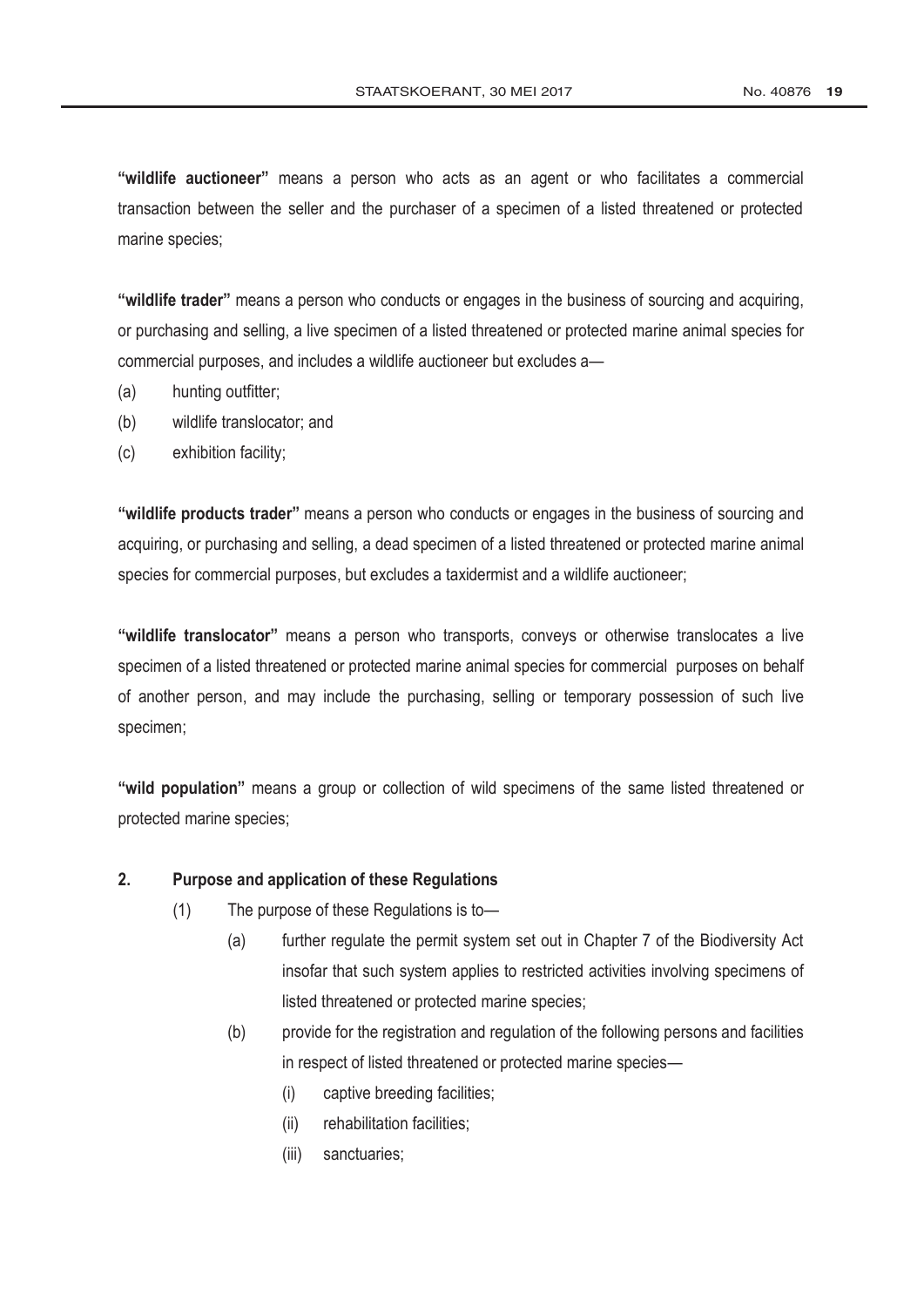- (iv) temporary holding facilities;
- (vi) exhibition facilities; and
- (vii) wildlife translocators;
- (c) regulate the manner in which specific restricted activities may be carried out;
- (d) prohibit the manner in which specific restricted activities may be carried out;
- (e) provide for the regulation of boat-based whale and dolphin watching, and for white shark cage diving; and
- (f) provide for the recognition of associations or organisations.
- (2) These Regulations apply to the carrying out of restricted activities involving specimens of marine species that have been listed as threatened or protected in terms of section 56 of the Biodiversity Act.
- (3) These Regulations must be applied alongside with—
	- (a) the species listing notice;
	- (b) the CITES Regulations as far as it relates to the import, export, re-export or introduction from the sea, of specimens of listed threatened or protected marine species
	- (c) the AIS Regulations as far as it relates to the import of a specimen of a listed threatened or protected marine species; and
	- (d) any applicable norms and standards.
- (4) A person who has obtained a permit or a registration in terms of the Biodiversity Act or terms of these Regulations, is not absolved from having to obtain a permit or authorization in terms of any other applicable legislation.
- (5) When the nomenclature of a listed threatened or protected marine species is revised, the original species name will remain listed until the list is updated, and these Regulations will apply to all specimens that fitted the description at the time of listing even if a new scientific name is applied to the species or populations of the species.

#### **3. Activities prescribed as restricted activities**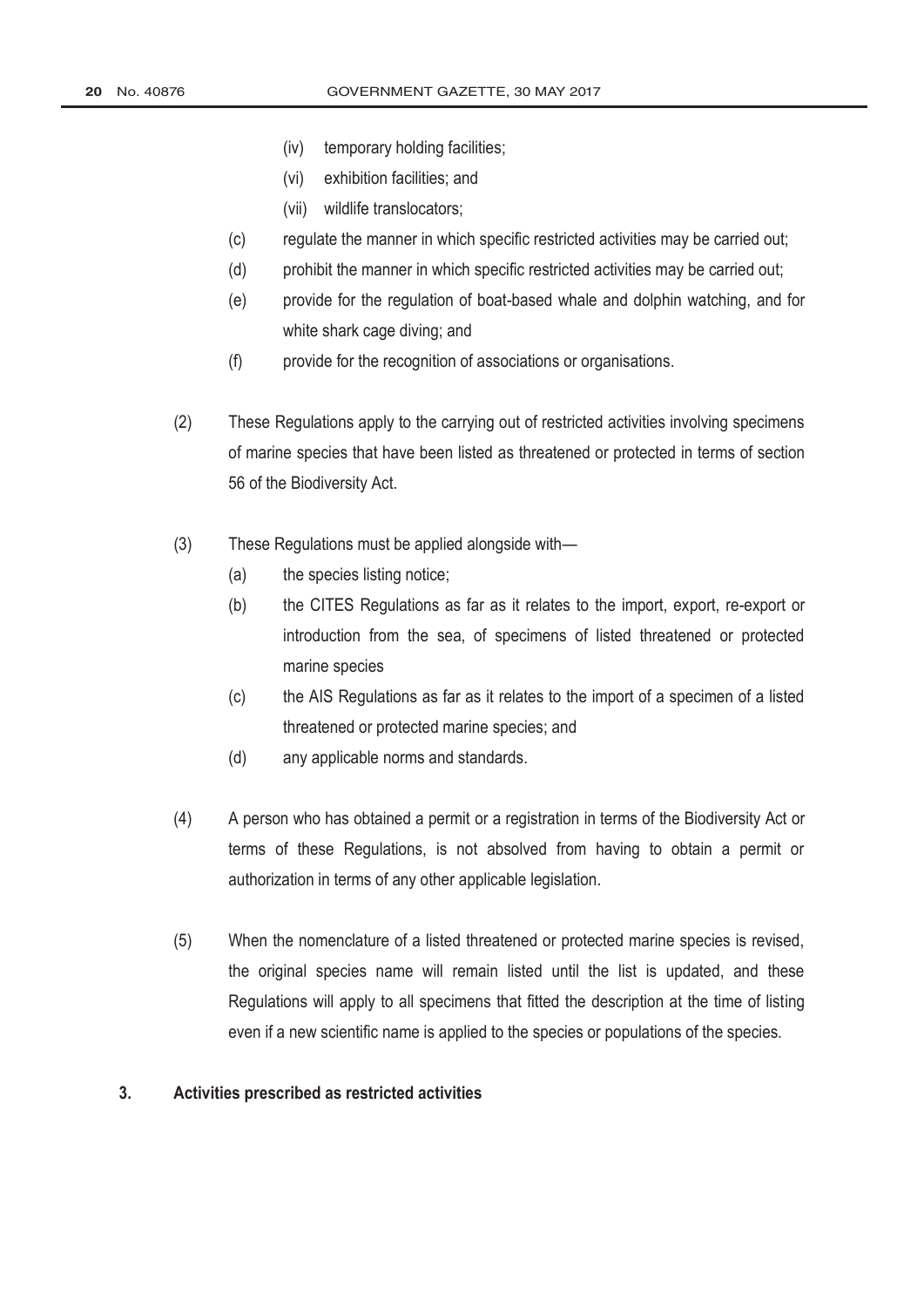In addition to those activities defined in terms of section 1 of the Biodiversity Act as restricted activities, the following activities are hereby prescribed as restricted activities in respect of specimens of listed threatened or protected marine species—

- (a) harassing a specimen of a listed threatened or protected marine species;
- (b) attracting a live specimen of a listed threatened or protected marine species;
- (c) release of a live specimen of a listed threatened or protected marine species;
- (d) boat-based whale and dolphin watching;
- (e) white shark cage diving; and
- (f) feeding.

## **CHAPTER 2**

# **PERMIT SYSTEM FOR LISTED THREATENED OR PROTECTED MARINE SPECIES Part 1**

# **Application for permits**

## **4. Carrying out a restricted activity**

- (1) A person may carry out a restricted activity involving a specimen of a listed threatened or protected marine species, only if he or she is the holder of a permit issued—
	- (a) in accordance with Chapter 7 of the Biodiversity Act, and
	- (b) in accordance with these Regulations;

unless the Minister has exempted the carrying out of such restricted activity involving such specimen in terms of section 57(4) of the Biodiversity Act.

- (2) A person contemplated in sub-regulation (1) requires a permit to carry out a restricted activity even if—
	- (a) he or she has been granted written permission by—
		- (i) the owner of land or property where the restricted activity will be carried out, or
		- (ii) the owner of the specimen in respect of which the restricted activity will be carried out; and
	- (b) the owner contemplated in paragraph (a) is in possession of a permit to carry out such restricted activity himself or herself.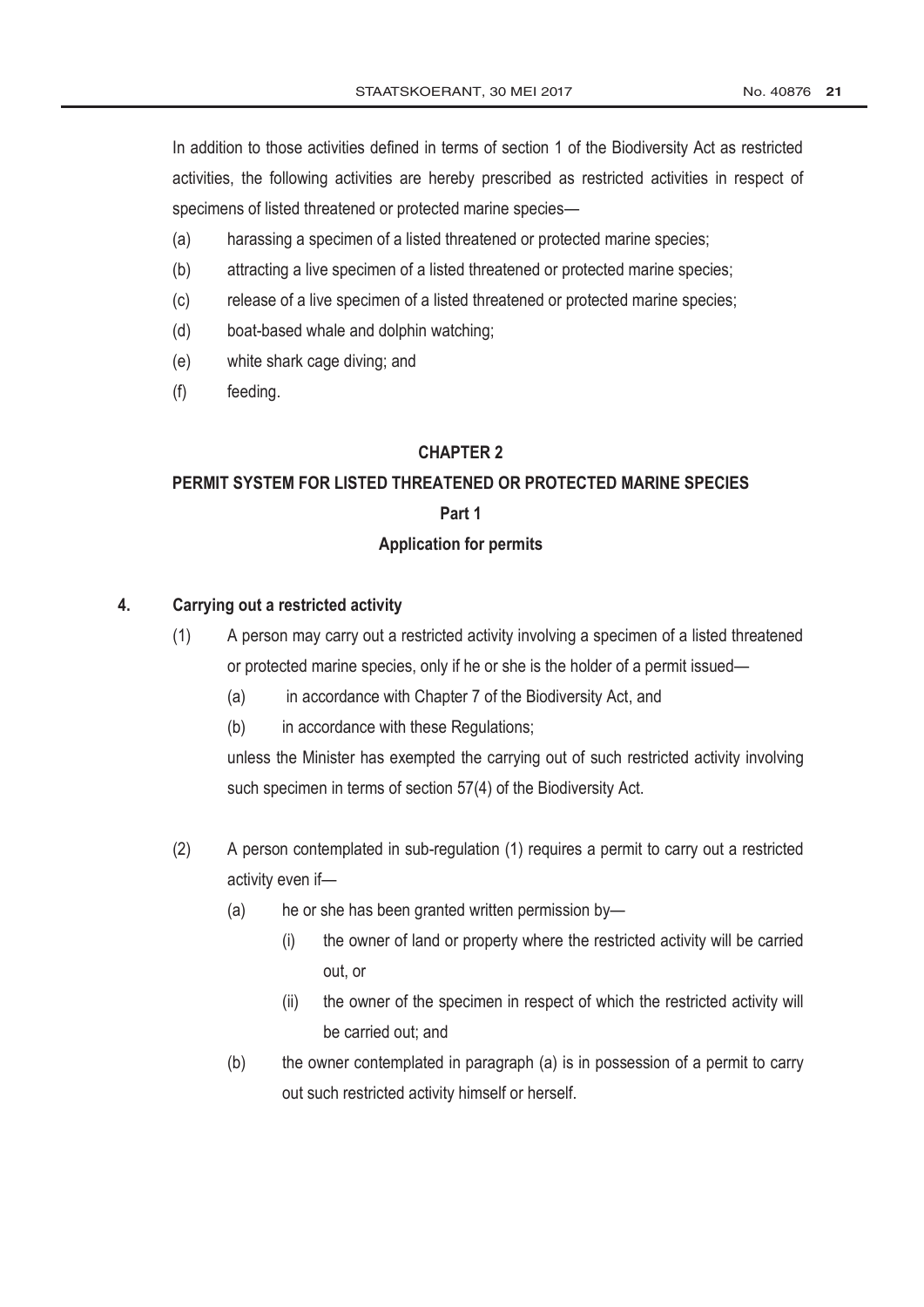## **5. Types of permits**

The carrying out of a restricted activity may be authorised in terms of any of the following types of permits:

- (a) an ordinary permit contemplated in regulation 6;
- (b) a standing permit contemplated in regulation 7;
- (c) a boat-based whale and dolphin watching permit contemplated in regulation 67; or
- (d) a white shark cage diving permit contemplated in regulation 68.

## **6. Ordinary permits**

- (1) An ordinary permit may be issued for the—
	- (a) once-off carrying out of a restricted activity, or a combination of restricted activities, involving one or more specimens of one or more listed threatened or protected marine species; or
	- (b) continuous carrying out of a restricted activity, or a combination of restricted activities, for a maximum period of 12 months, involving one or more specimens of one or more listed threatened or protected marine species.
- (2) A specific kind of ordinary permit, namely a permanent possession permit, may be issued, to authorise the possession of a specimen of a listed threatened or protected marine species that is a personal belonging and that is not intended for commercial use, and may, on discretion of the issuing authority, include the conveyance of such specimen.

### **7. Standing permits**

- (1) A standing permit may be issued to authorise the continuous carrying out of a restricted activity, or a combination of restricted activities, involving one or more specimens of one or more listed threatened or protected marine species.
- (2) A standing permit may be issued without prior registration to—
	- (a) an official of an organ of state, for the carrying out of restricted activities in the official performance of his or her duties, whether on private land or on land under the jurisdiction of such organ of state;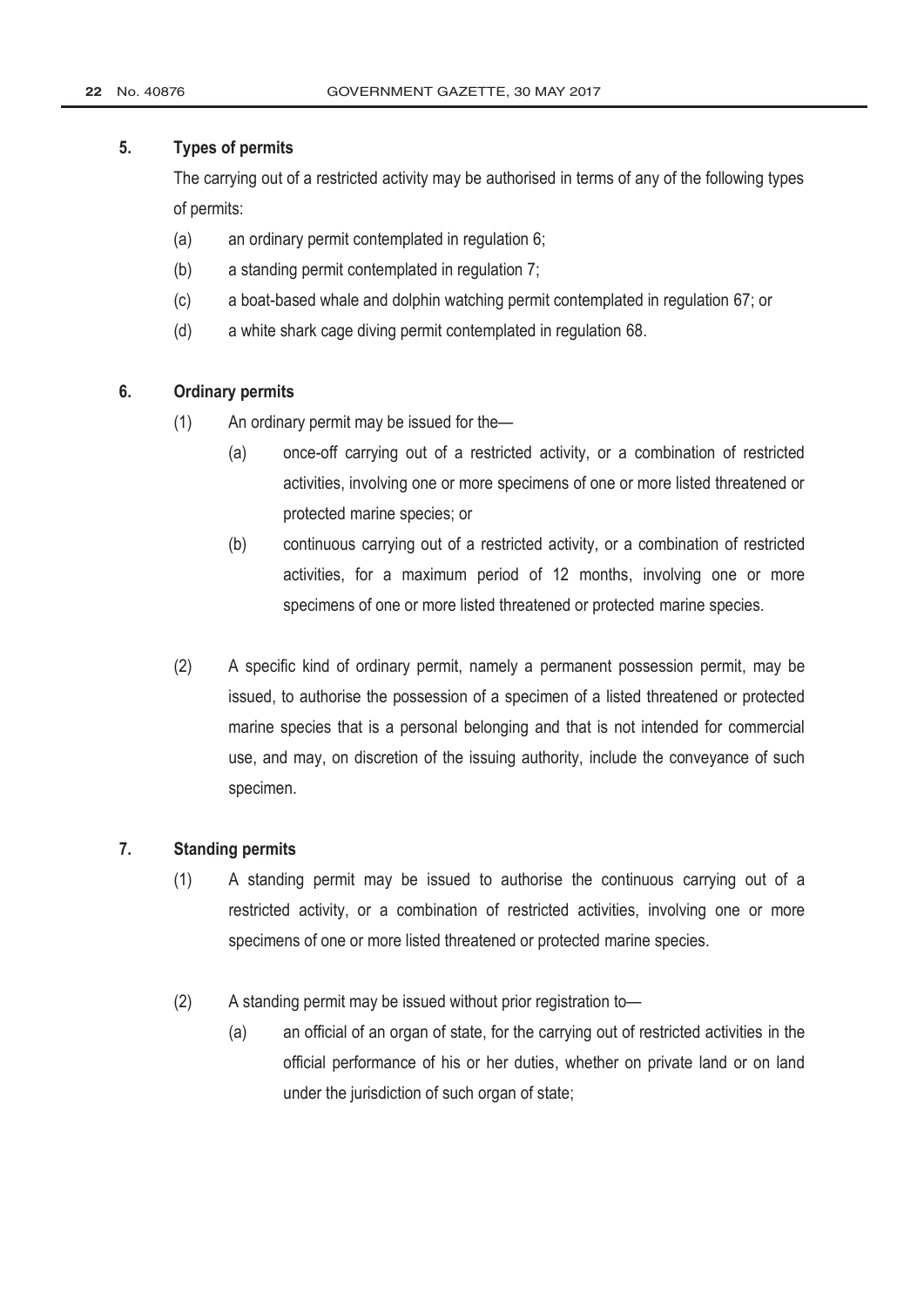- (b) the management authority of a protected area, for the carrying out of restricted activities within the protected area, that are necessary for the management of listed threatened or protected marine species; or
- (c) an official of the National Council of Societies for the Prevention of Cruelty to Animals, in the official performance of his or her duties;
- (d) a wildlife trader;
- (e) a wildlife products trader;
- (f) a taxidermist; or
- (g) a freight agent.
- (3) A standing permit may only be issued for the following facilities or to the following persons, as the case may be, upon prior registration—
	- (a) a captive breeding facility, necessary for the purpose for which that captive breeding facility is registered;
	- (b) a rehabilitation facility, sanctuary or temporary holding facility, for the carrying out of restricted activities for the purpose for which the rehabilitation facility, sanctuary or temporary holding facility is registered;
	- (c) an exhibition facility, for the purpose for which the exhibition facility is registered; or
	- (d) a wildlife translocator, for restricted activities associated with the translocation of live specimens.

#### **Part 2**

#### **Permit application procedure**

### **8. Application for a permit**

- (1) A person may apply for a permit by using an application form—
	- (a) as set out in Annexure 1 to these Regulations; or
	- (b) provided by the issuing authority that contains, as a minimum and to the extent applicable, the information contemplated in Annexure 1.
- (2) A person applying for a permit must pay the applicable permit processing fee as set out in Annexure 3 to these Regulations.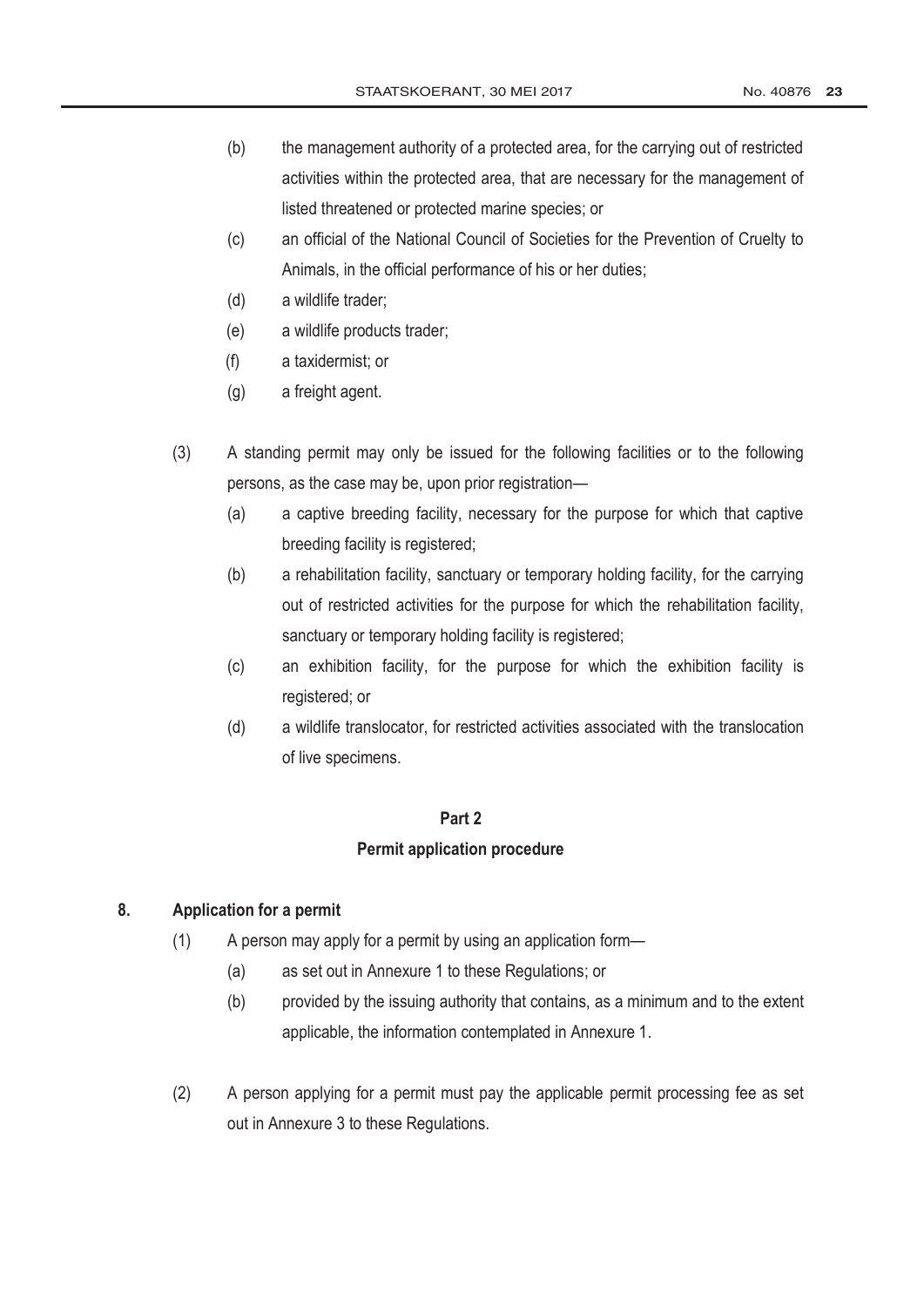- (3) Notwithstanding sub-regulation (2), payment of the applicable permit processing fee does not apply to an organ of state.
- (4) An application referred to in sub-regulation (1) must be accompanied by—
	- (a) a certified copy of the identity document or passport of the person who will be carrying out the restricted activity;
	- (b) written consent, if required in terms of regulation 10 of these Regulations;
	- (c) proof of payment of the applicable processing fee contemplated in subregulation (2);
	- (d) a risk assessment, if required in terms of regulation 13 of these Regulations;
	- (e) an identification of risk factors, if required in terms of these Regulations;
	- $(f)$  if the person contemplated in sub-regulation  $(1)$  is a juristic person, a list of names of the natural persons in the employment of such juristic person, who will be carrying out the restricted activities (to the extent possible);
	- (g) an approved management plan, if required;
	- (h) in the case of an application for a standing permit, a certified copy of the relevant registration certificate issued in terms of these Regulations; and
	- (i) in the case of an application for a permit to possess a specimen of a listed threatened or protected marine species, proof of legal acquisition.

## **9. Submission of permit applications**

Permit applications may be submitted—

- (a) electronically;
- (b) by post; or
- (c) delivered by hand.

### **10. Additional information required for certain applications**

- $(1)$  If the person contemplated in regulation  $8(1)$  intends to carry out the restricted activity, or activities, on land of which he or she is not the owner, the applicant must—
	- (a) in the case of a listed critically endangered marine species, obtain the written consent from the owner of land where the restricted activity will be carried out, and submit such consent together with the application form contemplated in regulation 8 of these Regulations; and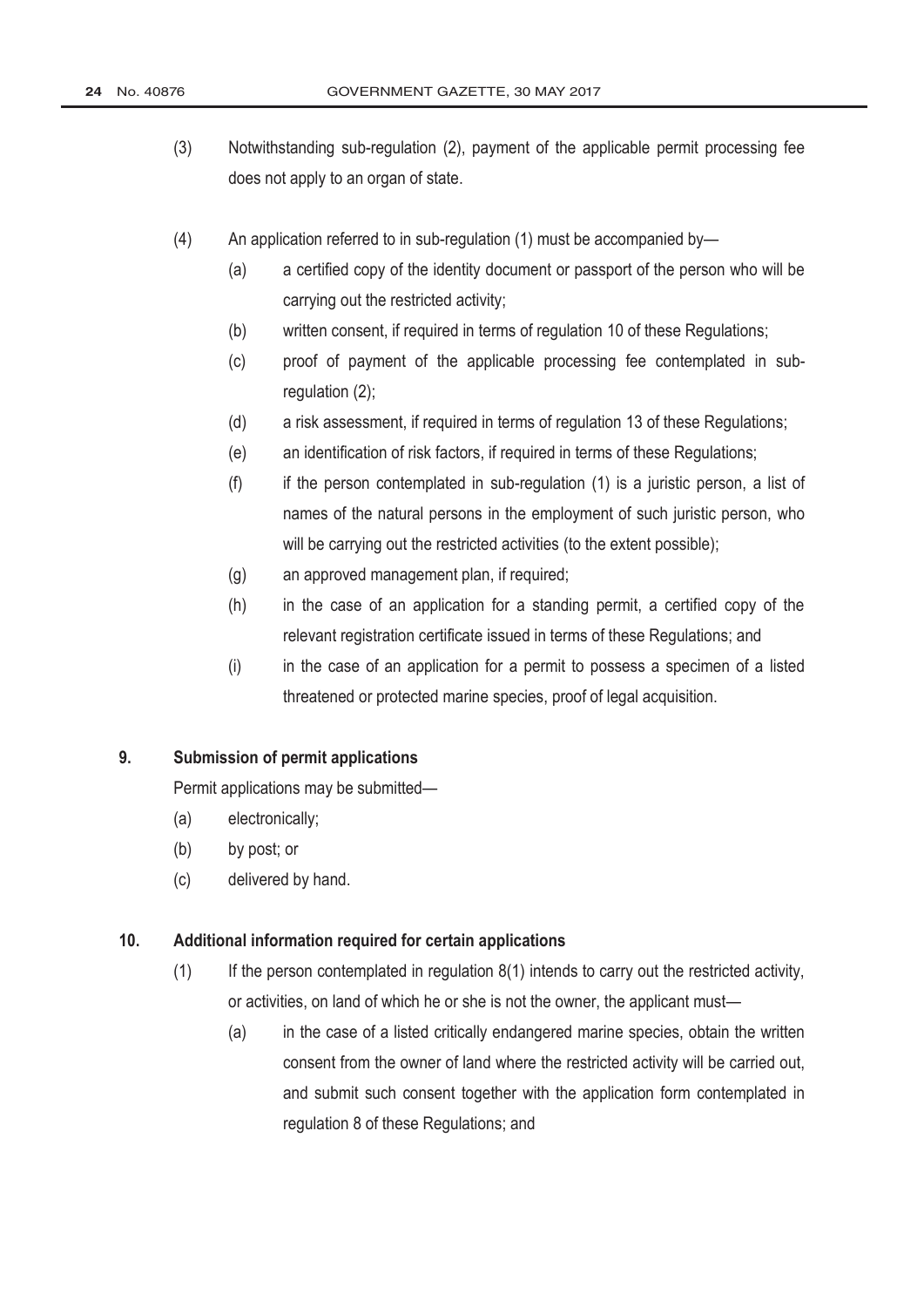- (b) in the case of a listed endangered, vulnerable or protected marine species, obtain the written consent from the owner of land where the restricted activity will be carried out, prior to carrying out of such restricted activity.
- (2) Notwithstanding sub-regulation (1)(a), written consent in relation to a biodiversity survey involving a critically endangered marine species may be obtained from the owner of land where such biodiversity survey will be conducted, after the permit to which the application relates has been issued but prior to the conducting of such biodiversity survey.
- (3) If the applicant is a juristic person, the application form must be accompanied by the necessary written consent from such juristic person to authorise the person applying for the permit on behalf of such juristic person.
- (4) Sub-regulation (1) does not apply if the restricted activity, or activities, as the case may be, is carried out for enforcement purposes.
- (5) If the application relates to a permit in respect of a wildlife trader, taxidermist or freight agent, the following documentation and information must be submitted together with the application form—
	- (a) documentation indicating legal acquisition of the specimens involved;
	- (b) current and anticipated stock to be kept;
	- (c) past, current and anticipated turnover of stock;
	- (d) information relating to record keeping; and

(e) security measures to prevent the escape of specimens, , or the theft of specimens.

- (6) If the application relates to a permit in respect of a rehabilitation facility, the applicant must submit a rehabilitation plan together with the application form.
- (7) The rehabilitation plan must, as a minimum, include the following information in respect of each listed threatened or protected marine species kept in the rehabilitation facility—
	- (a) life stage of specimen to be released;
	- (b) season of release;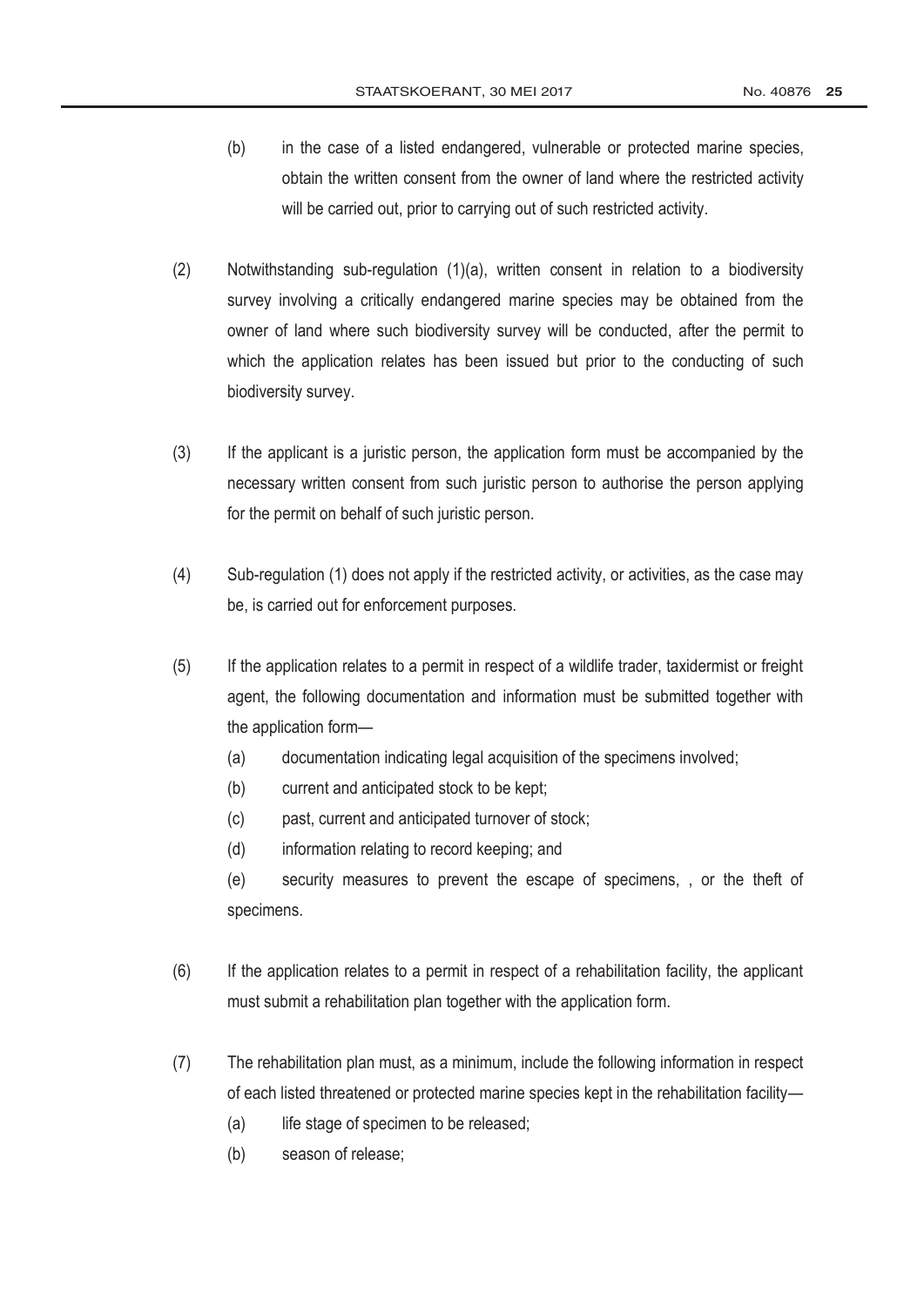- (c) information on possible areas and sites where specimens will be released; and
- (d) any other information deemed relevant by the issuing authority.
- (8) In addition to the information contemplated in this regulation, the issuing authority may request any other relevant information it deems necessary, in terms of section 88 of the Biodiversity Act.

### **11. Restricted activities requiring the collection of DNA samples for genotyping**

- (1) The genotyping of a specimen of a listed threatened or protected marine species is required in relation to—
	- (a) a studbook contemplated in regulation 25(1);
	- (b) the translocation of such specimen from any particular property, where it was kept together with a specimen of another species with which it was likely to hybridize;
	- (c) the importation of a live specimen;
	- (d) if required in terms of a non-detriment finding made by the Scientific Authority.
- (2) The issuing authority may, if it deems necessary, require the genotyping of a specimen of a listed threatened or protected marine species to be done for any purpose other than the circumstances contemplated in sub-regulation (1), at the cost of the applicant, before a permit is issued.
- (3) A copy of the DNA certificate issued in respect of the genotyping contemplated in subregulation (1) or (2) must be made available, upon request, to the issuing authority.
- (4) The genotyping contemplated in sub-regulation (1) or (2) must be done by a scientific institution.

# **12. Compulsory marking of specimens**

The breeding stock and offspring of specimens of listed threatened or protected marine species in captive breeding facilities must be marked in accordance with the method as may be determined by the issuing authority.

### **13. Restricted activities requiring a risk assessment**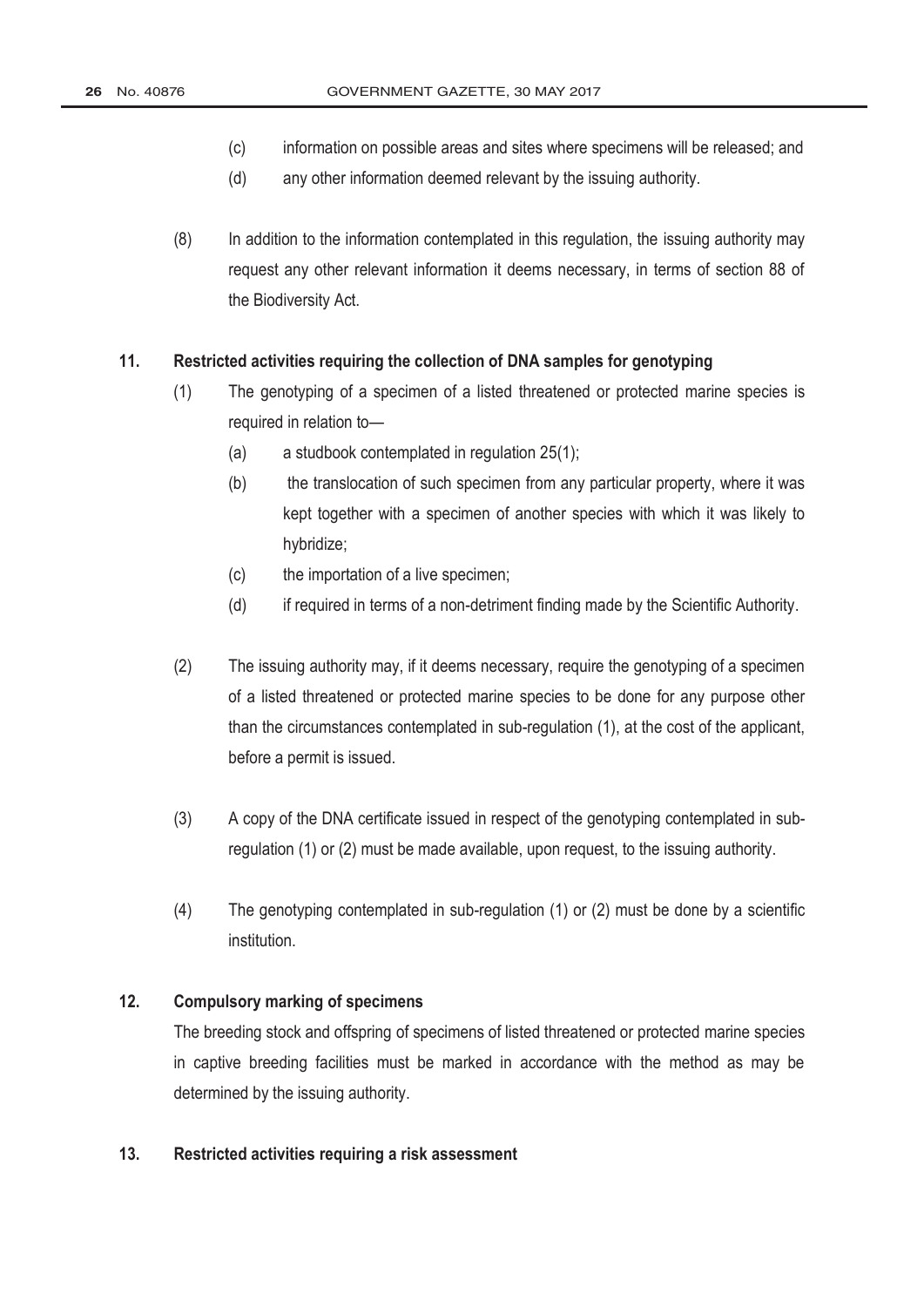- (1) Before issuing a permit, the issuing authority must require a risk assessment for—
	- (a) restricted activities involving wild specimens of listed critically endangered marine species;
	- (b) restricted activities carried out in ecosystems listed as critically endangered in terms of section 52 of the Biodiversity Act; or
	- (c) release of a captive-bred or artificial propagated specimen of a listed threatened or protected marine species into a national protected area.
- (2) The issuing authority may require a risk assessment prior to the consideration of an application for the renewal of a permit, if the conservation status of the species to which such application relates, has deteriorated.
- (3) Notwithstanding sub-regulation (1), a risk assessment is not required for the carrying out of the restricted activities in the circumstances contemplated in sub-regulation (1) if,—
	- (a) the restricted activity is carried out for conservation purposes by an official of-
		- (i) the Department or a provincial conservation authority;
		- (ii) the management authority of a national, provincial or local protected area, on land under its jurisdiction; or
		- (iii) SANBI;
	- (b) a biodiversity management plan has been developed for a listed critically endangered marine species, and such biodiversity management plan contains all the information contemplated in regulation 14(2); or
	- (c) a risk assessment has been conducted previously, and the risks identified by such risk assessment have not changed.

### **14. Risk assessment report**

- (1) The person carrying out a risk assessment contemplated in regulation 13 of these Regulations must submit a risk assessment report thereafter to the issuing authority, prior to the consideration of the application.
- (2) The risk assessment report contemplated in sub-regulation (1) must, as a minimum, include the following—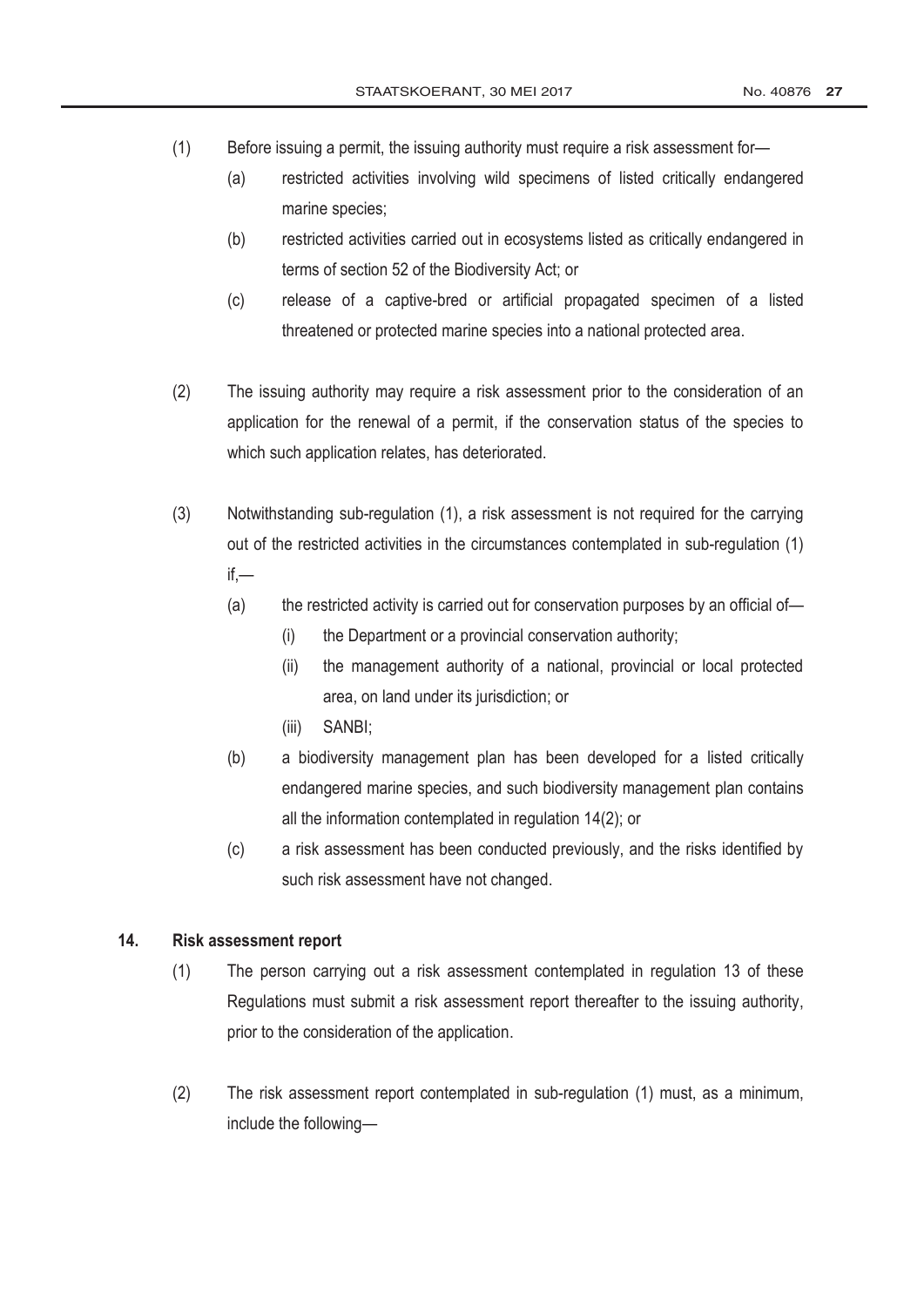- (a) most recent ecological information regarding the relevant listed threatened or protected marine species, including—
	- (i) the taxonomy of the species, including the class, order, family, scientific name (genus, species and sub-species), scientific synonyms and common names of the species;
	- (ii) its conservation status;
	- (iii) the population status and trends of the species, including—
		- (aa) its current national and local population status, including abundance and distribution;
		- (bb) the size of its local population which will be affected by the restricted activity to which the application applies; and
		- (cc) its national and local population trends;
	- (iv) the geographic distribution and trends of the species, including—
		- (aa) the distribution of the natural population;
		- (bb) the distribution of any translocated and introduced populations; and
		- (cc) the geographic distribution trends;
	- (v) the requirements of the species with respect to habitat and climate;
	- (vi) the role of the species in its ecosystem, taking into account—
		- (aa) whether the species is a keystone or indicator species;
		- (bb) the level of the species in the food-chain; and
		- (cc) the functions that the species performs in its ecosystem; and
	- (vii) the major threats affecting the species nationally and locally;
- (b) information regarding the restricted activity to which the application applies, including—
	- (i) the nature of the restricted activity;
	- (ii) the reason for the restricted activity;
	- (iii) where the restricted activity is to be carried out;
	- (iv) the gender, age and number of the specimens of the species involved; and
	- (v) the intended destination of the specimens, if they are to be translocated;
- (c) any regulations, policies, norms and standards, biodiversity management plans, non-detriment findings or international agreements binding on the Republic which may be applicable to the application;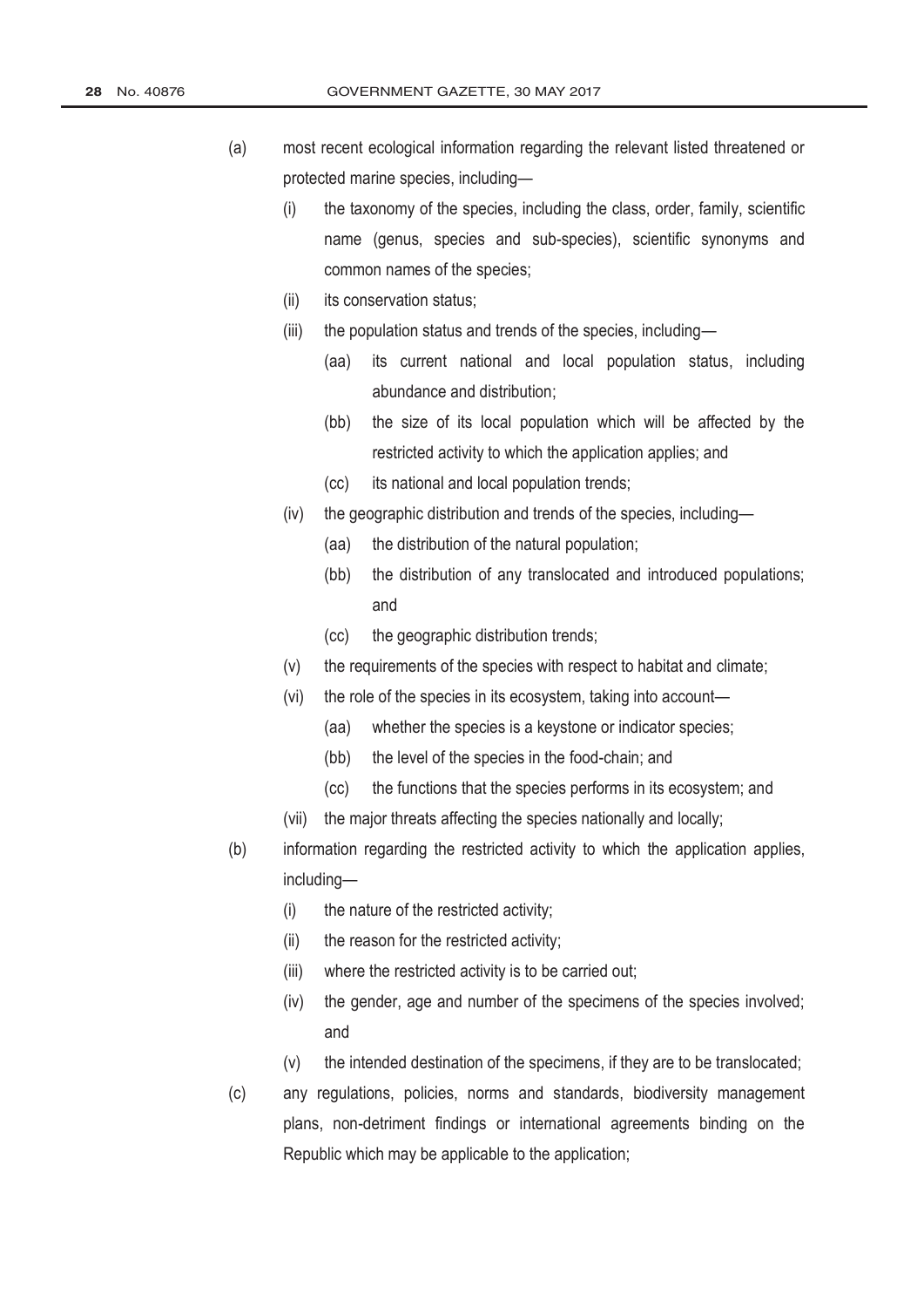- (d) the potential risks associated with the restricted activity to the particular listed threatened or protected marine species and a specific population of such species or to any other species or ecosystems, including—
	- (i) degradation and fragmentation of the habitat of the species;
	- (ii) creation of a significant change in an ecosystem caused by the removal or addition of keystone species;
	- (iii) over-exploitation of a species;
	- (iv) hybridization;
	- (v) out-breeding; and
	- (vi) introduction of disease;
- (e) evaluation of the risk identified under paragraph (d) in terms of—
	- (i) the likelihood of the risk being realized; and
	- (ii) the severity of the risk and consequences of the realization of the risk for the particular species as well as for other species, habitats and ecosystems;
- (f) any management measures that must be applied to minimize potential risks;
- (g) management of potential risks; and
- (h) any other information as the issuing authority may determine.
- (3) In addition to the information contemplated in sub-regulation (2), the risk assessment report must contain the following details—
	- (a) the personal details and qualifications of the person carrying out the risk assessment;
	- (b) key economic, social and ecological considerations that will guide a decision on whether to issue a permit;
	- (c) a recommendation on whether or not a permit should be issued; and
	- (d) any conditions or control measures that should apply if a permit is to be issued.
- (4) The applicant must appoint the person who will be carrying out the risk assessment, at own cost, to provide the information required in sub-regulations (2) and (3).
- (5) The applicant must—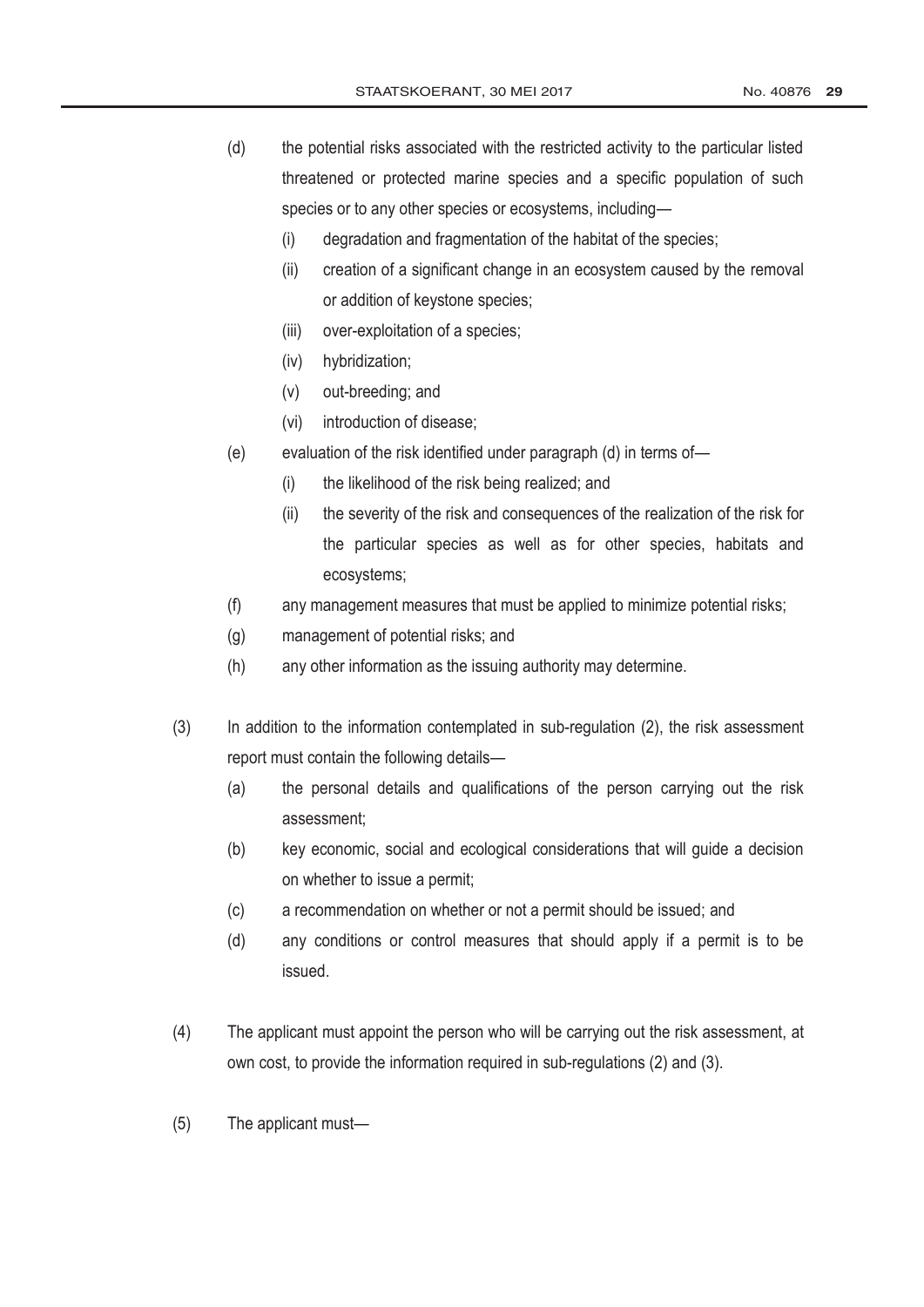- (a) take all reasonable steps to verify whether the person who will be carrying out the risk assessment complies with the requirements of regulation 15 of these Regulations; and
- (b) provide the person who will be carrying out the risk assessment with access to all information at the disposal of the applicant regarding the application, whether or not such information is favorable to the applicant.
- **15. General requirements applicable to the person who will be carrying out a risk assessment**
	- (1) The person who will be carrying out a risk assessment contemplated in regulation 13 of these Regulations must—
		- (a) be independent;
		- (b) have adequate knowledge of—
			- (i) the Biodiversity Act;
			- (ii) these Regulations;
			- (iii) any norms and standards and guidelines that have relevance to the application; and
			- (iv) the species concerned, or alternatively must consult with an expert on the species concerned when conducting the risk assessment;
		- (c) be a scientist with expertise in—
			- (i) biodiversity matters; and
			- (ii) conducting risk assessments;
		- (d) conduct the risk assessment to which the application relates in an objective manner, even if such risk assessment result in views and findings not favorable to the applicant;
		- (e) comply with any applicable legal requirements;
		- (f) take into account, to the extent applicable, the matters contemplated in regulation 8 of these Regulations when carrying out the risk assessment and preparing any report relating to the application; and
		- (g) disclose to the applicant and the issuing authority all material information in his or her possession that reasonably has or may have the potential of influencing—
			- (i) any decision to be taken by the issuing authority in terms of these Regulations with respect to the permit application; or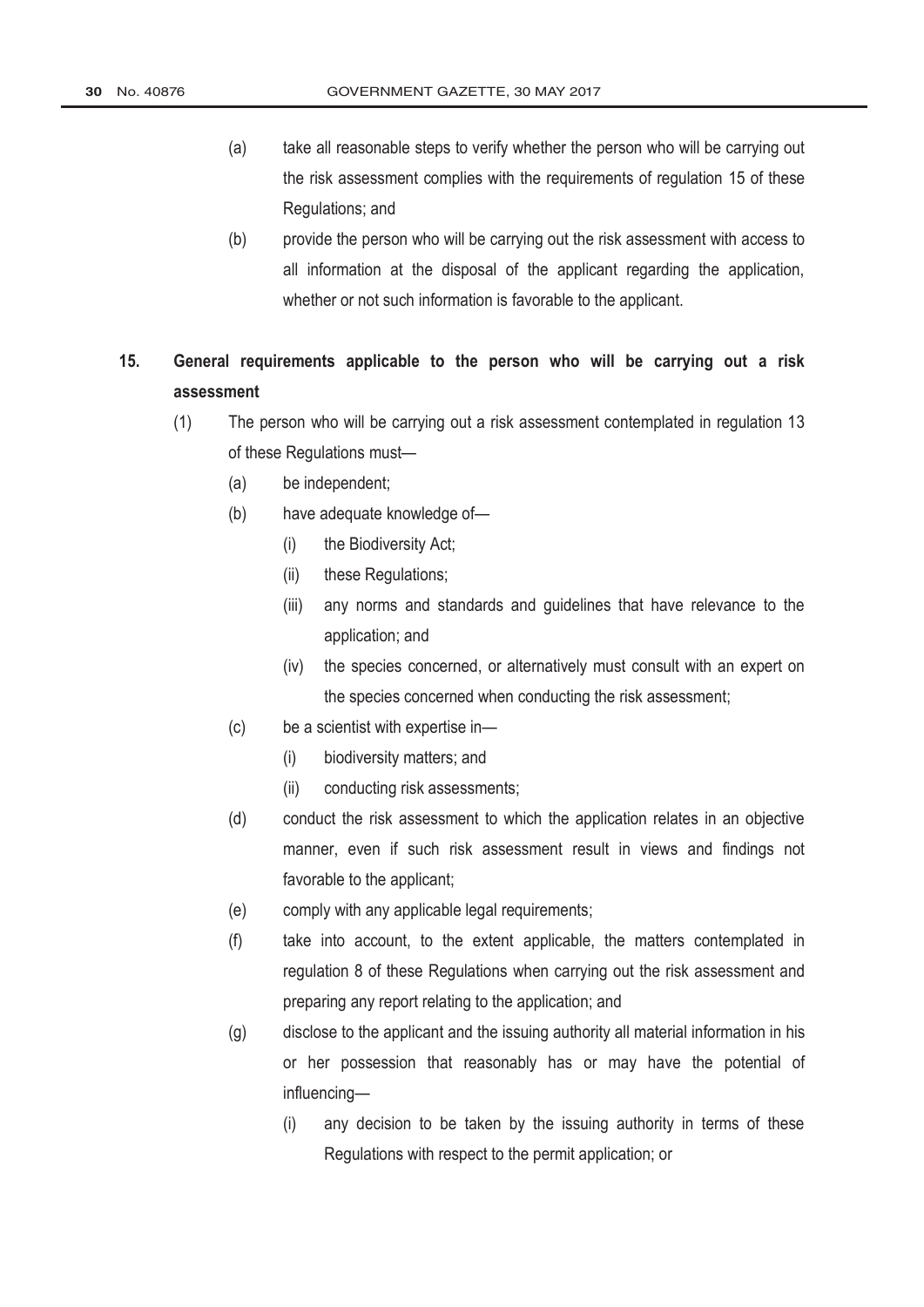- (ii) the objectivity of the risk assessment.
- (2) In the case where the risk assessment was carried out by a person who is registered as a candidate natural scientist or certified natural scientist in terms of the [Natural](http://www.greengazette.co.za/acts/natural-scientific-professions-act_2003-027)  [Scientific Professions Act,](http://www.greengazette.co.za/acts/natural-scientific-professions-act_2003-027) 2003 (Act No. 27 of 2003), or the report was compiled by such person, the report must also be signed off by the registered professional natural scientist under whose supervision and control such person has performed his or her work.

### **16. Disqualification of the risk assessment report**

- (1) If the issuing authority at any stage of considering an application has reason to believe that the person who carried out the risk assessment has not complied with the requirements of regulation 15 of these Regulations in respect of the application, the issuing authority—
	- (a) may disqualify the risk assessment report;
	- (b) must notify the applicant and the person who carried out the risk assessment—
		- (i) of the disqualification of the risk assessment report and provide reasons for such disqualification; and
		- (ii) that the application is suspended until the matter is resolved; and
	- (c) afford the applicant and the person who carried out the risk assessment an opportunity to make written representations to the issuing authority regarding the independence of the person who carried out the risk assessment.
- (2) An interested and affected party may notify the issuing authority of suspected noncompliance with regulation 15 of these Regulations by the person carrying out the risk assessment.
- (3) The notification contemplated in sub-regulation (2) must be submitted in writing to the issuing authority and must contain documentation supporting the allegation that is referred to in such notification.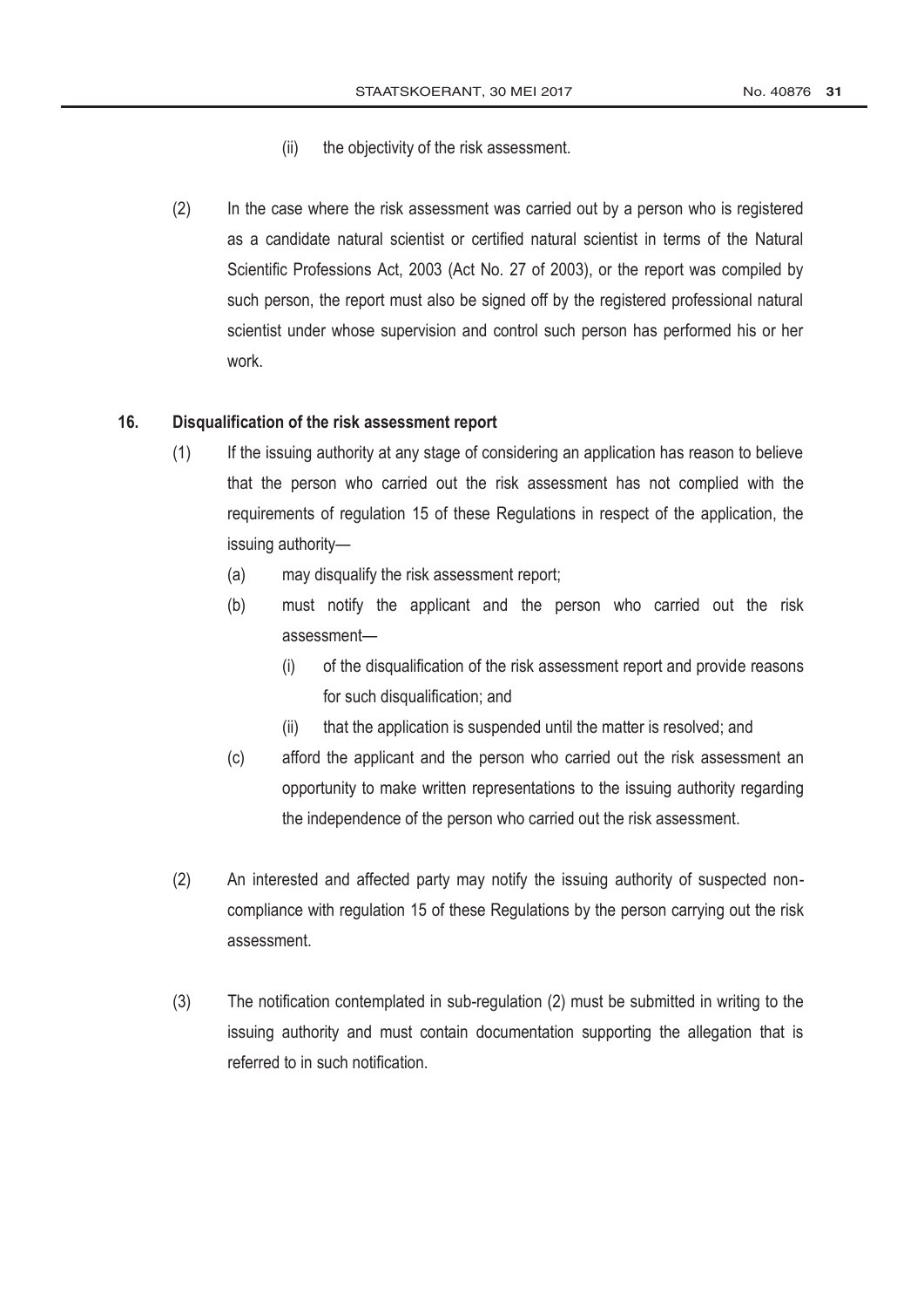- (4) Where an interested and affected party notifies the issuing authority of suspected noncompliance with regulation 15 of these Regulations, the issuing authority must investigate the allegation.
- (5) If, after considering the notification and supporting documentation contemplated in sub-regulation (3), the issuing authority is unconvinced of compliance with regulation 15 of these Regulations by the person carrying out the risk assessment, the issuing authority must, in writing, inform the applicant and such person accordingly and may—
	- (a) refuse to accept any further reports or input from such person in respect of the application in question; and
	- (b) request the applicant to—
		- (i) commission, at own cost, an external review by an independent person or persons of any reports prepared or processes conducted by the person who carried out the risk assessment in connection with the application;
		- (ii) redo any specific aspects of the work done by the previous person who carried out the risk assessment in connection with the application; and
		- (iii) complete any unfinished work in connection with the application or take such action as the issuing authority requires remedying the defects.

## **17. Identification of risk factors**

- (1) The issuing authority may require an identification of risk factors as it deems necessary.
- (2) The identification of risk factors contemplated in sub-regulation (1) must include, as a minimum, the following information—
	- (a) to the extent applicable, the registered name and number of the land, onto which a specimen of a listed threatened or protected marine species is to be released;
	- (b) to the extent applicable, a list of indigenous species already occurring on the land onto which, or the waters into which, a specimen of a listed threatened or protected marine species is to be released;
	- (c) to the extent applicable, the fencing specifications of the land onto which the specimen of a listed threatened or protected marine species is to be released;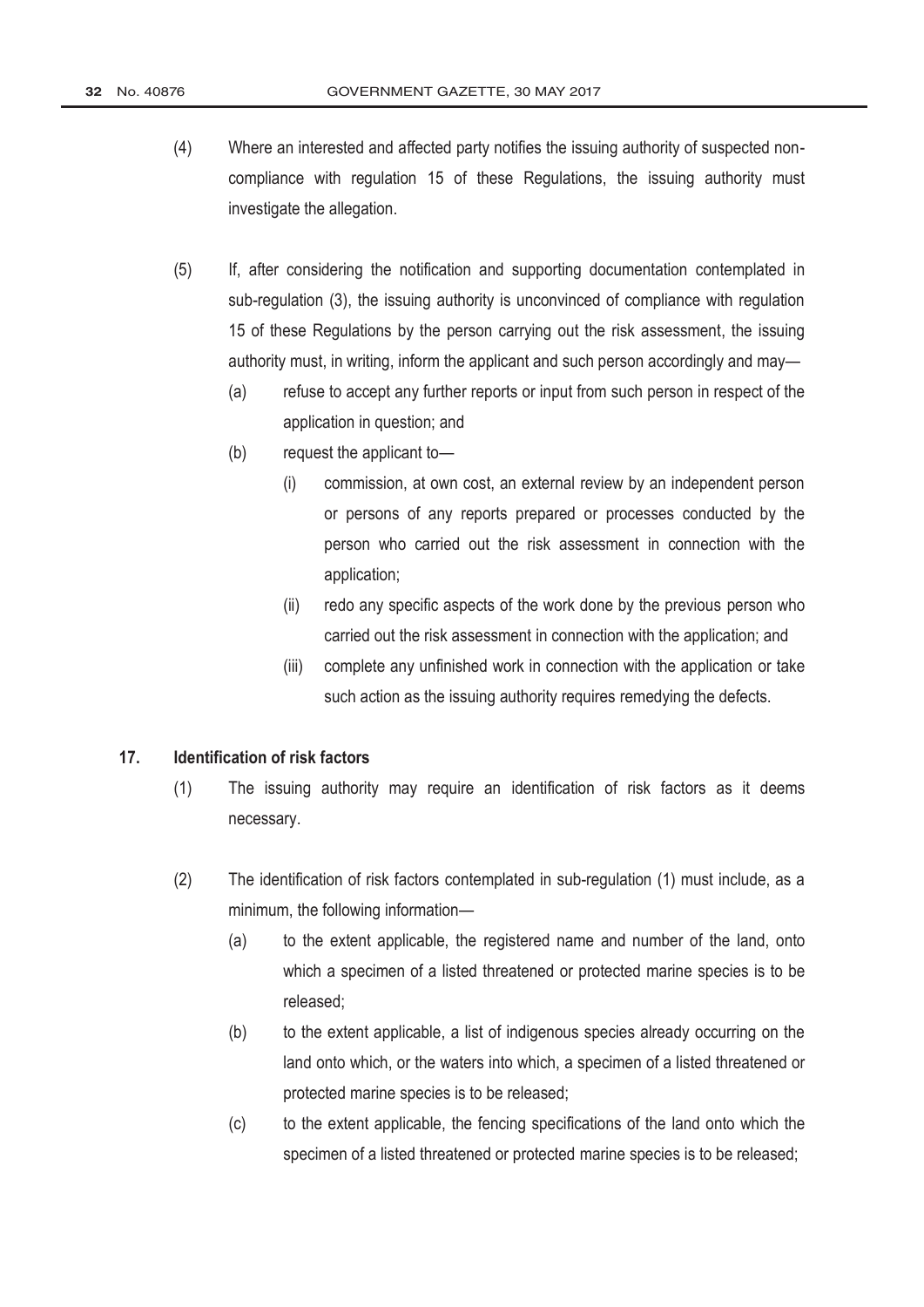- (d) the potential risks associated with the conveyance, movement or translocation of the specific specimen, to any other species or ecosystems, or to humans, including—
	- (i) degradation and fragmentation of the habitat of the species;
	- (ii) hybridization of species;
	- (iii) spreading disease; and
	- (iv) human safety;
- (e) evaluation of the risk identified under paragraph (d) in terms of—
	- (i) the likelihood of the risk being realized; and
	- (ii) the severity of the risk and consequences of the realization of the risk for the particular species as well as for other species, habitats and ecosystems;
- (f) any management measures that have been implemented to minimize potential risks;
- (g) how permissible restricted activities will be carried out to prevent or minimize potential risks;
- (h) written consent from neighboring owners of land, if applicable; and
- (i) any other information as the issuing authority may deem necessary.
- (3) The identification of risk factors may be done by any person, provided that such person has sufficient knowledge of the Biodiversity Act and biodiversity matters.

#### **Part 3**

## **Consideration of permit applications**

### **18. Request by issuing authorities for additional information**

- (1) If the issuing authority requires additional information in relation to a permit application, the issuing authority must request the applicant in terms of section 88(2)(a) of the Biodiversity Act, to furnish it with such additional information within 90 working days of such request.
- (2) If the additional information requested by the issuing authority in terms of subregulation (1) is not submitted to the issuing authority within 90 working days of such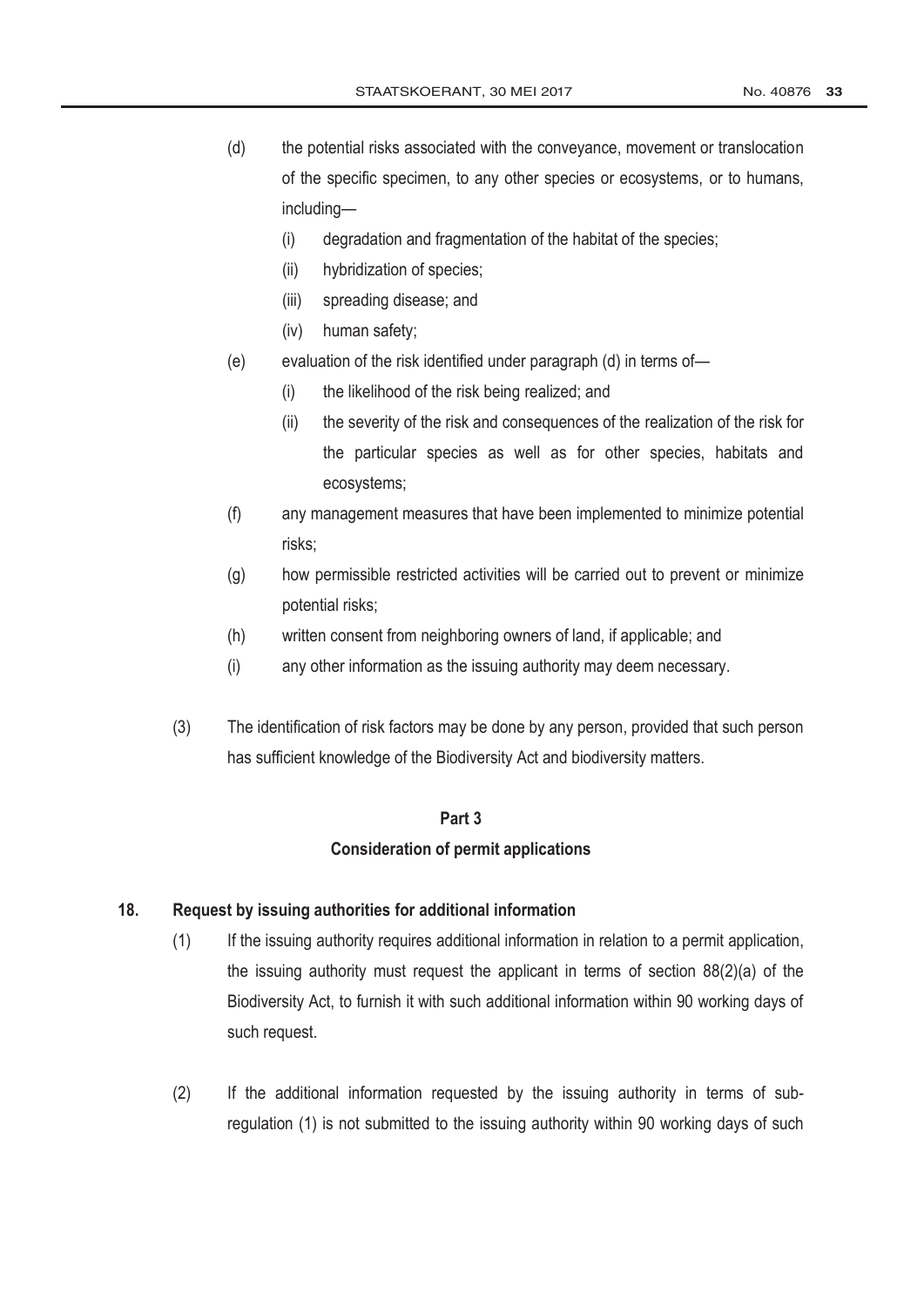request, the issuing authority may deem the application to have been withdrawn, and must inform the applicant accordingly.

- **19. Factors to be taken into account by issuing authorities when considering permit applications** 
	- (1) When considering a permit application, an issuing authority must consider—
		- (a) all the information and documentation submitted by the applicant to the issuing authority in connection with the application, and
		- (b) any applicable legal requirements.
	- (2) The issuing authority must, in addition to the provisions of sub-regulation (1) and to the extent applicable, also take into account—
		- (a) whether the species to which the application relates is listed in terms of section 56 of the Biodiversity Act as a critically endangered species, an endangered species, a vulnerable species or a protected species;
		- (b) whether the species to which the application relates is an alien species;
		- (c) the conservation status of the species;
		- (d) whether the application involves a species that will be introduced to, or taken or removed from, a wild population;
		- (e) whether the restricted activity applied for is regulated in terms of regulations 63 and 64 of these Regulations;
		- (f) whether the restricted activity is prohibited in certain circumstances in accordance with these Regulations;
		- (g) whether an environmental impact assessment has been carried out in terms of the [National Environmental Management Act,](http://www.greengazette.co.za/acts/national-environmental-management-act_1998-107) and if so, must consider the findings thereof;
		- (h) whether an environmental authorization has been issued in terms of the [National Environmental Management Act,](http://www.greengazette.co.za/acts/national-environmental-management-act_1998-107) and if so, must consider the conditions thereof;
		- (i) whether the carrying out of the restricted activity, or not carrying out of such restricted activity, as the case may be, in respect of which the application is submitted is likely to have a negative impact on the survival of the relevant listed threatened or protected marine species;
		- (j) any applicable approved management plan;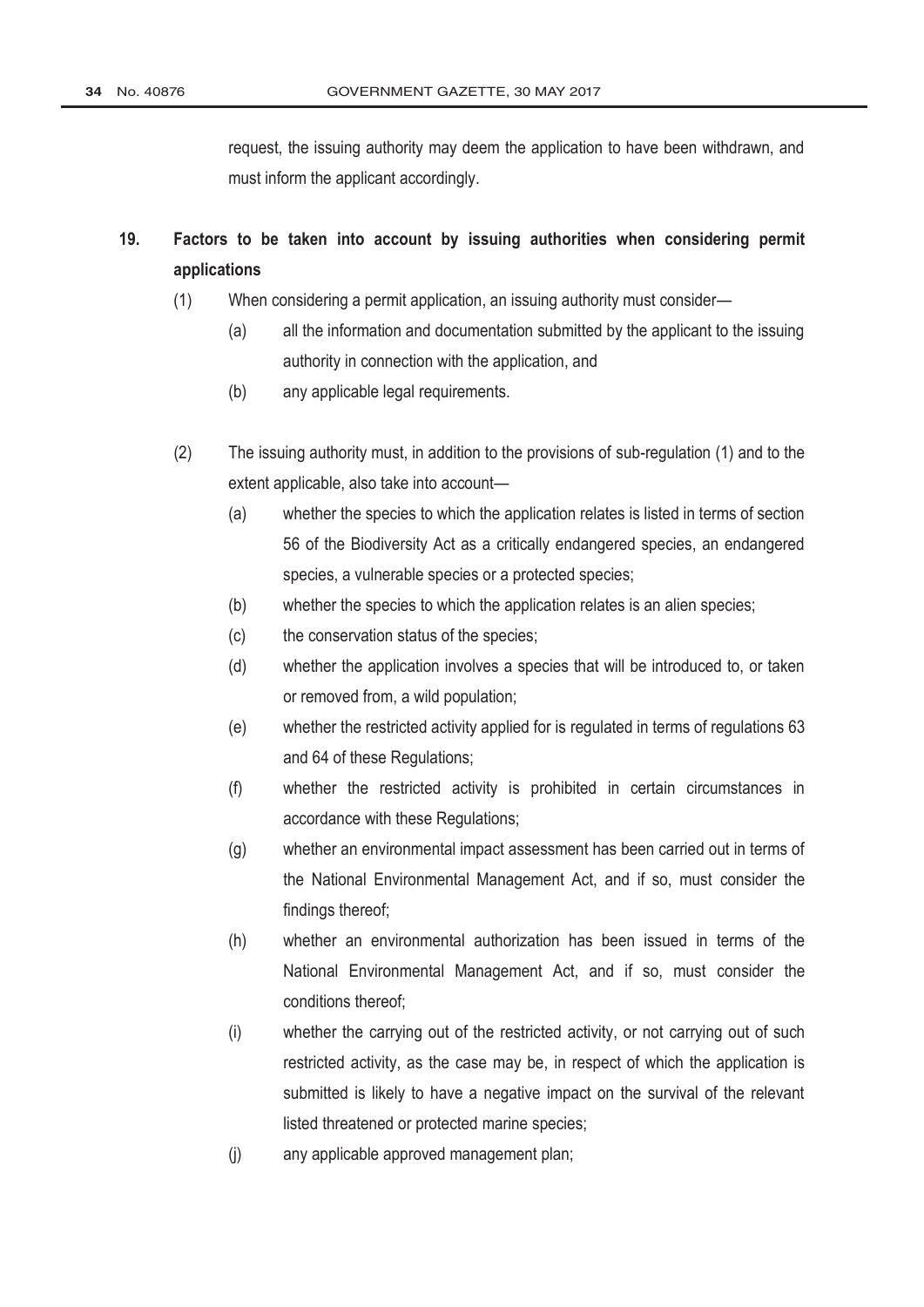- (k) whether the issuing authority has deferred a decision to issue a permit in terms of section 88 of the Biodiversity Act, or has refused, cancelled or suspended any other permits issued to the applicant in terms of sections 92A, 93 or 93B respectively, of the Biodiversity Act;
- (l) any recommendation or non-detriment finding made by the Scientific Authority in terms of section 61(1)(c) or (d) of the Biodiversity Act, regarding the application;
- (m) any advice provided by SANBI in terms of section 11(1)(c) of the Biodiversity Act;
- (n) any relevant information on the database that SANBI is required to keep in terms of section 11(1)(j) of the Biodiversity Act;
- (o) whether the restricted activity will be carried out in a facility, or by a person, contemplated in these Regulations, and whether such facility or such person is registered in accordance with these Regulations;
- (p) how the breeding in captivity of a specimen of a listed threatened or protected marine species to which the application relates, will contribute to the conservation of the particular species;
- (q) whether the restricted activity will be carried out in a threatened ecosystem or protected area;
- (r) whether the applicant has been convicted of an offence in terms of the Biodiversity Act;
- (s) any objections to the application; and
- (t) any other relevant factors.

### **Part 4**

### **Issuing of permits**

## **20. Circumstances in which permits must be refused**

- (1) The issuing authority must refuse to issue a permit if the—
	- (a) applicant has not signed the application form;
	- (b) applicant has failed to pay the applicable processing fee as set out in Annexure 3 to these Regulations;
	- (c) application is not accompanied by the information contemplated in regulation 8(4) of these Regulations; or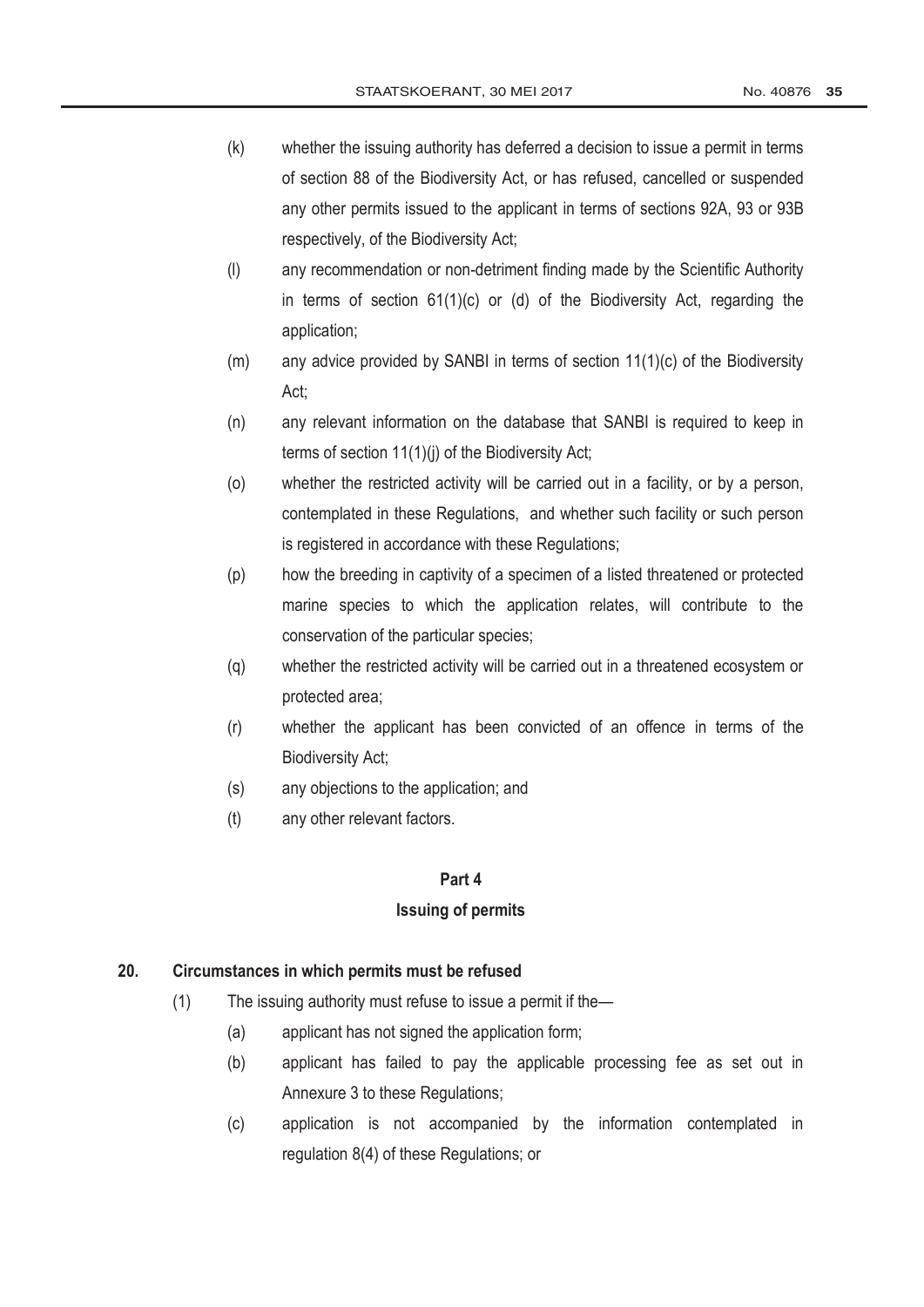- (d) the carrying out of a restricted activity is prohibited in terms of section 57(2) of the Biodiversity Act; or
- (e) registration of a facility is compulsory in terms of Chapter 3 of these Regulations, and the facility to which the application relates is not registered.
- (2) In addition to the factors in sub-regulation (1), the issuing authority must refuse to issue a permit if the application relates to breeding in a sanctuary.
- (3) In addition to the factors contemplated in sub-regulation (1), the issuing authority must refuse to issue a permit if it relates to—
	- (a) swimming with dolphins; or
	- (b) advertising an experience to swim with dolphins;

whether or not it will be done for commercial purposes.

# **21. Decision on permit applications and issuance of permits**

- (1) On receipt of an application submitted in terms of these Regulations, the issuing authority must consider and decide on the application within 30 working days of receipt of the application.
- (2) On receipt of the additional information requested in terms of regulation 18, the issuing authority must consider and decide on the application within 30 working days of receipt of the additional information.
- (3) If the decision of the issuing authority is to issue the permit subject to certain conditions, the issuing authority must—
	- (a) give reasons for the decision to the applicant, if required by the applicant; and
	- (b) inform the applicant of his or her right to appeal against the decision and the appeal procedure to be followed in accordance with the national Appeals Regulations.
- (4) If the decision of the issuing authority is to refuse the application, the issuing authority must in addition to the requirement set out in terms of section 88(5) of the Biodiversity Act inform the applicant of his or her right to appeal against the decision of the issuing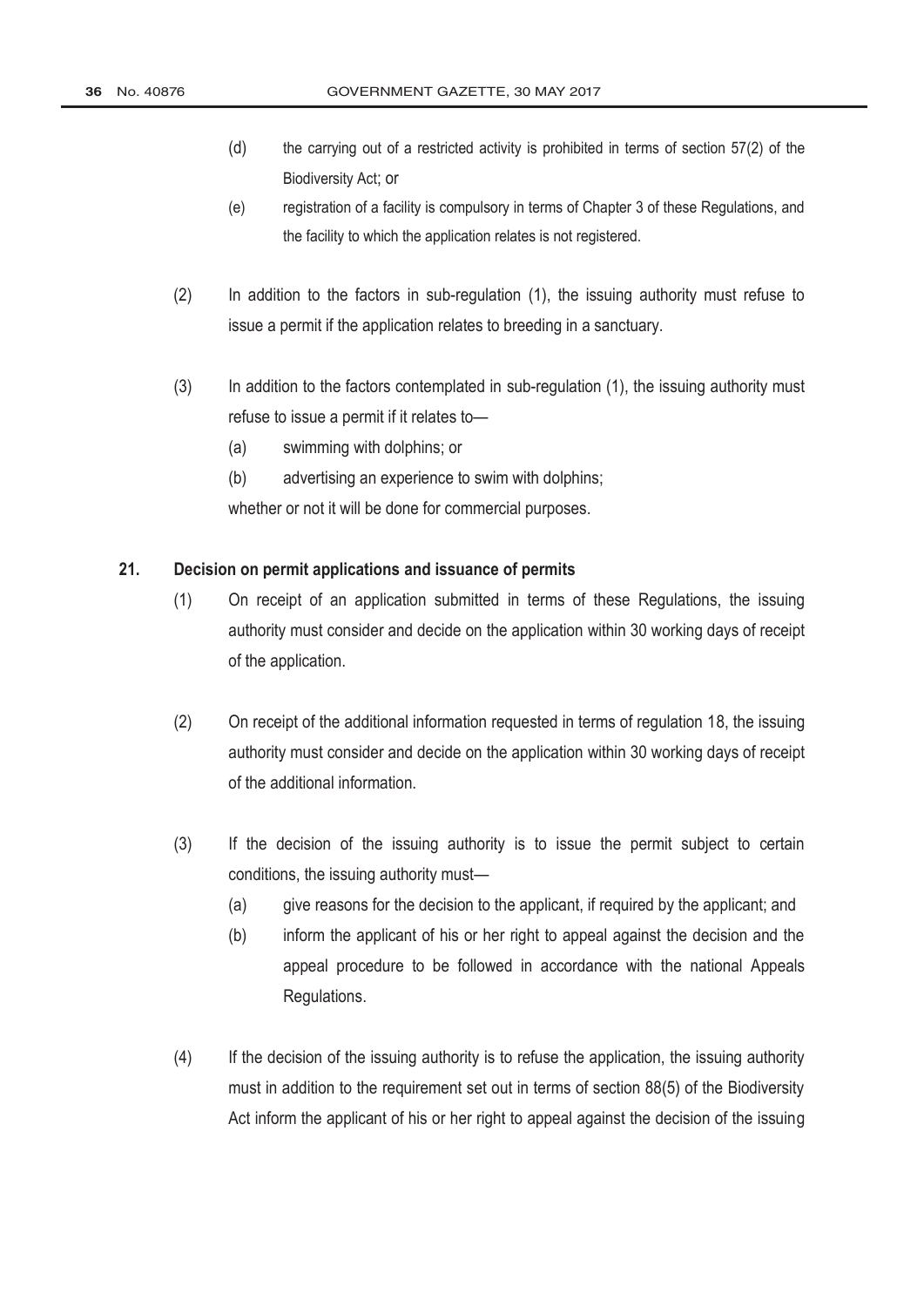authority and the appeal procedure to be followed in accordance with the national Appeal Regulations.

- (5) If the issuing authority is unable to comply with the timeframes contemplated in subregulations (1) and (2), the issuing authority must provide reasons in writing to the applicant, prior to the lapsing of such timeframe, as to why it is unable to comply with such timeframe.
- (6) Notwithstanding sub-regulation(1), the issuing authority may determine the timeframe for applications to which the genotyping of specimens of listed threatened or protected marine species relate, as contemplated in these Regulations.
- (7) The failure to make a decision within the prescribed time frames contemplated in subregulations (1) and (2) does not render the carrying out of the restricted activity, or restricted activities, as the case may be, by the applicant as lawful.
- (8) The issuing authority may issue a permit with retrospective effect if deemed necessary.

# **22. Contents of permits**

- (1) The issuing authority must issue a permit in the name of the person who will be carrying out the restricted activity.
- (2) A permit, must, to the extent applicable, contain the following information—
	- (a) The name, identity number or passport number, postal address and physical address of the person carrying out the restricted activity;
	- (b) the name of the issuing authority;
	- (c) the permit number and date of issue;
	- (d) particulars of the specimen in respect of which the permit is issued, including the scientific and the common name if any, of the species, sub-species or variation involved;
	- (e) particulars of the restricted activity in respect of which the permit is issued, including specific requirements relating to how the restricted activity may be carried out by the permit-holder;
	- (f) the number of specimens involved, and their sex (if applicable);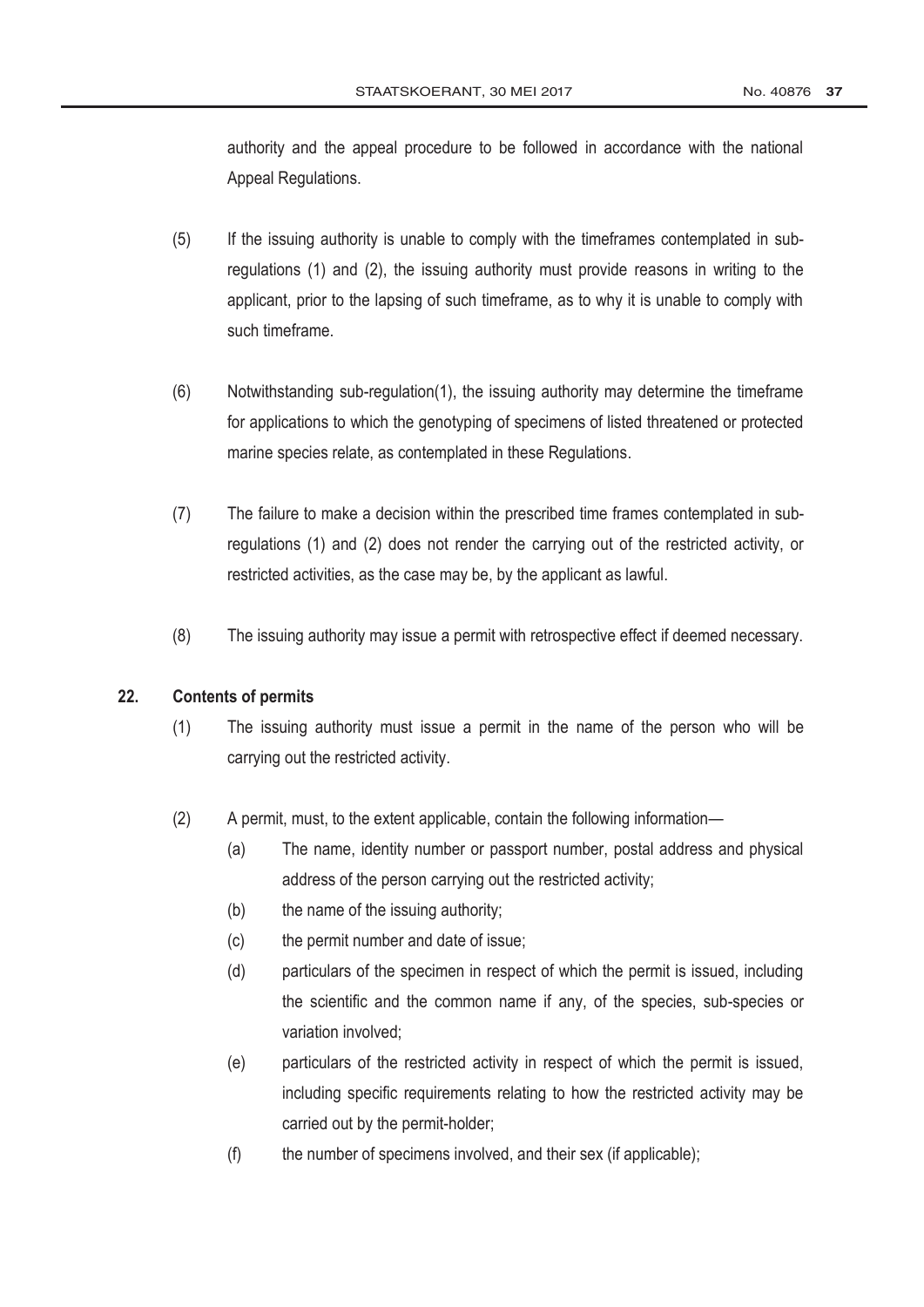- (g) the markings of the specimen (where applicable);
- (h) the period of validity;
- (i) where applicable
	- (i) the name and physical address of a person appointed by the applicant as an agent for purposes of obtaining the permit on the applicant's behalf;
	- (ii) the name and physical address of the consignee or consignor, in the case of an export or import permit;
	- (iii) the name and physical address of the seller or supplier, in the case of a permit authorising the purchase or acquisition of a specimen of a listed threatened or protected species;
	- (iv) the name and physical address of the person purchasing or acquiring the specimen of a listed threatened or protected marine species, in the case of a permit authorising the sale or supply of such a species;
	- (vi) the location and other relevant particulars of the place where the restricted activity is to be carried out (where applicable);
	- (vii) in the case of a standing permit for a person or facility contemplated in these Regulations—
		- (aa) the physical address of the premises where the restricted activities will be carried out;
		- (bb) a unique registration number; and
- (j) the specific conditions subject to which the permit is issued.
- (3) To the extent possible, if the permit is issued to a juristic person, all the names of the natural persons who will be carrying out the restricted activities authorised in the permit, must be listed in the permit.

### **23. Compulsory permit conditions applicable to the holder of a permit**

- (1) If it is the decision of the issuing authority to issue a permit, such permit must be issued subject to the condition that the holder thereof—
	- (a) may not transfer the permit to any other person;
	- (b) may not make any alteration to the permit, in which case the permit will be rendered invalid; and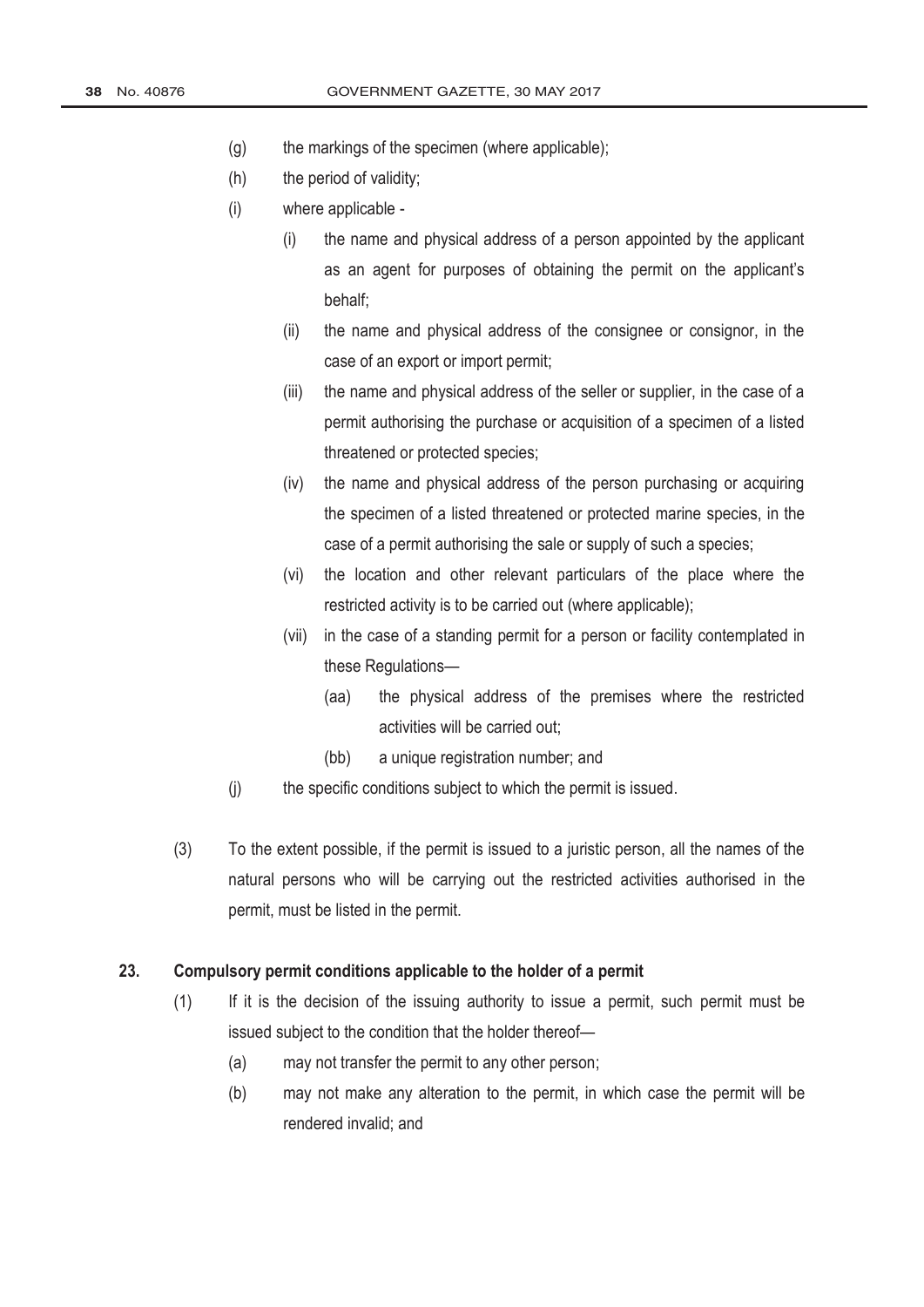- (c) is bound by any norms and standards that apply to the restricted activity or species for which the permit is issued, and that the permit-holder must act in accordance with those norms and standards when carrying out the restricted activity to which the permit applies.
- (2) In addition to the compulsory conditions contemplated in sub-regulation (1), all ordinary permits issued for the maximum period of validity, and all standing permits, must be issued subject to a condition that the permit-holder must—
	- (a) keep a register containing the information contemplated in sub-regulation (3), and
	- (b) report such information in writing to the issuing authority—
		- (i) within 30 working days of the expiry of an ordinary permit; or
		- (ii) at the end of each calendar year for the period of validity of a standing permit, if it was issued for a period in excess of 12 months.
- (3) The register contemplated in sub-regulation (2)(a) must contain the following information—
	- (a) the name of the permit-holder;
	- (b) the facility to which the registration applies (if applicable);
	- (c) the unique number to which the registration applies (if applicable);
	- (d) the restricted activity or activities that have been carried out in terms of the permit;
	- (e) the date on which the restricted activity or activities contemplated in paragraph (d) have been carried out;
	- (f) the common and scientific names of the species to which the restricted activity or activities contemplated in paragraph (d) relate;
	- (g) the number and sexes of specimens involved;
	- (h) the markings of specimens involved (if applicable);
	- (i) if the permit relates to purchasing, the name, physical address and permit number of the seller;
	- (j) if the permit relates to selling, the name, physical address and permit number of the purchaser; and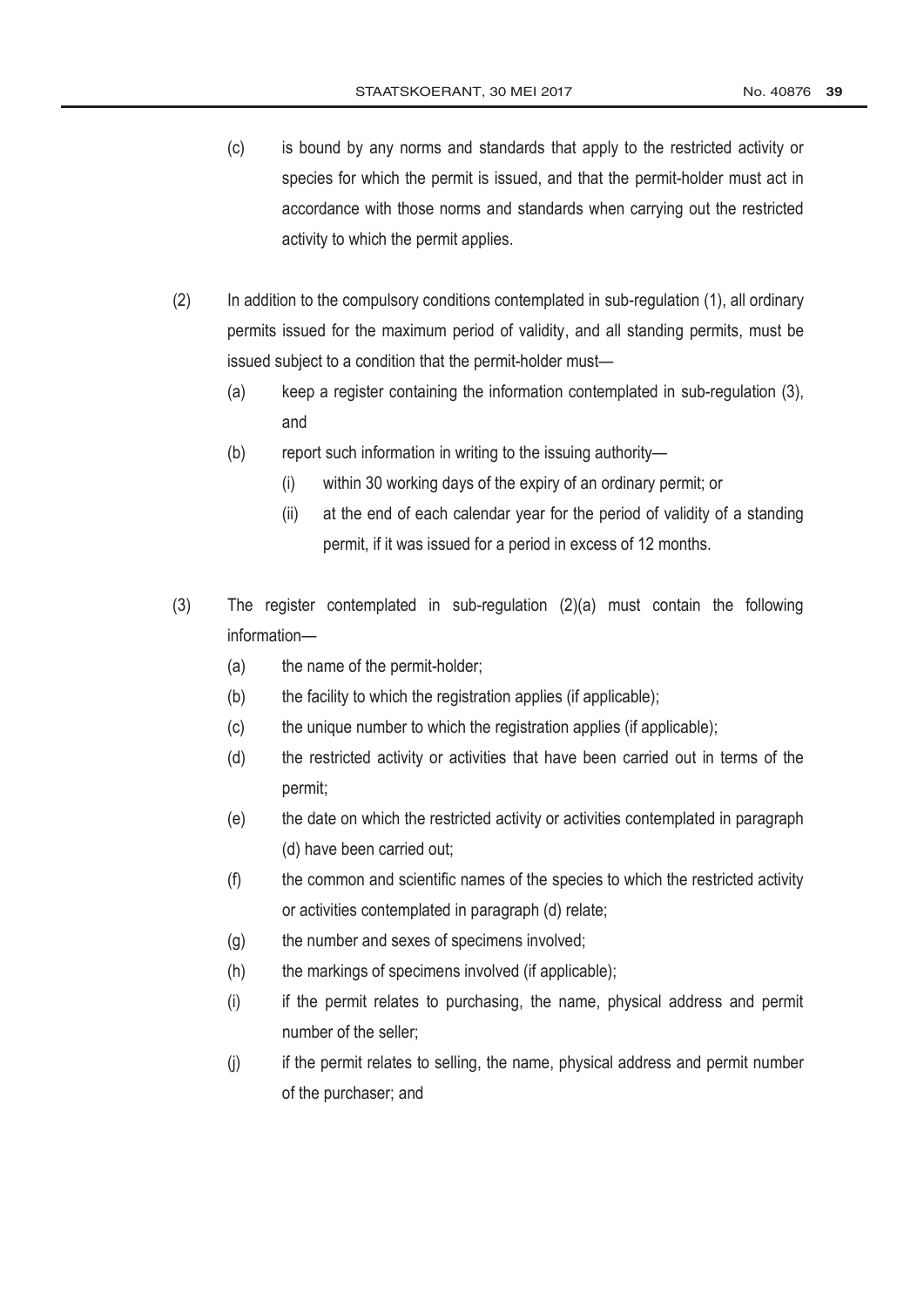- (k) if the permit relates to the transport and export of a specimen, and to the extent applicable, the name and physical address of the person where the specimen has been transported or exported to.
- (4) In addition to the information contemplated in sub-regulation (3), the register must contain the following information in respect of a captive breeding facility—
	- (a) evidence of legal acquisition of new stock acquired during the validity period of the permit,
	- (b) details of current stock, including the numbers, sex and age of offspring produced during the validity of the permit;
	- (c) mortalities (percentage and number) and sexes of specimens in the different age groups during the validity of the permit;
	- (d) past, current (during the validity of the permit) and expected annual production of offspring and, where possible, information on the number of females producing offspring each year, and
	- (e) plans for the disposal of offspring.

# **24. Compulsory conditions applicable to captive breeding facilities, rehabilitation facilities, temporary holding facilities and exhibition facilities**

- (1) In addition to the conditions contemplated in regulation 23(1) and (2), a permit in respect of a captive breeding facility, rehabilitation facility, temporary holding facility or an exhibition facility must be issued subject to a condition that the permit-holder must—
	- (a) prevent hybridisation and inbreeding**;**
	- (b) participate in any national or regional studbook approved by the department, including the—
		- (i) marking of specimens; and
		- (ii) collection of DNA samples for genotyping to determine the parental lineation;
	- (c) keep a stock book, in the case where a studbook for the species to which the permit relates, is not available;
	- (d) provide information contemplated in paragraphs (a), (b) and (c) in writing to the issuing authority prior to the expiry of the ordinary permit or standing permit;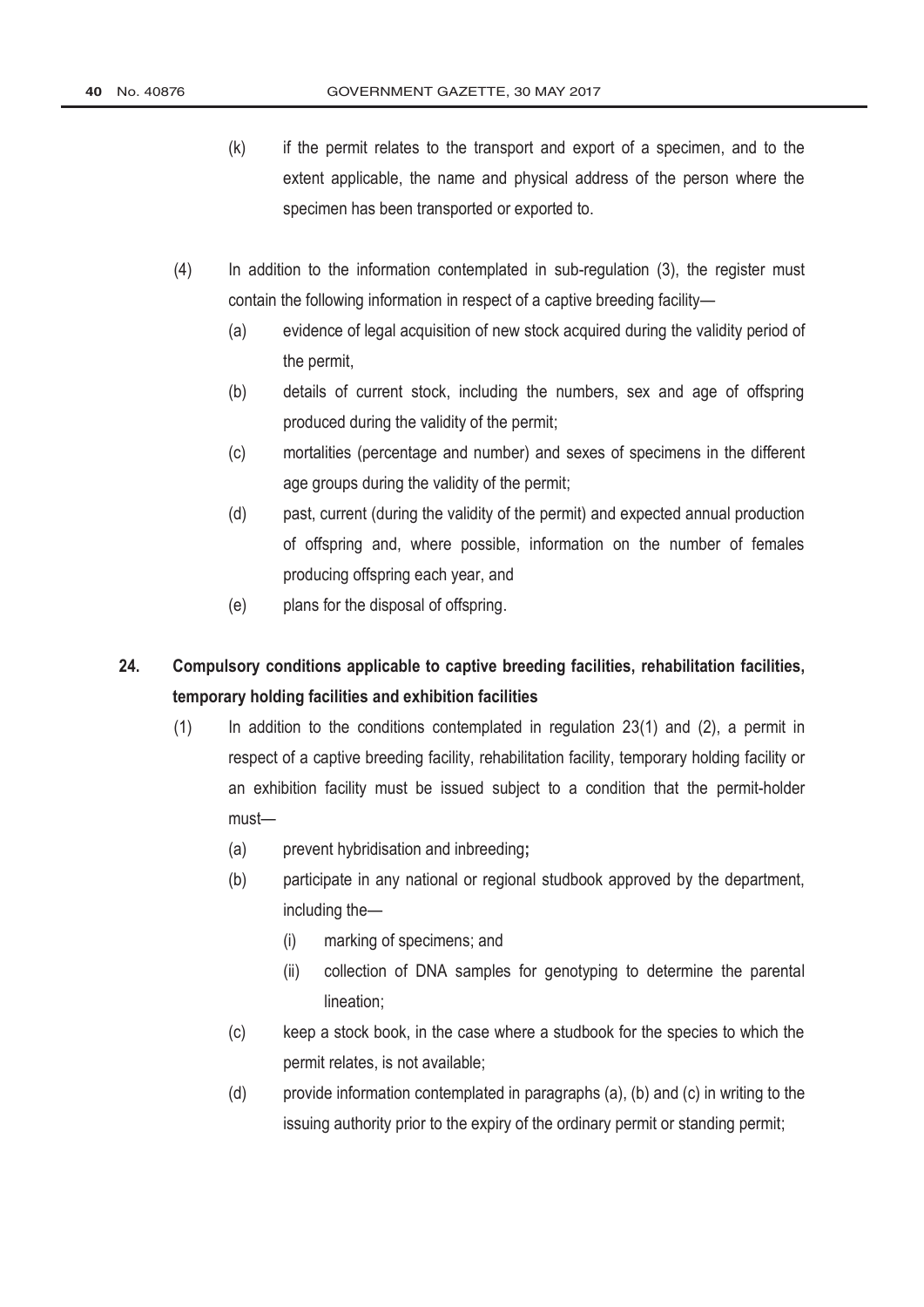- (e) make the information contemplated in paragraph (d) available upon request to the issuing authority; and
- (f) in the case of a captive breeding facility or exhibition facility that no specimens of the following listed threatened or protected marine species originating from wild populations may be introduced in an exhibition facility or captive breeding facility—
	- (i) dolphins;
	- (ii) whales;
	- (iii) seals;
	- (iv) sea birds;
	- (v) saw fish;
	- (vi) coelacanth; and
	- (vii) white sharks, basking sharks and whale sharks.
- (2) Notwithstanding sub-regulation (1)(a), inbreeding may be permitted in a captive breeding facility for conservation purposes, only in accordance with a conservation strategy approved by the issuing authority, provided that—
	- (a) a studbook contemplated in sub-regulation (1)(b) is kept; and
	- (b) a stock book contemplated in sub-regulation (1)(c) is kept.
- (3) A permit issued in respect of a rehabilitation facility must be subject to a condition that a specimen of a listed threatened or protected marine species, to the extent possible, may not be kept for a period that exceeds the period that is reasonably required for the rehabilitation of such specimen.
- (4) If a specimen of a listed threatened or protected marine species contemplated in subregulation (3) would be incapable of becoming self-sustainable upon release from the rehabilitation facility, such specimen must be transferred to a registered sanctuary or must be euthanized.
- (5) The stock book contemplated in sub-regulation (1)(c) must contain the following information—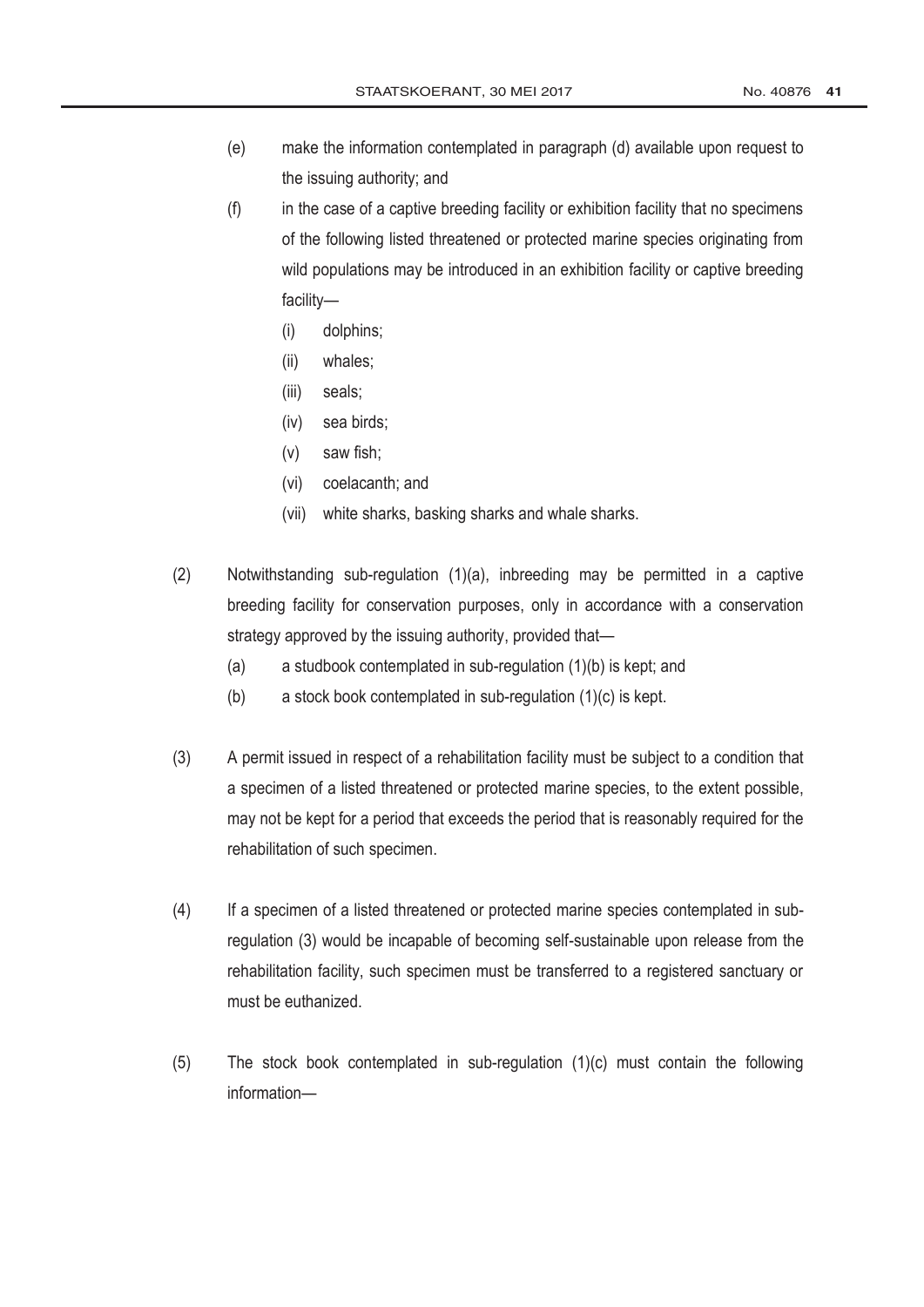- (a) quantities and sex of specimens acquired, whether such specimens were born in the facility, purchased, received as a donation or a new loan, or a loan returned;
- (b) quantities and sex of specimens kept;
- (c) quantities and sex of specimens disposed of, whether such specimens died, were sold, or given as a donation or a loan.
- (6) The issuing authority may determine the conditions relating to the fate of a specimen of a listed threatened or protected marine species where the rehabilitation of such specimen is not possible.

### **25. Compulsory conditions applicable to sanctuaries**

- (1) In addition to the conditions contemplated in regulation 24(1) and (2), a permit in respect of a sanctuary must be issued subject to the condition that the permit-holder, in order to prevent breeding in the sanctuary—
	- (a) must take appropriate measures to prevent natural reproduction in the sanctuary, except for conservation purposes; and
	- (b) may not perform artificial insemination, or allow the procedure to be performed, in the sanctuary.
- (2) Notwithstanding sub-regulation (1)(a), appropriate measures to prevent reproduction do not apply in the case of a female specimen that is already in gestation at the time of being introduced into the sanctuary, provided that the date of birth is included in the report contemplated in regulation 24(2) of these Regulations.

#### **26. Compulsory conditions applicable to permits for scientific purposes**

- (1) In addition to any conditions that may be issued in terms of any research permit referred to in regulation 66, such permit must be issued subject to a condition that the permit-holder must submit to the issuing authority—
	- (a) a report on the progress of a particular research project upon expiry of the permit; and
	- (b) a report of the research findings, upon completion of such research project.

#### **27. Area of validity of permits**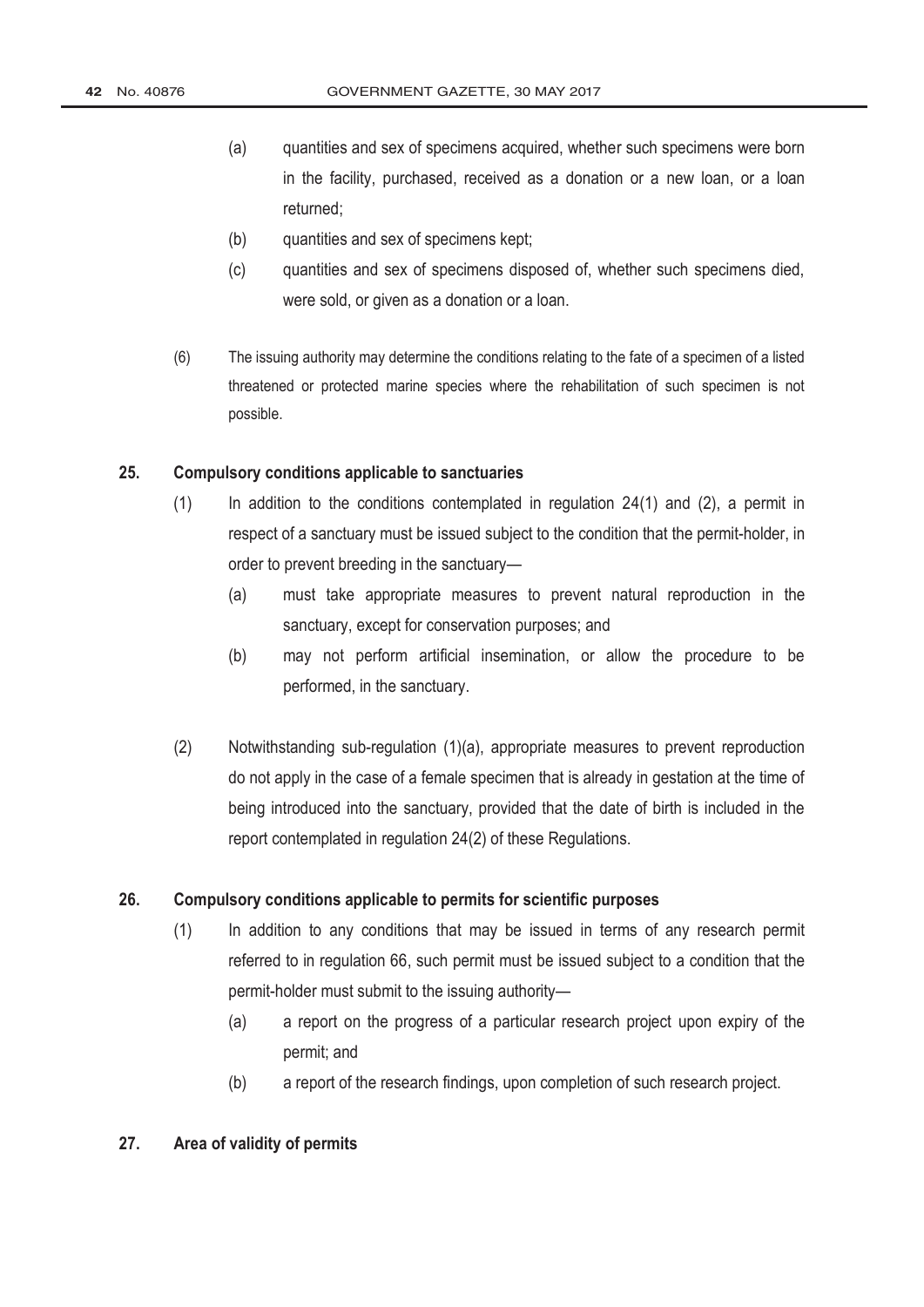If a permit is issued by the Minister or his or her delegated official in accordance with section 87A(1)(a) of the Biodiversity Act, such permit applies throughout the Republic, unless otherwise indicated in the permit.

#### **28. Period of validity of permits**

- (1) An ordinary permit contemplated in regulation 6(1) of these Regulations may be issued up to a maximum period of 12 months.
- (2) Notwithstanding the provision of sub-regulation (1), a permanent possession permit contemplated in regulation 6(2), may be issued for a period not exceeding 10 years.
- (3) A standing permit contemplated in regulation 7 of these Regulations may be issued for a period not exceeding 36 months.
- (4) Notwithstanding sub-regulation (3), a standing permit issued to—
	- (a) an organ of state or the management authority of a protected area may be issued for a period not exceeding 48 months; and
	- (b) an official of the Department or an official of a provincial conservation authority for the carrying out of restricted activities in the official performance of such official's duties remains valid until the employment of the holder of such permit is terminated, whether or not terminated on initiative of the employer or the permit-holder.

### **CHAPTER 3**

# **REGISTRATION OF CAPTIVE BREEDING FACILITIES, REHABILITATION FACILITIES, SANCTUARIES, TEMPORARY HOLDING FACILITIES, EXHIBITION FACILITIES AND WILDLIFE TRANSLOCATORS**

#### **Part 1**

**Registration of persons or facilities**

- **29 Compulsory registration of captive breeding facilities, rehabilitation facilities, sanctuaries, temporary holding facilities, exhibition facilities and wildlife translocators**
	- (1) No person may operate—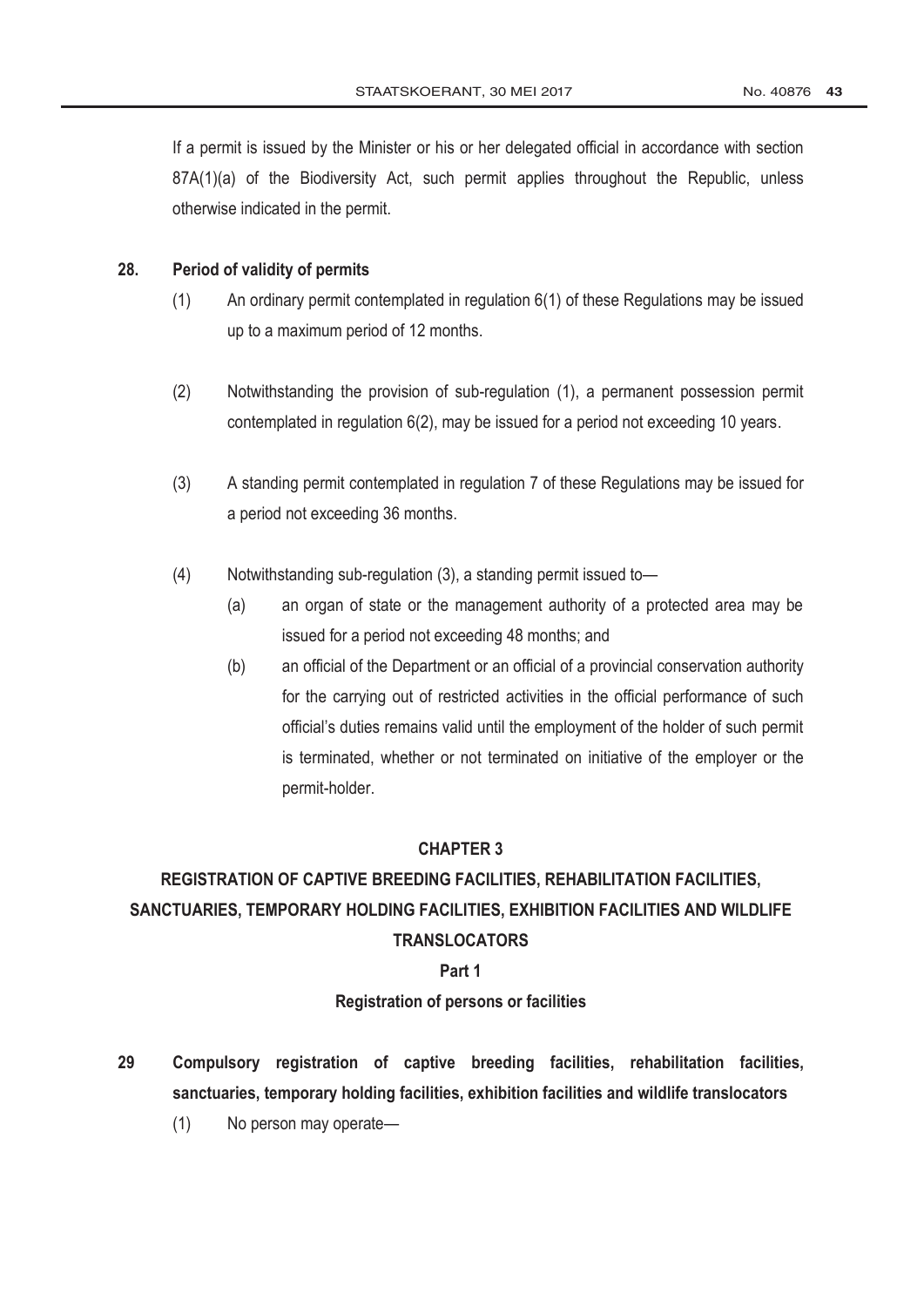- (a) a captive breeding facility, rehabilitation facility, sanctuary, temporary holding facility, or exhibition facility; or
- (b) as a wildlife translocator;

unless such facility or person is registered with the issuing authority in terms of this chapter.

(2) The registration of a facility or a person in terms of this chapter does not absolve the holder of the registration from the obligation to obtain a permit in terms of these Regulations prior to the carrying out of a restricted activity.

### **30. Issuing authorities for registration of persons or facilities**

- (1) The Minister is the issuing authority responsible for deciding an application and issuing a registration certificate in respect of specimens of listed threatened or protected marine species.
- (2) Notwithstanding sub-regulation (1), the Minister and the MEC for Environmental Affairs may in writing agree that any application for registration contemplated in sub-regulation (1) may be decided by the MEC for Environmental Affairs.

#### **31. Application for registration**

- (1) A person may apply for registration on an application form provided by the issuing authority, which contains, as a minimum, the information as set out in sub-regulation (2).
- (2) An application form contemplated in sub-regulation (1) must, to the extent applicable, make provision for the following information—
	- (a) the applicant's details, including—
		- (i) the applicant's name;
		- (ii) the name of the owner of the property, facility or venture, as the case may be, if the applicant is not the owner;
		- (iii) identity or passport number;
		- (iv) telephone number;
		- (v) cell phone number;
		- (vi) fax number;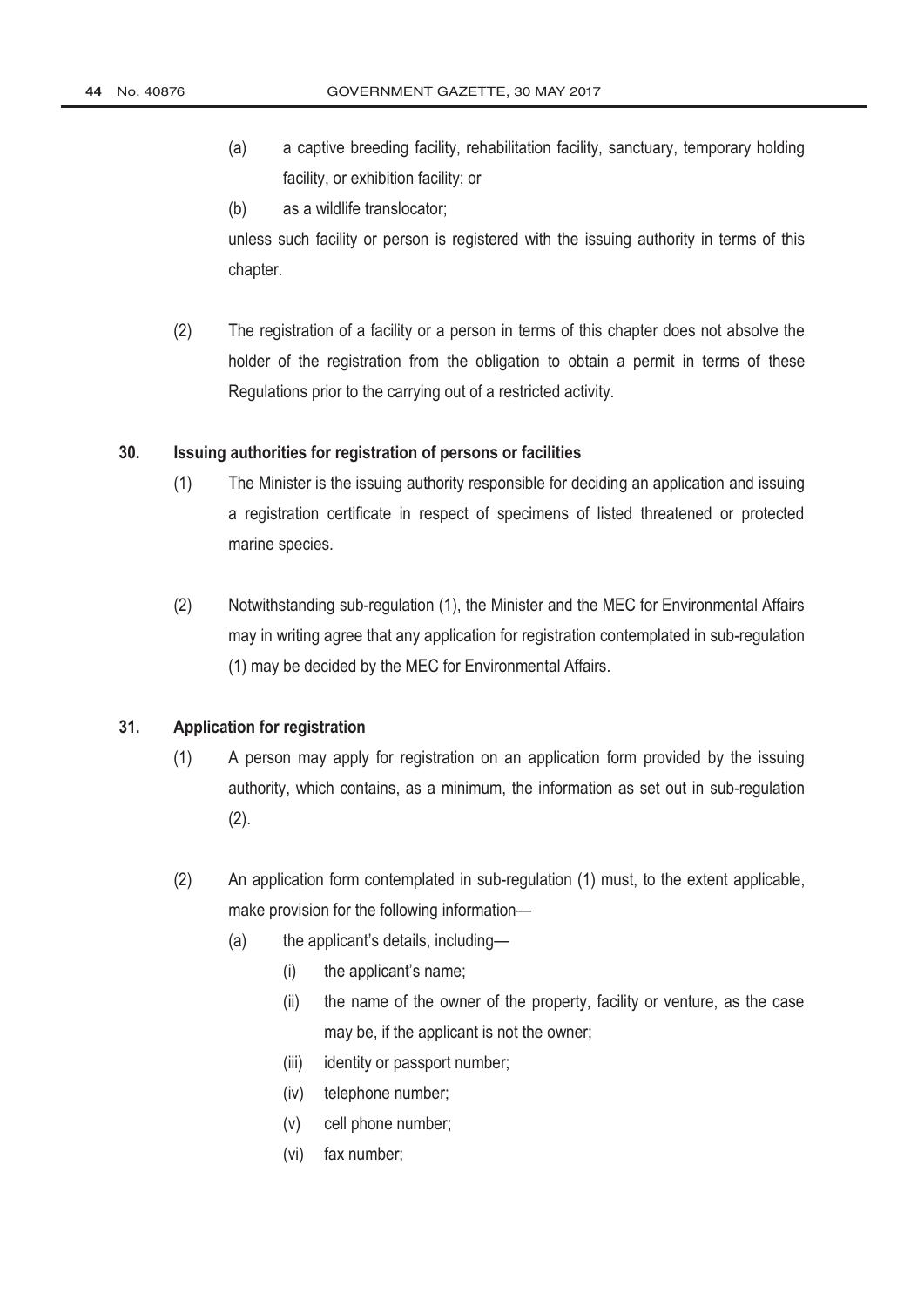- (vii) e-mail address;
- (viii) postal address; and
- (ix) physical address;
- (b) details of the facility including the—
	- (i) name of the facility;
	- (ii) kind of facility;
	- (iii) size of the facility;
	- (iv) date of establishment of the facility;
	- (v) physical address where the restricted activities will be carried out; and
	- (vi) farm name and registration number;
- (c) details of the species involved, including—
	- (i) scientific name (genus, species, and to the extent applicable the subspecies);
	- (ii) common name (if any);
	- (iii) quantity per species;
	- (iv) sex of the specimens;
	- (v) size or age of the specimens; and
	- (vi) markings of the specimens.
- (3) A person applying for registration must pay the applicable processing fee as set out in Annexure 3 to these Regulations.
- (4) Notwithstanding sub-regulation (3), payment of the applicable processing fee as set out in Annexure 3 to these Regulations does not apply to organs of state.

# **32. Submission of applications for registration**

Applications for registration may be submitted—

- (a) electronically;
- (b) by post; or
- (c) delivered by hand.

### **33. Additional information required for the registration of a captive breeding facility**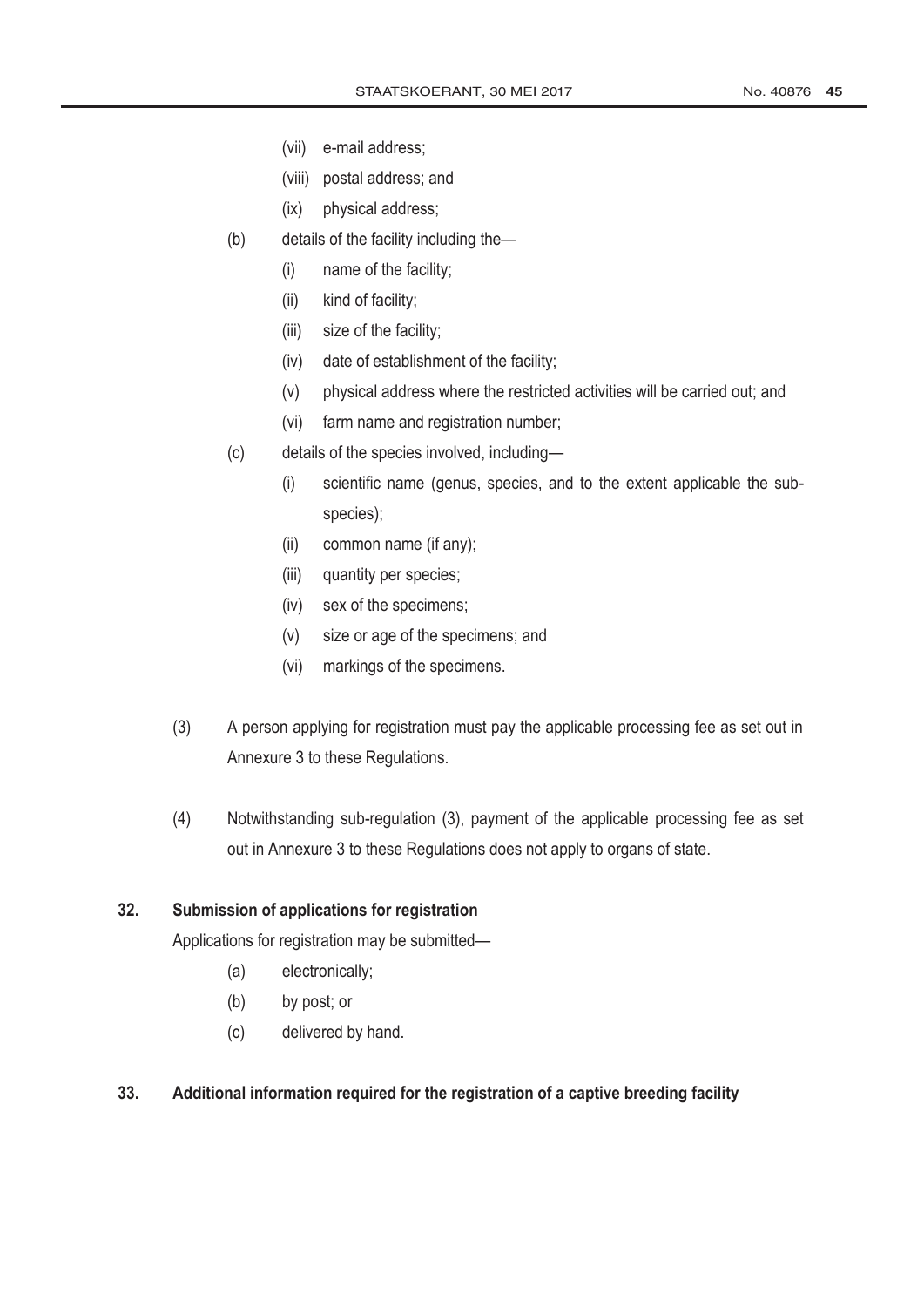In addition to the information contemplated in regulation 31(2) of these Regulations, an application for the registration of a captive breeding facility must, to the extent applicable, include the following information—

- (a) details of the number, sex and age of the parental breeding stock;
- (b) evidence of legal acquisition of the parental breeding stock;
- (c) an assessment of the anticipated need for, and source of, additional specimens to supplement the breeding stock to increase the genetic pool of the captive population in order to avoid harmful inbreeding;
- (d) a detailed description of the marking methods to be used for the parental breeding stock and offspring;
- (e) a description of the strategies used by the breeding operation, or other activities, that contribute to improving the conservation status of wild populations of the species;
- (f) a description and schematic diagram of the facility to house the current and expected stock;
- (g) the security measures to prevent escape or thefts;
- (h) the number and size of breeding enclosures, rearing enclosures and egg incubators, where appropriate;
- (i) food production or supply;
- (j) removal of waste; and
- $(k)$  the availability of veterinary services.

# **34. Additional information required for the registration of a sanctuary, rehabilitation facility, temporary holding facility or exhibition facility**

- $(1)$  In addition to the information contemplated in regulation 31(2) of these Regulations, an application for the registration of a rehabilitation facility, sanctuary, a temporary holding facility or exhibition facility must, to the extent applicable, include the following information—
	- (a) a description and schematic diagram of the facility to house the current and expected stock, including rearing enclosures and egg incubators and the number and size of keeping enclosures;
	- (b) security measures to prevent escapes or thefts;
	- (c) water and food production or supply;
	- (d) removal of waste;
	- (e) availability of veterinary services;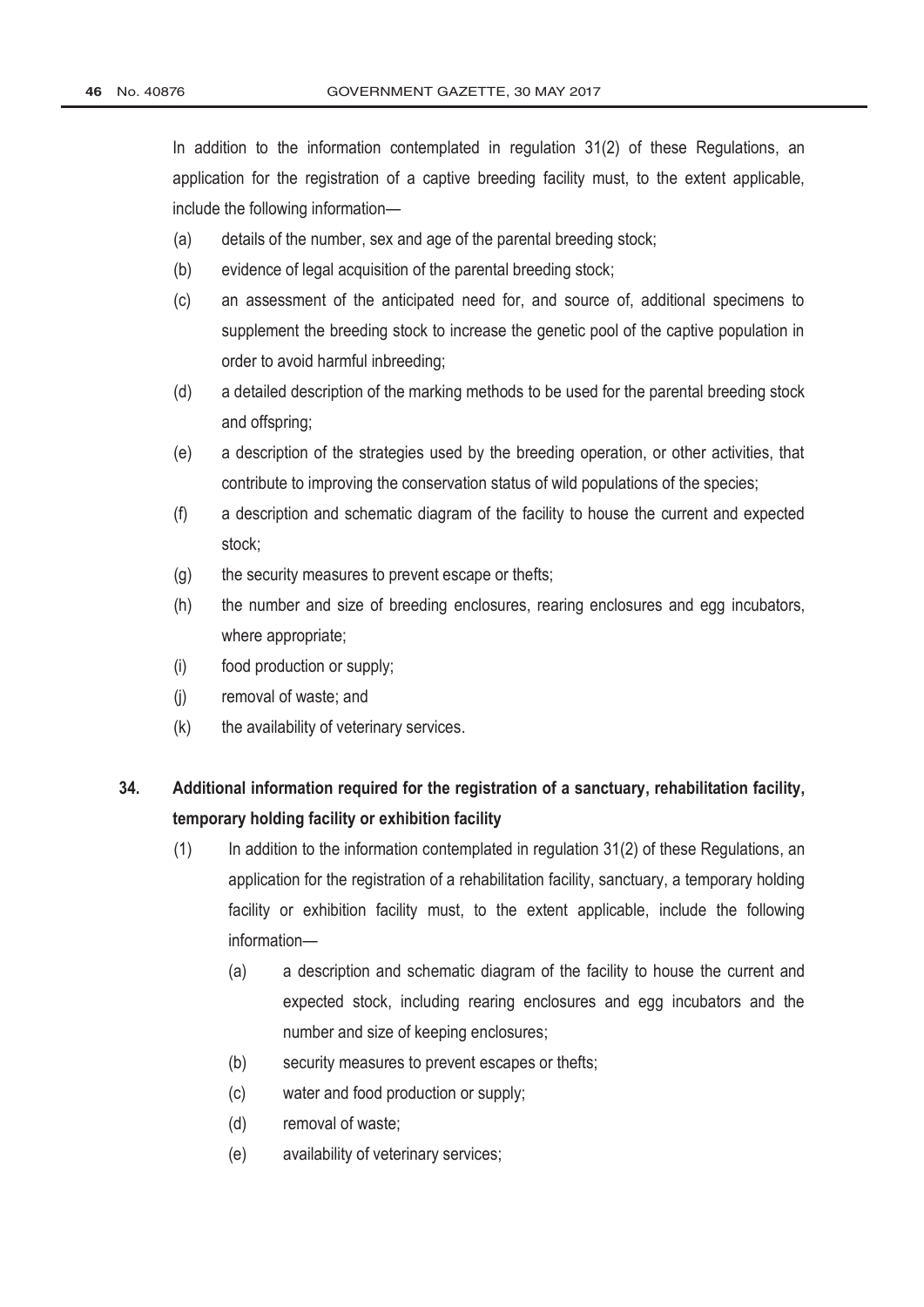- (f) detail of current stock, including details of the numbers, sex and age of the individual specimens; and
- (g) evidence of legal acquisition of the specimens or copies of permits issued.
- (2) In addition to the information contemplated in sub-regulation (1), an application for the registration of a sanctuary must include information relating to measures to prevent breeding in such sanctuary.

#### **35. Additional information required for the registration as a wildlife translocator**

- $(1)$  In addition to the information contemplated in regulation 31(2) of these Regulations, an application for the registration as a wildlife translocator must include the following information—
	- (a) information relating to record keeping; and
	- (b) information relating to the translocation equipment to be used by the applicant.
- (2) If the application for the registration of a wildlife translocator also involves temporary holding facilities, the following information must be submitted with the application—
	- (a) a description and schematic diagram of the facility to temporary house the translocated specimens;
	- (b) security measures to prevent escapes or thefts;
	- (c) water and food production or supply;
	- (d) removal of waste; and
	- (e) availability of veterinary services.

#### **36. Additional information required by the issuing authority**

- (1) The issuing authority may request any additional relevant information necessary in order for it to decide on the application.
- (2) If the issuing authority requires any additional information contemplated in subregulation (1), the issuing authority must request the applicant to furnish it with such additional information within 90 working days of the request.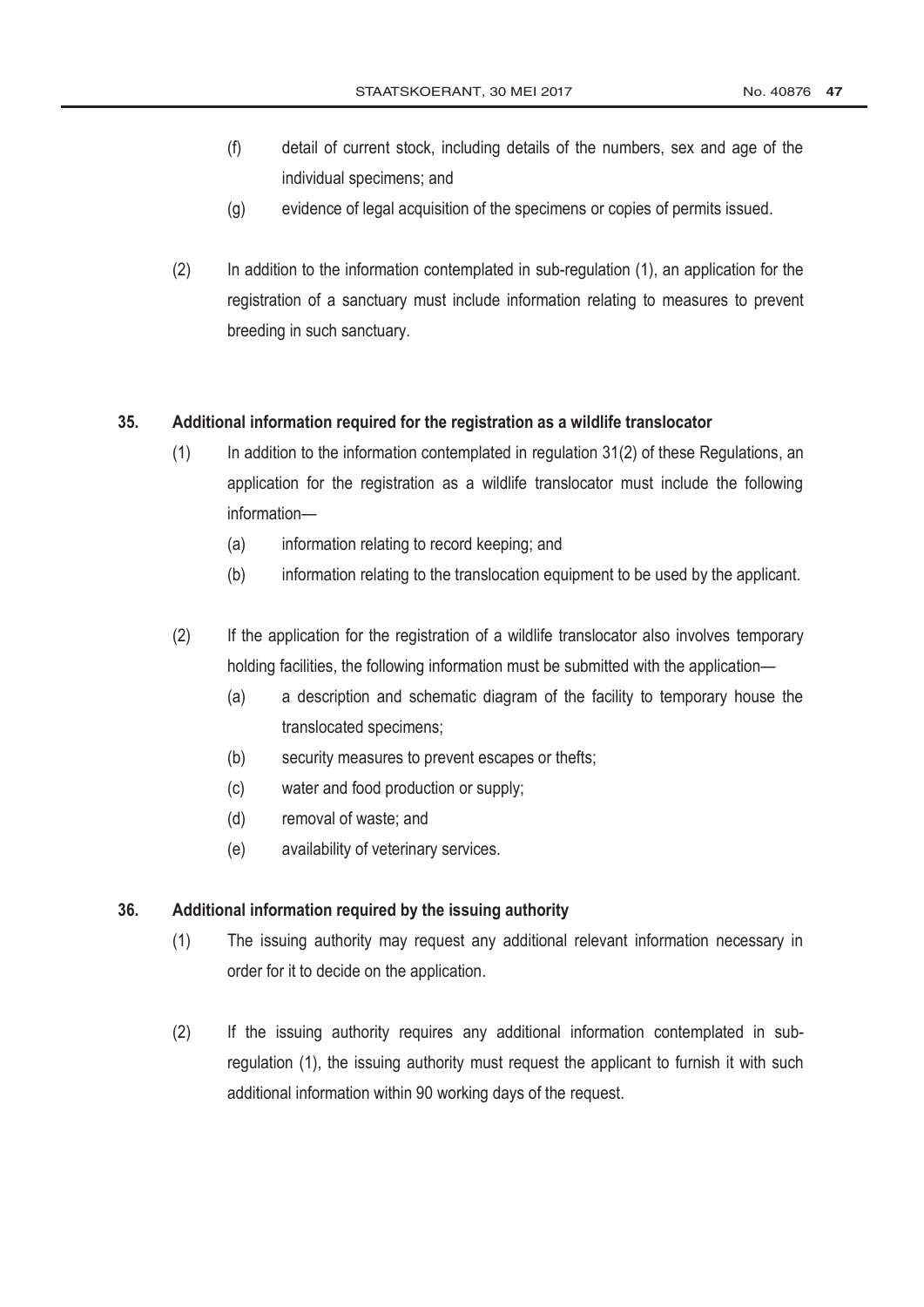(3) If the additional information requested by the issuing authority in terms of subregulation (1) is not submitted to the issuing authority within 90 working days of such request, the issuing authority may deem the application to have been withdrawn, and must inform the applicant accordingly.

# **Part 2 Consideration of registration applications**

# **37. Factors to be taken into account by issuing authorities when considering registration applications**

- (1) When considering an application for registration, an issuing authority must consider—
	- (a) all the information and documentation submitted by the applicant to the issuing authority in connection with the application, including any additional information requested;
	- (b) whether all applicable legal requirements have been complied with;
	- (c) whether an applicant is under investigation for, or has been convicted of, an offence in terms of the Biodiversity Act; and
	- (d) whether an application for registration has previously been refused or cancelled.
- (2) The issuing authority must, in addition to the provisions of sub-regulation (1) and to the extent applicable, also take into account—
	- (a) whether the species to which the application relates is listed in terms of section 56 of the Biodiversity Act as a critically endangered species, an endangered species, a vulnerable species or a protected species;
	- (b) the purpose for which the captive breeding facility, rehabilitation facility, sanctuary, temporary holding facility or exhibition facility, is conducted;
	- (c) whether the applicant is prepared to micro-chip or mark, where appropriate, each specimen of the listed threatened or protected marine species bred or kept at the relevant facility or specimens associated with operating as a wildlife translocator;
	- (d) how the breeding in captivity of a specimen of a listed threatened or protected marine species to which the application relates, will contribute to the conservation of the particular species; and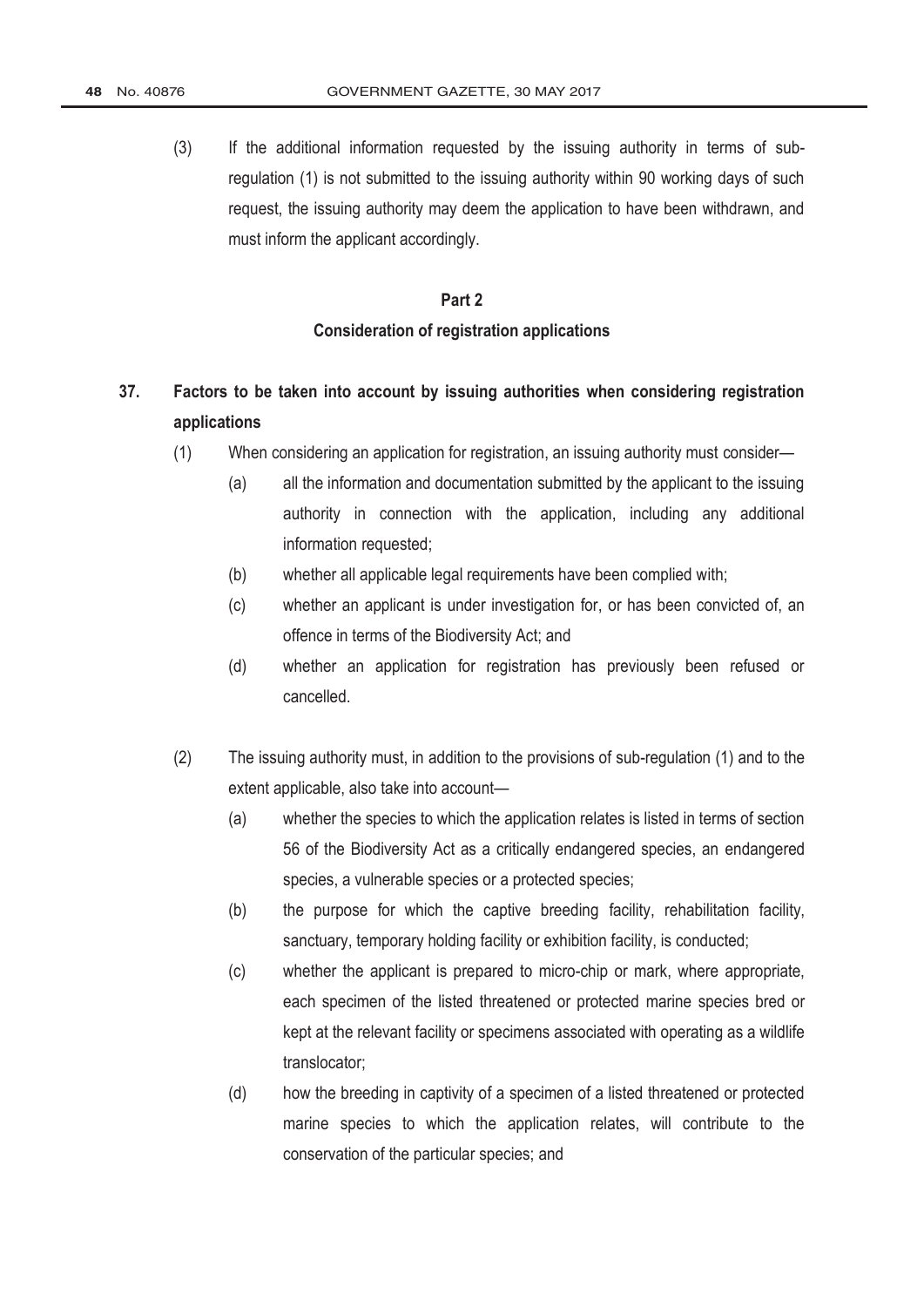(e) all other relevant factors.

#### **38. Time frames for issuing authority**

- (1) On receipt of an application for registration, the issuing authority must, within 60 working days—
	- (a) conduct an inspection of the premises in respect of which the application has been submitted, and
	- (b) consider and decide on the application.
- (2) On receipt of the additional information requested in terms of these Regulations, the issuing authority must consider and decide on the application, within 30 working days of receipt of the additional information.
- (3) If the decision of the issuing authority is to issue the registration certificate subject to certain conditions, the issuing authority must—
	- (a) give reasons for the decision to the applicant, if required by the applicant; and
	- (b) inform the applicant of his or her right to appeal against the decision and the appeal procedure to be followed in accordance with the national Appeals Regulations.
- (4) If the decision of the issuing authority is to refuse the application, the issuing authority must give reasons for the decision and inform the applicant of his or her right to appeal against the decision of the issuing authority and the appeal procedure to be followed in accordance with the national Appeal Regulations.
- (5) If the issuing authority is unable to comply with the timeframes contemplated in subregulations (1) and (2), the issuing authority must provide reasons in writing to the applicant, prior to the lapsing of such timeframe, as to why it is unable to comply with such timeframe.
- (6) The failure to make a decision within the prescribed time frames contemplated in subregulations (1) and (2) does not render the carrying out of the restricted activity, or restricted activities, as the case may be, by the applicant as lawful.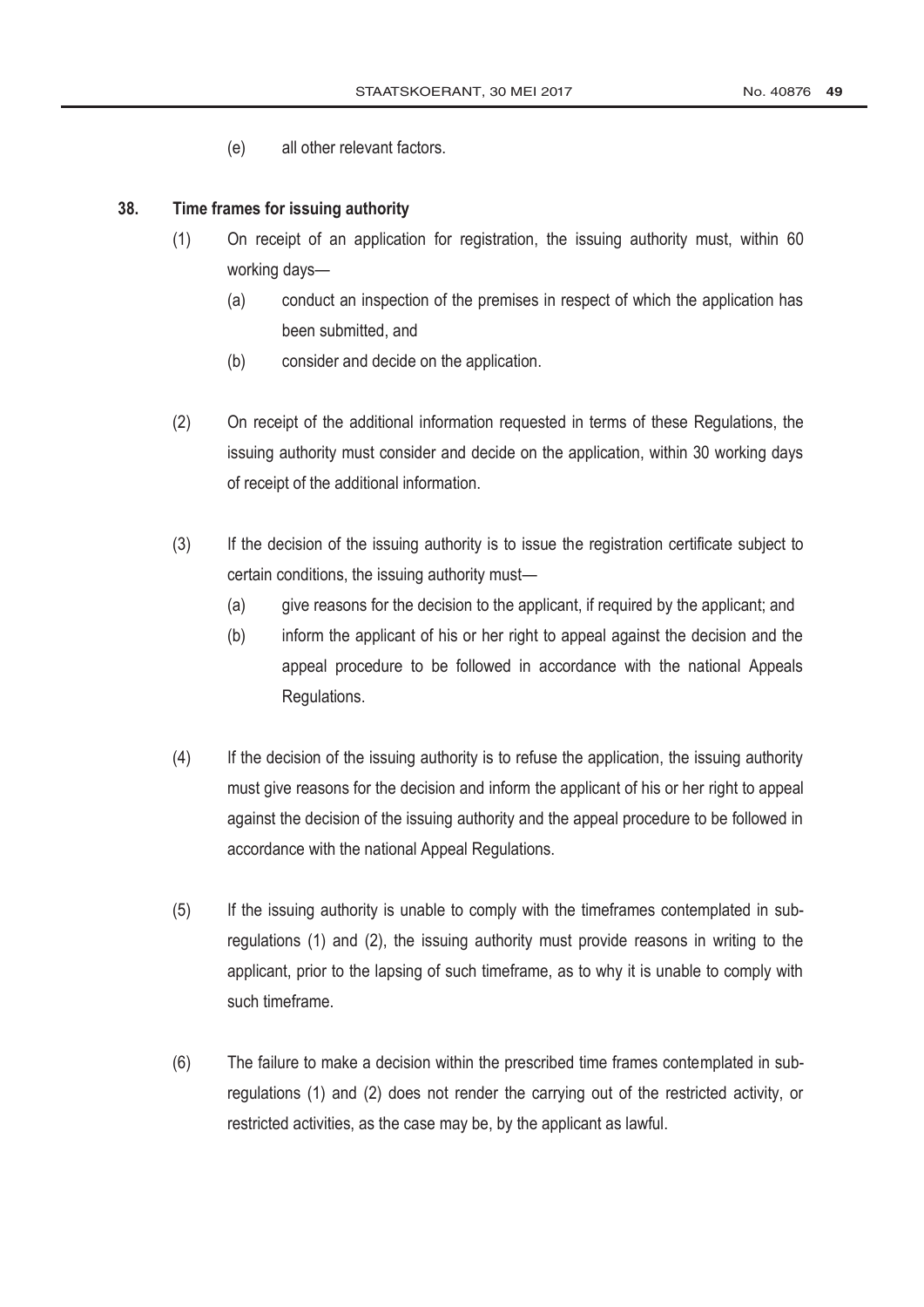(7) The issuing authority may issue a registration certificate with retrospective effect, only as contemplated in regulation 51(5).

#### **Part 3**

#### **Issuing of registration certificates**

#### **39. Contents of registration certificates**

A registration certificate issued in terms of these Regulations must, to the extent applicable, contain the following information—

- (a) the name, identity number or passport number and physical address of the person to whom the certificate is issued;
- (b) the physical address of the premises where the registered facility or person will be conducted or operating from;
- (c) the name of the issuing authority;
- (d) the registration certificate number and date of issue;
- (e) particulars of the species and specimens in respect of which the registration certificate is issued, including the scientific, and the common name if any, of the species, subspecies or variation involved;
- (f) the specific conditions that the registration is subject to, if any; and
- $(g)$  the period of validity of the registration certificate.

### **40. Compulsory conditions to be included on a registration certificate**

Any registration certificate must be issued subject to the condition that—

- (a) the registration is not transferable;
- (b) any unauthorised alteration to the registration certificate will render the registration certificate invalid; and
- (c) the holder of the registration is bound by any norms and standards that apply to the registered facility or person and that the holder of the registration must comply with such norms and standards.

# **41 Validity of registrations**

A registration certificate issued by the Minister is valid throughout the Republic.

#### **42. Period of validity of registrations**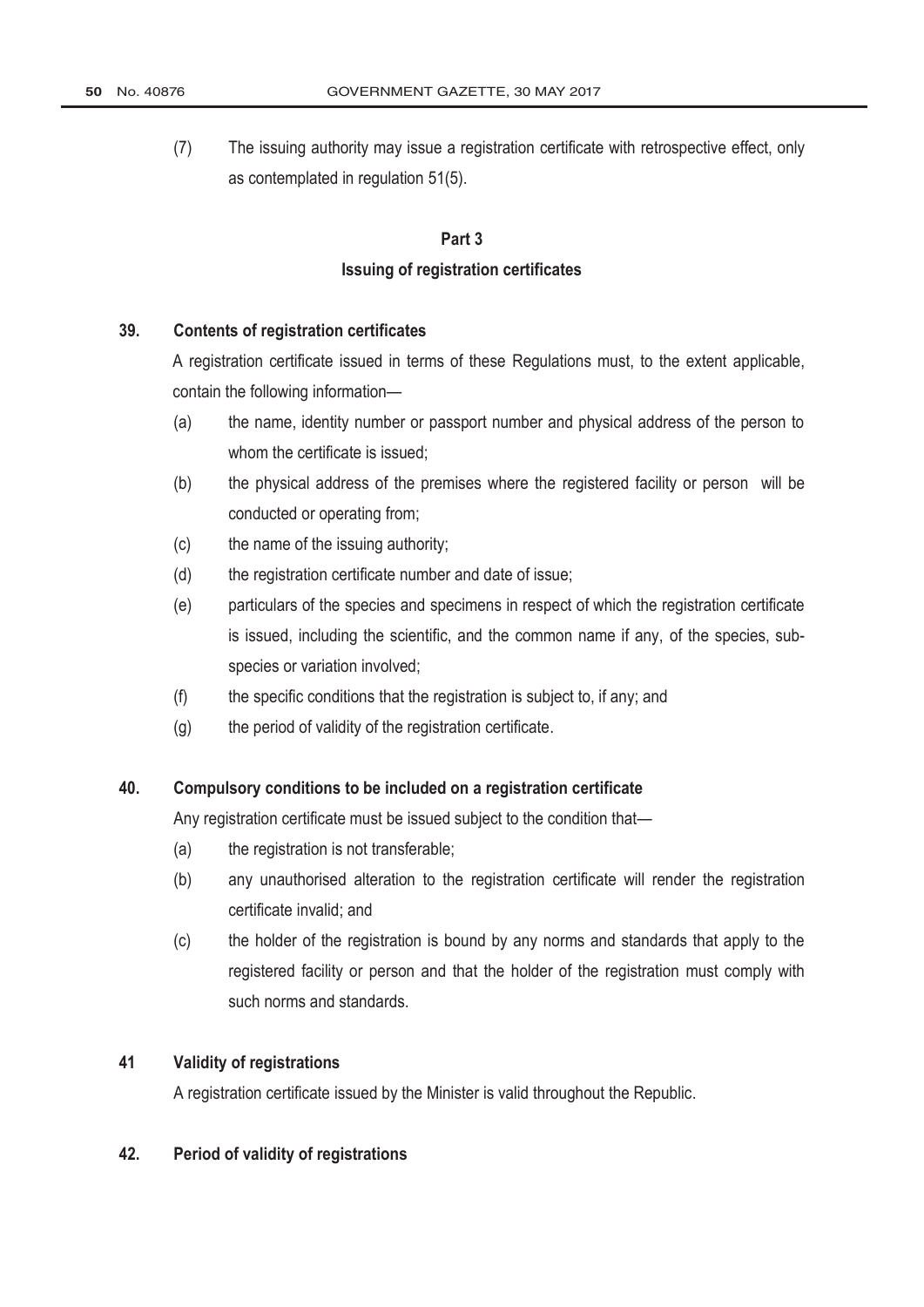A registration certificate remains valid until it is cancelled, either upon request of the holder thereof, or by the issuing authority in accordance with these Regulations.

### **CHAPTER 4**

### **DUTIES OF HOLDERS OF PERMITS AND REGISTRATIONS**

### **43. Duties of permit-holders**

- (1) The holder of any permit contemplated in these Regulations must—
	- (a) verify that the information contained in the permit is correct, prior to carrying out the restricted activities authorised by the permit;
	- (b) comply with all the conditions as specified on the permit by the issuing authority;
	- (c) obtain a permit from the issuing authority if he or she intends to carry out any additional restricted activity not authorised by the permit, prior to carrying out such additional restricted activity;
	- (d) obtain a permit from the issuing authority if he or she intends to carry out a restricted activity involving a specimen of a listed threatened or protected marine species not included in the permit, prior to carrying out a restricted activity involving such specimen; and
	- (e) apply for renewal of an ordinary or standing permit prior to the lapsing thereof.
- (2) The holder of an ordinary permit issued for the maximum period of validity, and the holder of a standing permit, must—
	- (a) keep a register containing the information contemplated in regulation 23(3), and to the extent applicable regulation 23(4), of these Regulations, and
	- (b) must submit a written report on the information to the issuing authority as contemplated in regulation 23(2)(b).
- (3) If any norms and standards apply to the restricted activity for which a permit is issued, the permit-holder must comply with such norms and standards when carrying out the restricted activity authorised by the permit.

#### **44. Duties of holders of registrations**

(1) The holder of a registration certificate issued in terms of these Regulations must—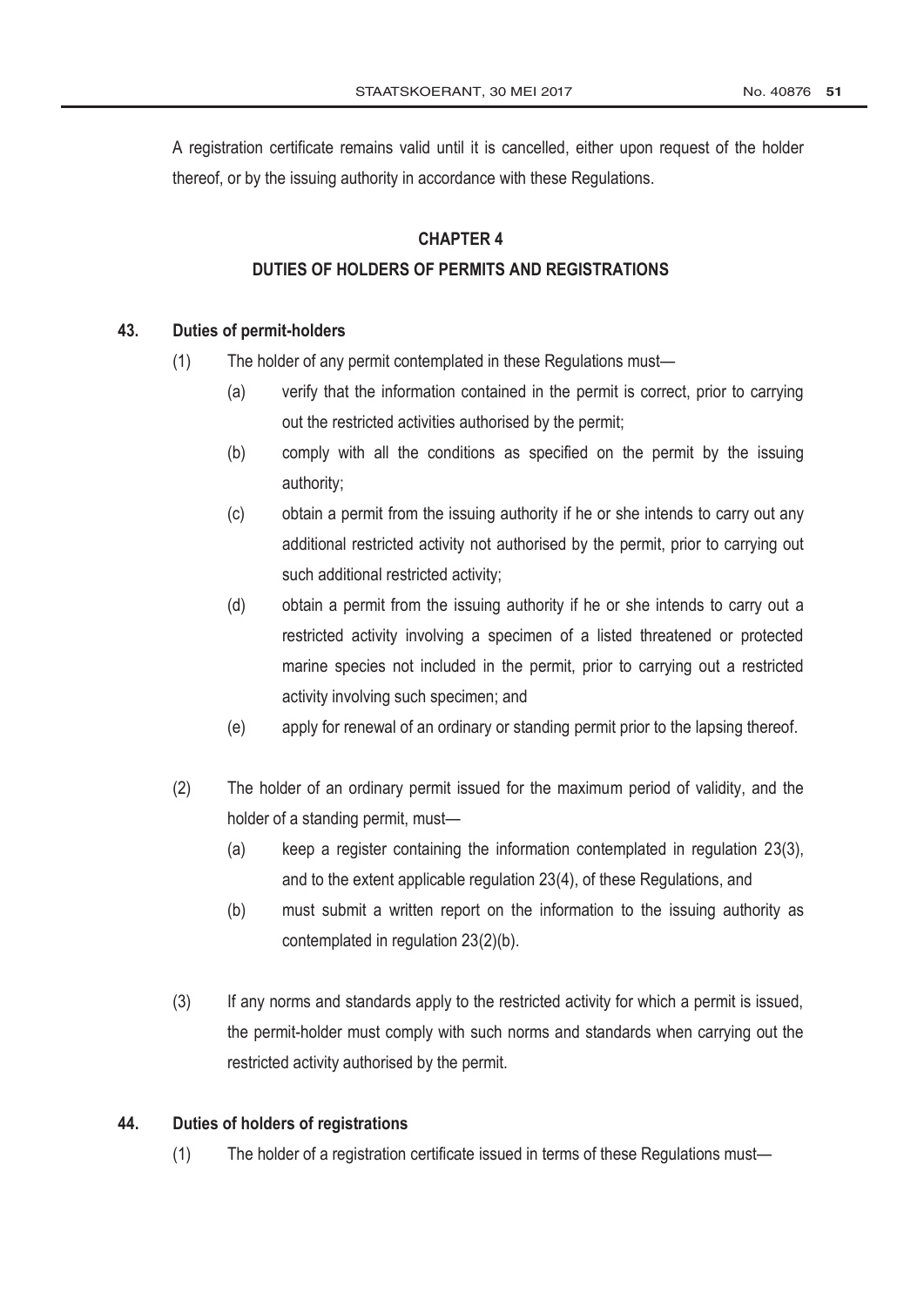- (a) verify that the information contained in the registration certificate is correct;
- (b) ensure that the facility is not conducted for a purpose, or a person does not operate in a manner, other than to what the registration relates; and
- (c) comply with all the conditions of the registration.
- (2) Prior to the conveyance, movement or otherwise translocation of a specimen or consignment of specimens of listed threatened or protected marine species by a registered wildlife translocator, such registered wildlife translocator must have—
	- (a) proof of legal acquisition of the specimen/s to be conveyed, moved or otherwise translocated; and
	- (b) written permission from the owner of the specimen or specimens to convey, move or otherwise translocate such specimen/s on behalf of the owner.
- (3) If any norms and standards apply to a registered facility or person, the holder of the registration must comply with such norms and standards.

#### **CHAPTER 5**

# **RENEWAL, AMENDMENT AND CANCELLATION OF PERMITS AND REGISTRATIONS Part 1**

#### **Renewal and amendment of permits and registrations**

#### **45. Renewal of permits**

- (1) The holder of a permit must apply in writing, prior to the lapsing of such permit, to the issuing authority that issued the permit, for the renewal of such permit, if he or she intends to continue with the carrying out of the restricted activity to which the permit relates.
- (2) An application contemplated in sub-regulation (1) must be accompanied by—
	- (a) the reasons for the application; and
	- (b) the applicable processing fee set out in Annexure 3 to these Regulations.

#### **46. Consideration of and decision on renewal of permit applications**

(1) On receipt of an application for renewal of a permit, an issuing authority must—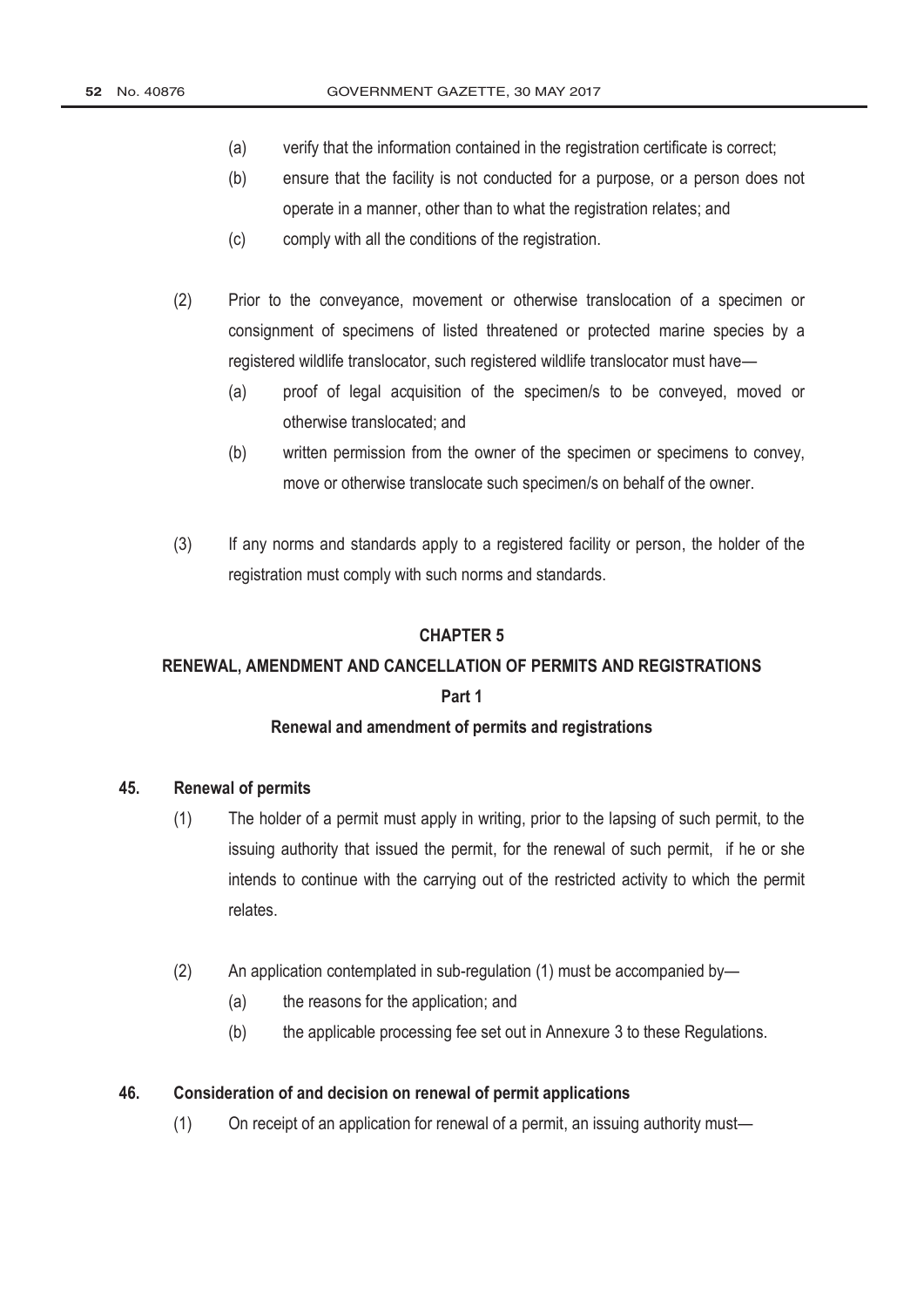- (a) consider the application in accordance with the provisions of Part 3 of Chapter 2 of these Regulations; and
- (b) make a decision in accordance with the provisions of Part 4 of Chapter 2 of these Regulations.
- (2) When considering an application for the renewal of a permit, the issuing authority must consider whether it has previously cancelled any permit of the applicant, in accordance with these Regulations.
- (3) Notwithstanding sub-regulation (1), the issuing authority must consider—
	- (a) the provisions of regulation 43 of these Regulations and all conditions subject to which the permit was issued, were complied with;
	- (b) whether there is evidence that the permit-holder carried out the restricted activities in a manner that is detrimental to the species kept by the permitholder; and
	- (c) whether the conservation status of the species to which the permit relates has not deteriorated, or the legislation that affects the continuation of the permit has not changed.
- (4) If the issuing authority decides to renew a permit to which the application contemplated in sub-regulation (1) relates, the issuing authority must issue a new permit.

#### **47. Amendment of permits or registrations**

- (1) The issuing authority may amend a permit or registration certificate—
	- (a) on application by the holder of the permit or registration certificate; or
	- (b) on own initiative.
- (2) A permit or registration certificate may be amended by—
	- (a) removing a condition;
	- (b) changing a condition;
	- (c) adding a condition;
	- (d) updating or changing any detail on the permit or registration certificate; or
	- (e) correcting a technical or editorial error on the permit or registration certificate.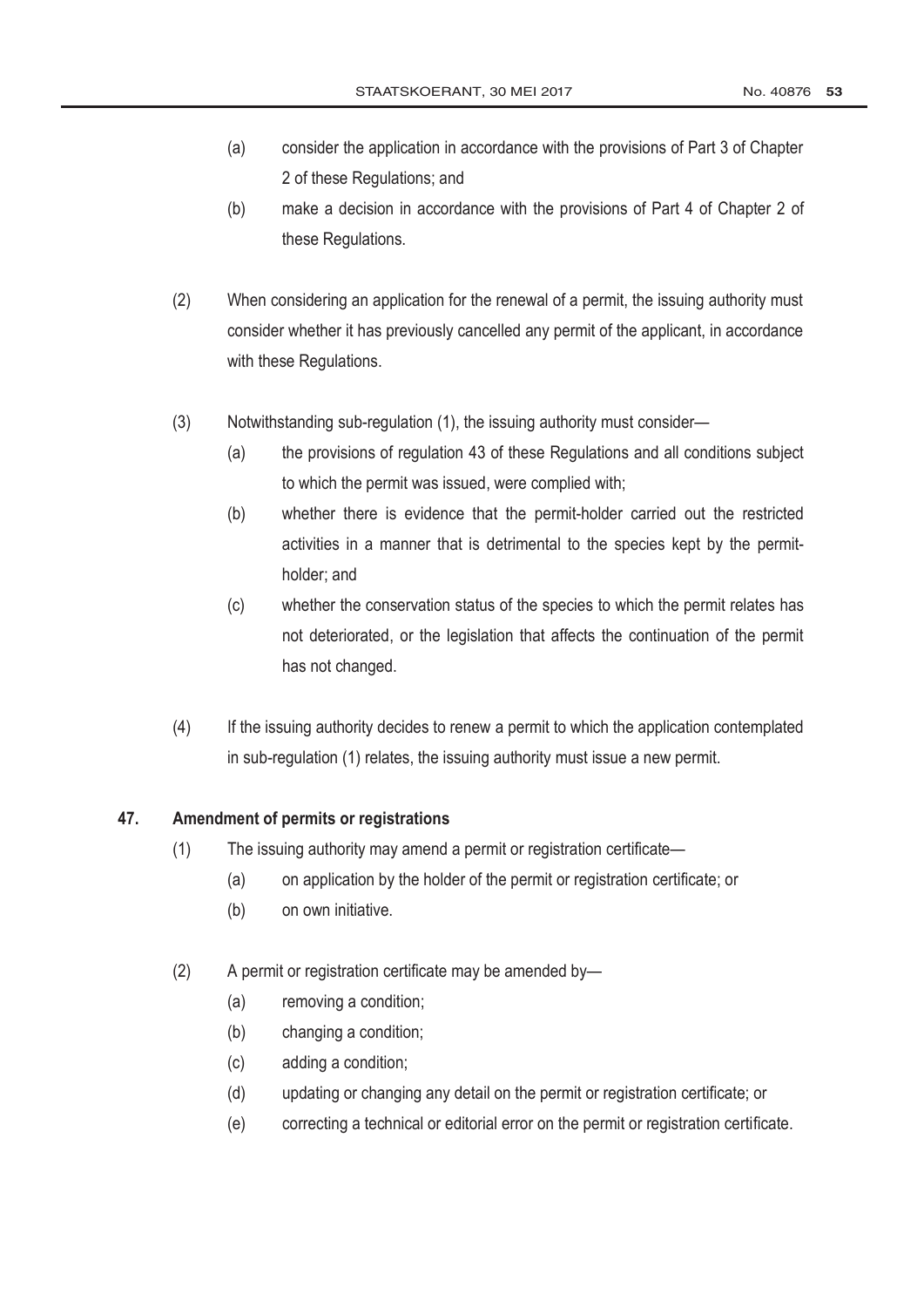#### **48. Applications for amendment by holders of permits or registrations**

- (1) The holder of a permit or registration certificate may at any time apply to the issuing authority for an amendment of the permit or registration certificate.
- (2) An application contemplated in sub-regulation (1) must be—
	- (a) on an official application form determined by, and obtainable from, the issuing authority, and must contain, as a minimum, the information set out in Annexure 2 to these Regulations; and
	- (b) accompanied by the applicable processing fee set out in Annexure 3 to these Regulations.
- (3) The payment of a processing fee contemplated in sub-regulation (2) does not apply in the case where a permit or registration certificate has to be amended due to an error made by the issuing authority.

### **49. Consideration of and decision on applications for amendment**

- (1) On receipt of an amendment application, the issuing authority must—
	- (a) in the case of a non-substantive amendment of a permit or registration, consider and decide on the application and issue an amended permit or registration certificate within 10 working days of receipt of such application; and
	- (b) in the case of a substantive amendment of a permit or registration, consider the factors contemplated in Chapters 2 and 3 of these Regulations, and consider and decide the application within the time frames contemplated in regulations 18, 22, 36 and 38 respectively, of these Regulations.
- (2) The issuing authority may request additional information to be furnished by the applicant.
- (3) The issuing authority must, if the application is refused—
	- (a) give reasons for the refusal to the applicant; and
	- (b) inform the applicant of his right to appeal against the decision and the appeal procedure to be followed in accordance with the applicable appeals regulations.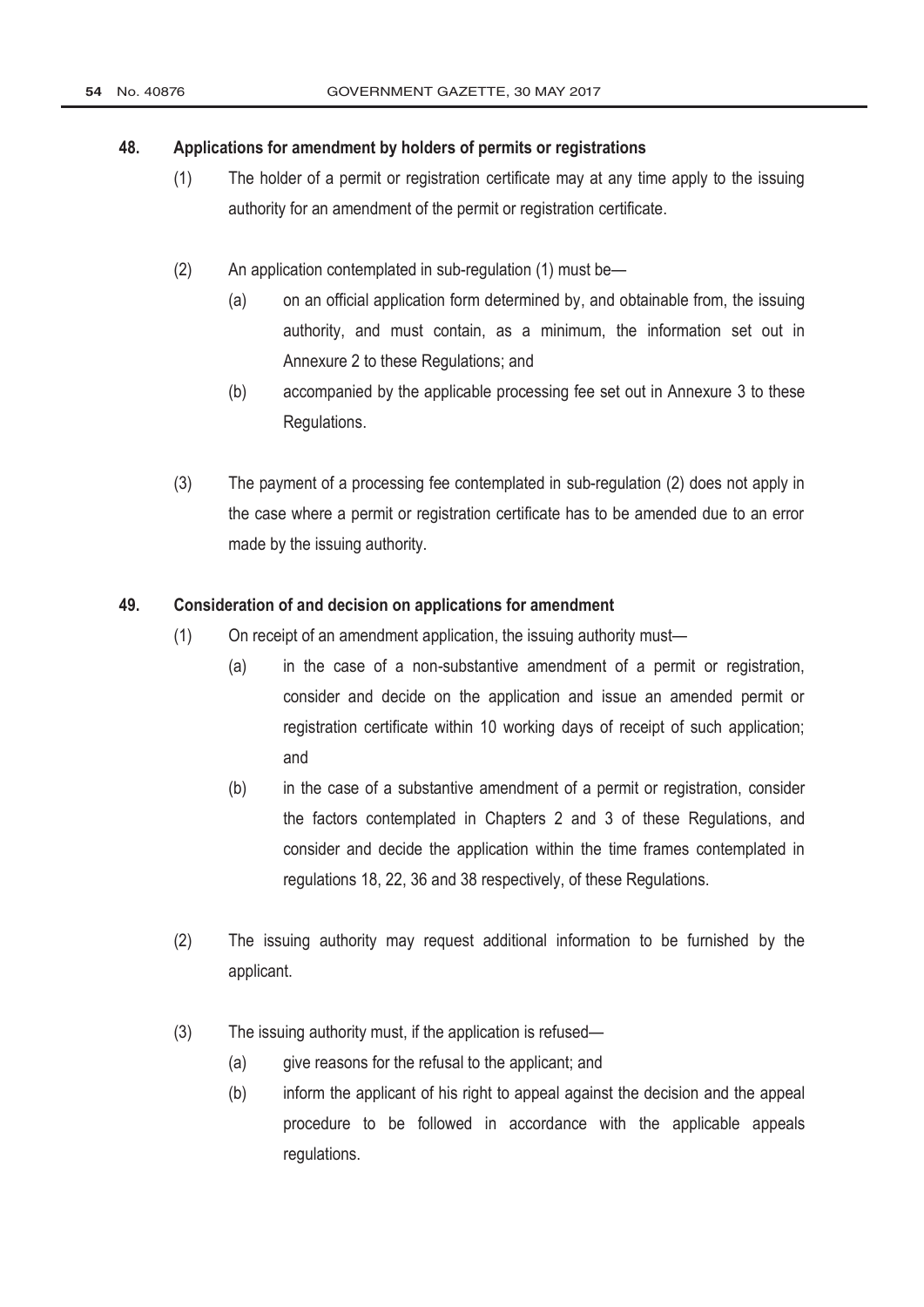### **50. Amendment of permits or registrations on initiative of issuing authorities**

- (1) The issuing authority may on own initiative amend a permit or registration if it is necessary—
	- (a) for the more effective protection of the listed threatened or protected marine species to which the permit or registration relates;
	- (b) for the more effective enforcement of the provisions of the Biodiversity Act or these Regulations;
	- (c) to give effect to any relevant norms and standards that apply to the holder of the permit or registration; or
	- (d) to correct technical or editorial errors on the permit or registration certificate.
- (2) The issuing authority must—
	- (a) notify the holder of the relevant permit or registration, in writing, of—
		- (i) the proposed amendment; and
		- (ii) the reasons for the proposed amendment; and
	- (b) afford the holder of the permit or registration a reasonable opportunity to submit representations regarding the proposed amendment.

### **Part 2**

#### **Cancellation of permits and registrations**

#### **51. Cancellation of permits or registrations**

- (1) An issuing authority may cancel a permit, or a registration relating to a facility or person, if—
	- (a) the holder of the permit or registration certificate has breached a condition subject to which the permit or registration certificate was issued;
	- (b) the holder of a permit or registration operates in a manner which is—
		- (i) detrimental to the specimens being bred, reared, propagated, traded or kept at such facility or by such person; or
		- (ii) not in accordance with any information provided to the issuing authority;
	- (c) any of the circumstances subject to which the permit or registration has been issued, has changed; or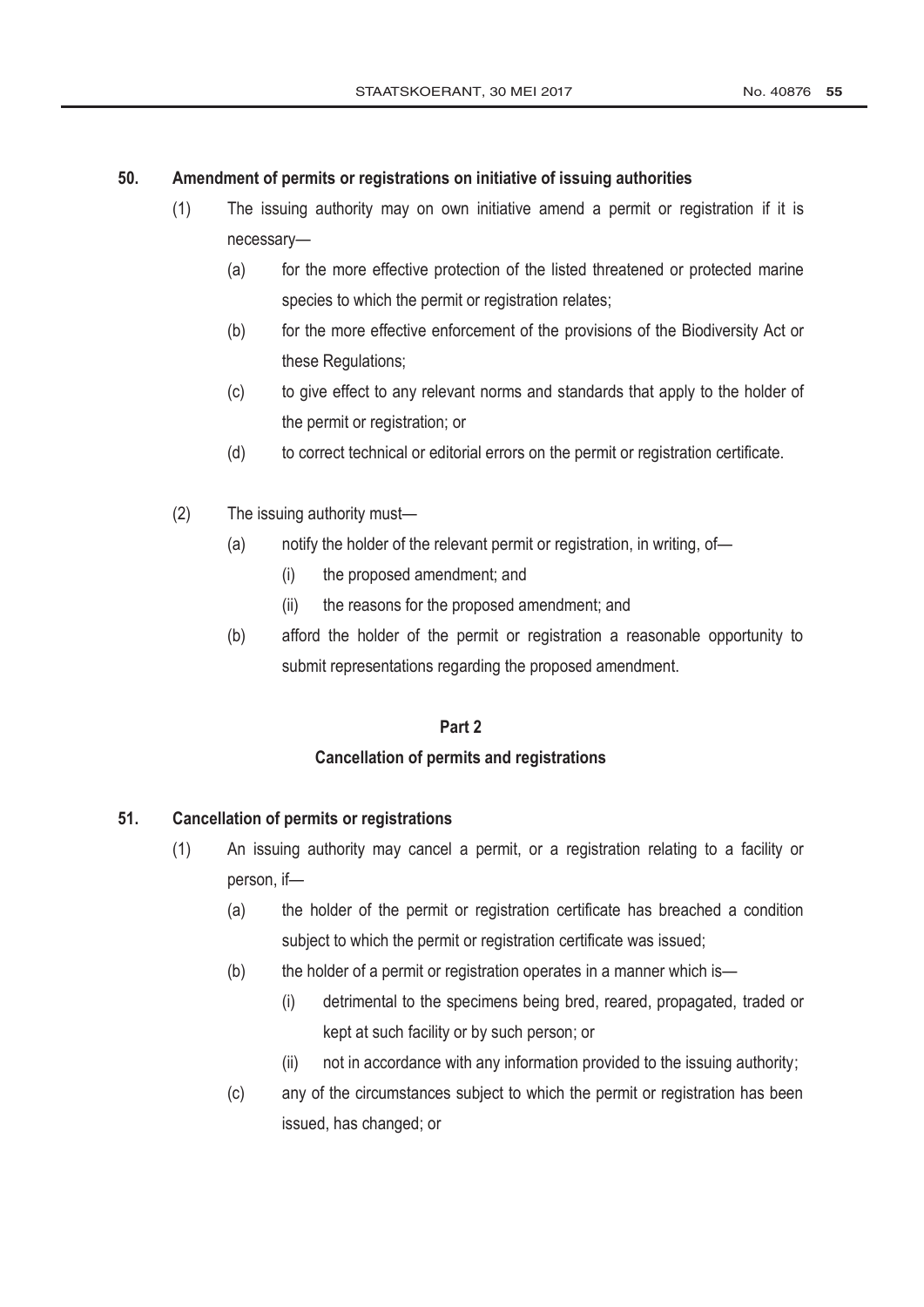- (d) there is a change in the conservation status of the species involved being bred, reared, propagated, traded or kept by a permit-holder or at such facility that affects the continuation of the permit or registration.
- (2) In addition to the provisions of sub-regulation (1), the issuing authority may cancel a permit or registration if the holder of such registration has been convicted of an offence in terms of the Biodiversity Act.
- (3) An issuing authority considering the cancellation of a permit or a registration in terms of sub-regulation (1) or (2) must—
	- (a) notify the holder of such permit or registration that cancellation of the permit or registration is being considered, together with the reasons for the proposed cancellation; and
	- (b) afford the holder of the permit or registration a reasonable opportunity to submit representations regarding the proposed cancellation in terms of the provisions of the [Promotion of Administrative Justice Act,](http://www.greengazette.co.za/acts/promotion-of-administrative-justice-act_2000-003) Act No. 3 of 2000.
- (4) After having reached a decision on the cancellation of the permit or registration, the issuing authority must—
	- (a) notify the holder of the permit or registration in writing of the decision; and
	- (b) if the decision is to cancel the permit or registration—
		- (i) instruct the holder of the permit or registration to return the permit or registration certificate within 30 days; and
		- (ii) inform the applicant of his right to appeal against the decision and the appeal procedure to be followed in accordance with the national Appeal Regulations.
- (5) In the case that a registration is cancelled by the issuing authority, the holder of such cancelled registration must be provided the opportunity to rectify the circumstances that have caused the registration to be cancelled, and to apply for the re-issuance of the registration within 90 working days of the cancellation, in which case the issuing authority may issue the registration with retrospective effect.

#### **52 Cancelled permits and registration certificates to be returned to issuing authorities**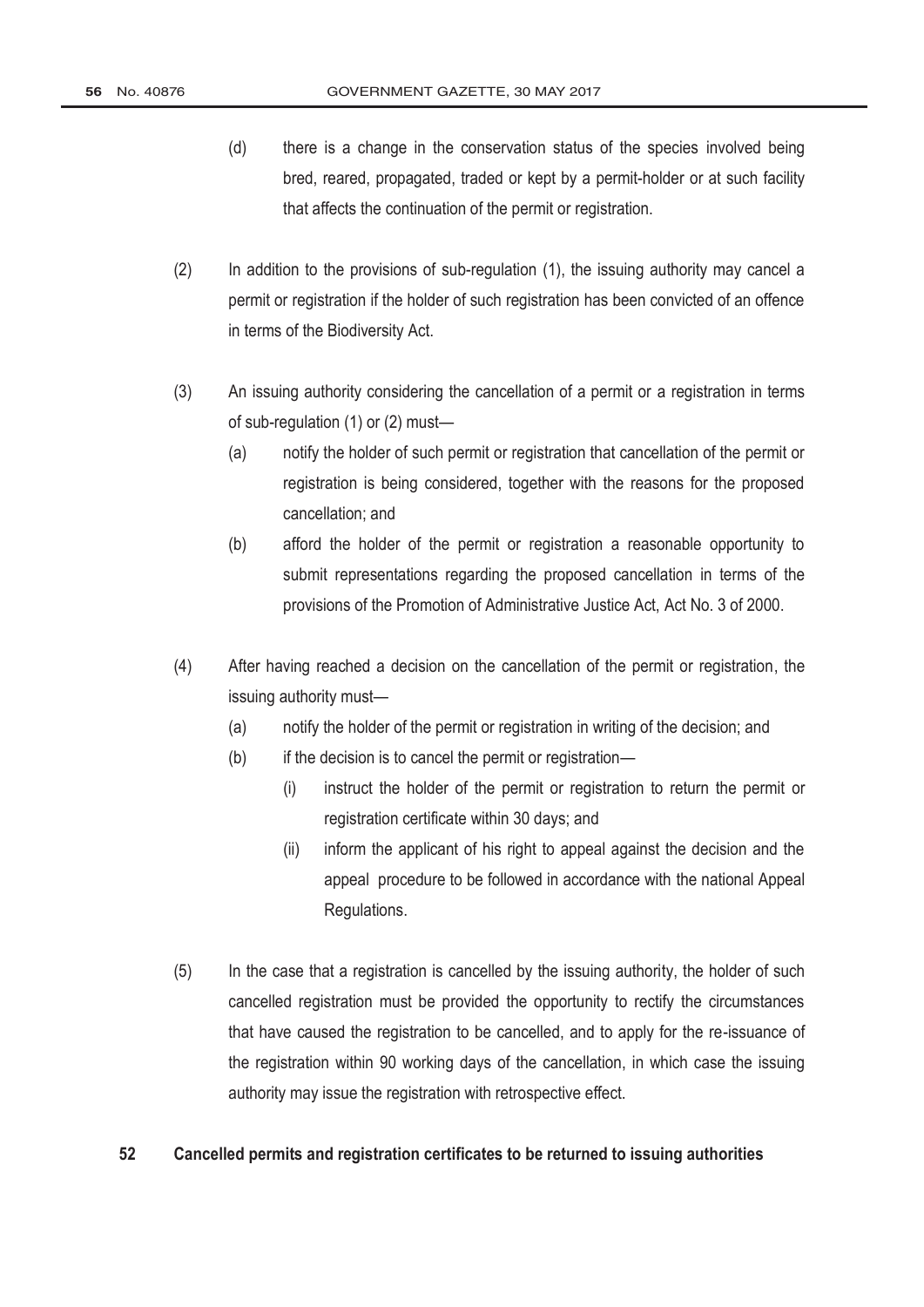- (1) The holder of a permit or registration that has been cancelled, must return the permit or registration certificate to the issuing authority within 30 days after the date of having been informed of the cancellation.
- (2) Any failure by the holder of a permit or registration to return a cancelled permit or registration certificate in accordance with sub-regulation (1) must be taken into account by an issuing authority when considering any future application from such person submitted in terms of these Regulations.

#### **53. Permits or registrations may not be transferred**

- (1) A permit or registration may not be transferred to any other person.
- (2) In the event that ownership of a facility or operation changes, the holder of the permit or registration must apply for an amendment of such permit or registration, which amendment must not unreasonably be withheld by the issuing authority.

#### **54. Lost or stolen permits or registration certificates**

An issuing authority may, upon written request of the holder of a permit or registration, issue a replacement of that permit or registration certificate if the original permit or certificate was lost or stolen, provided that such request is accompanied by—

- (a) proof that the original permit or certificate was lost or stolen or an affidavit by the holder of that permit or registration, stating that the permit or certificate was lost or stolen; and
- (b) the applicable processing fee specified in Annexure 3 to these Regulations.

#### **Part 3**

#### **Reporting on permits by Issuing Authorities**

#### **55. Register to be established and maintained by issuing authorities**

- (1) The issuing authority must—
	- (a) establish and maintain a register of—
		- (i) all applications for permits or registrations received;
		- (ii) all permits, including integrated permits, issued, renewed or amended by that issuing authority;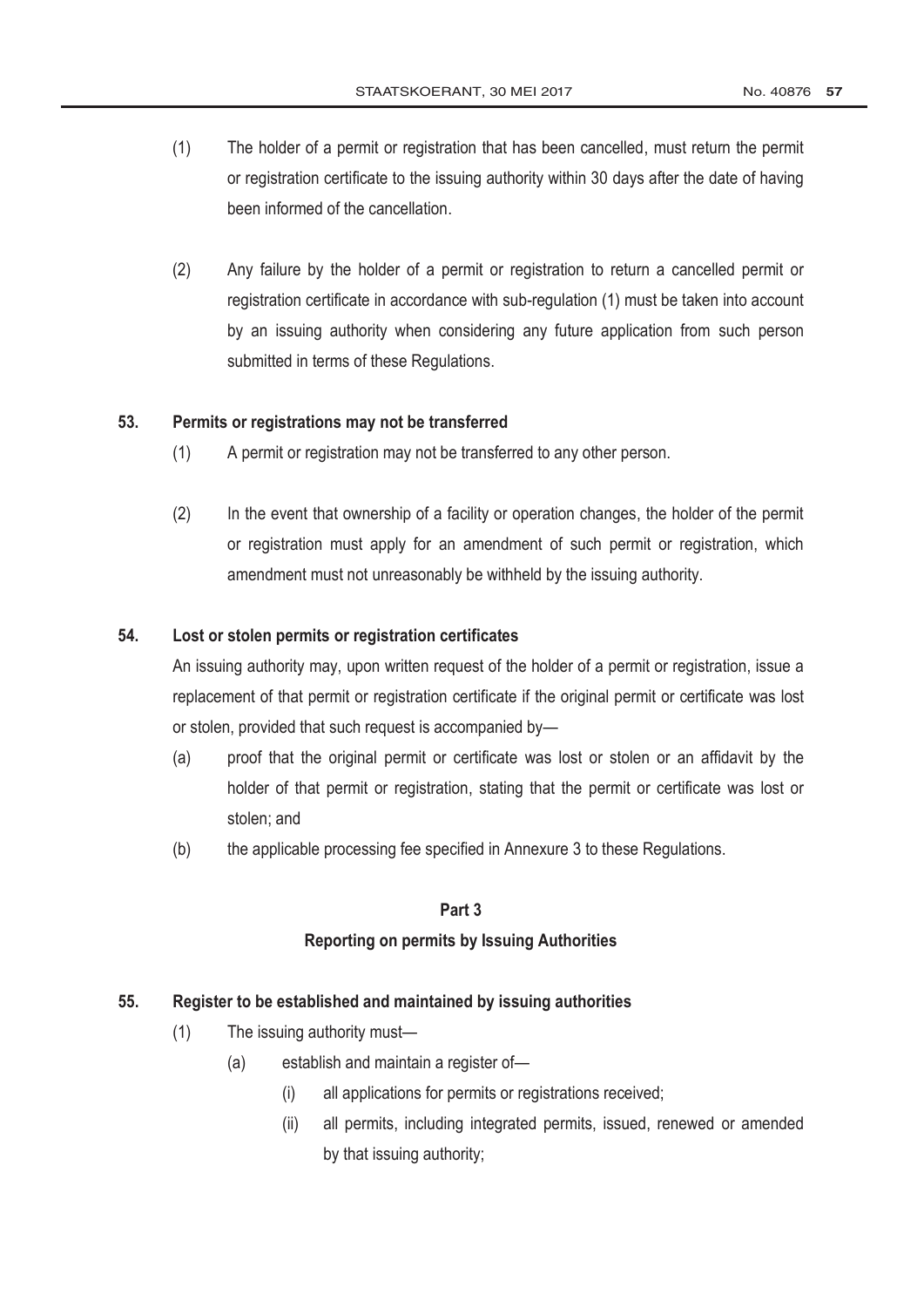- (iii) all permits that were refused;
- (iv) all permits issued by that issuing authority that were subsequently cancelled; and
- (b) record in the register contemplated in sub-regulation  $(1)(a)$ 
	- (i) in the case of applications that were granted, the number assigned to each permit;
	- (ii) the scientific, and the common name if any, of the species for which the permit was issued, refused or cancelled;
	- (iii) whether the species was subjected to a risk assessment;
	- (iv) the restricted activity for which the permit was issued;
	- (v) any conditions subject to which the permit was issued;
	- (vi) the date on which the permit was issued;
	- (vii) the period of validity of the permit; and
	- (viii) the location where the restricted activity is to be carried out.

#### **CHAPTER 6**

# **ASSOCIATIONS OR ORGANISATIONS INVOLVED IN THE UTILISATION OF LISTED THREATENED OR PROTECTED MARINE SPECIES**

#### **56. Recognition of associations or organizations**

- (1) Any association or organization representing persons or facilities involved in the utilization of listed threatened or protected marine species, including but not limited to facilities or operations contemplated in regulation 2 of these Regulations, wishing to be considered for any dispensation in terms of the Biodiversity Act or these Regulations, may apply in writing to the Director-General of the Department for recognition.
- (2) An application contemplated in sub-regulation (1) may be approved if the applicant—
	- (a) is a juristic person;
	- (b) can provide proof that it represents a substantial proportion of its sector on a national level;
	- (c) can provide proof that it will be able to perform a function or provide support to the relevant sector to the same standard as the issuing authority or delegated entity;
	- (d) has adopted a code of responsible conduct and good practices, which is—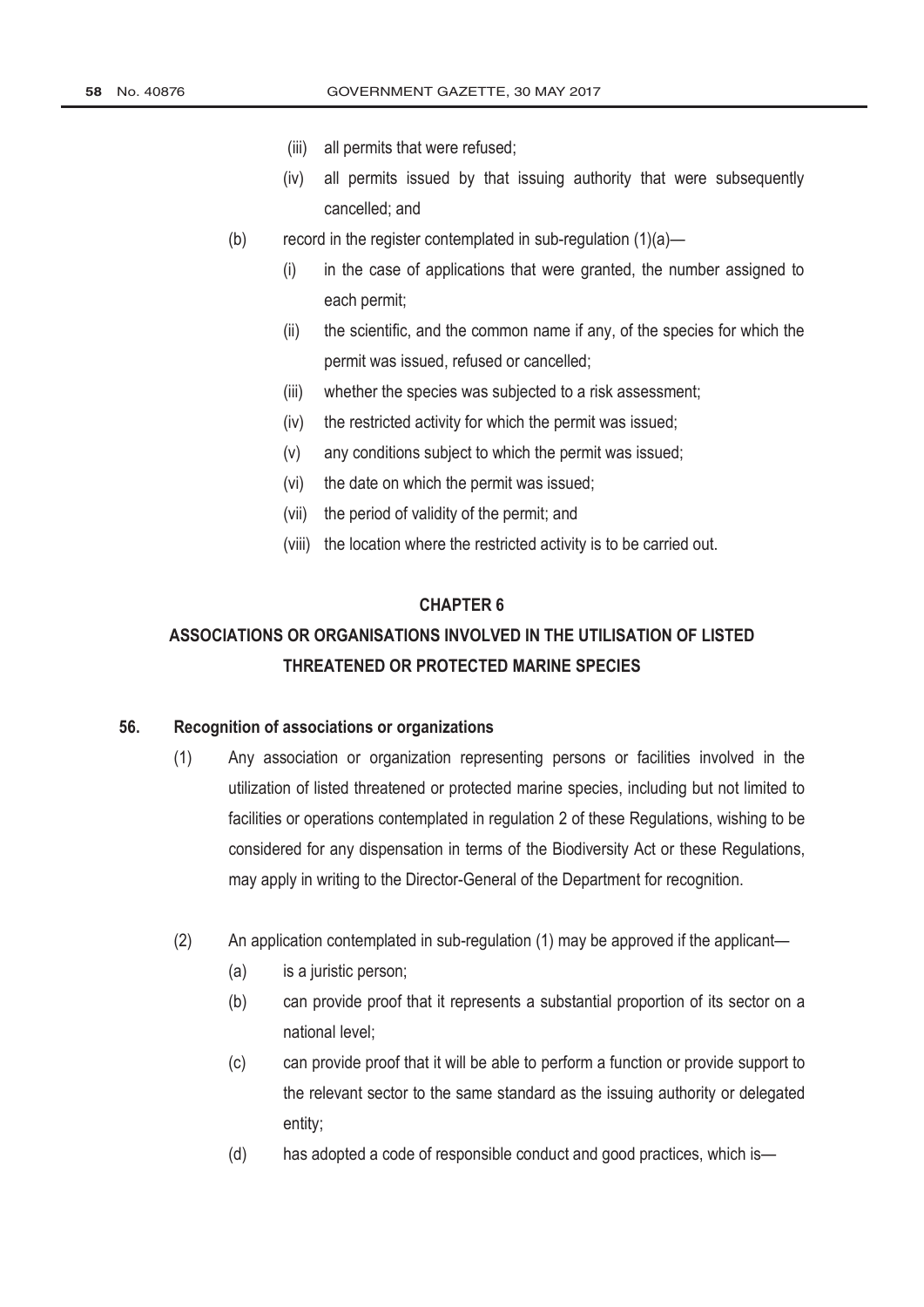- (i) ascribed to by its members;
- (ii) aligned with the objectives of the Biodiversity Act; and
- (iii) acceptable to the Director-General of the Department;
- (e) gives a written undertaking to the Director-General of the Department that it will—
	- (i) enforce its code of responsible conduct and good practices against members who breach the code; and
	- (ii) report to the issuing authority any case of alleged criminal conduct by any of its members involving the carrying out of a restricted activity or a breach of any conditions subject to which any permit was granted to such member; and
- (f) has a clear policy on broad-based black economic empowerment to include persons from disadvantage communities as members.
- (3) The Director-General must inform an associations in writing of the outcome of their application in terms of sub-regulation (1) and (2), and provide reasons if the decision is to not recognize such association.

### **57. Codes of responsible conduct and good practice**

The code of responsible conduct and good practices of any recognised association or organization contemplated in these Regulations must—

- (a) require its members to act in strict compliance with—
	- (i) the provisions of such code of responsible conduct and good practice;
	- (ii) applicable legal requirements; and
	- (iii) any conditions subject to which permits relating to listed threatened or protected marine species are granted;
- (b) where appropriate, define a set of criteria that will foster the sustainable utilization of specimens of listed threatened or protected marine species; and
- (c) provide for disciplinary steps against any member who breaches a provision of the code, which should include steps for the suspension or expulsion of such member from the association or organization.

#### **58. Withdrawal of recognition of associations or organizations**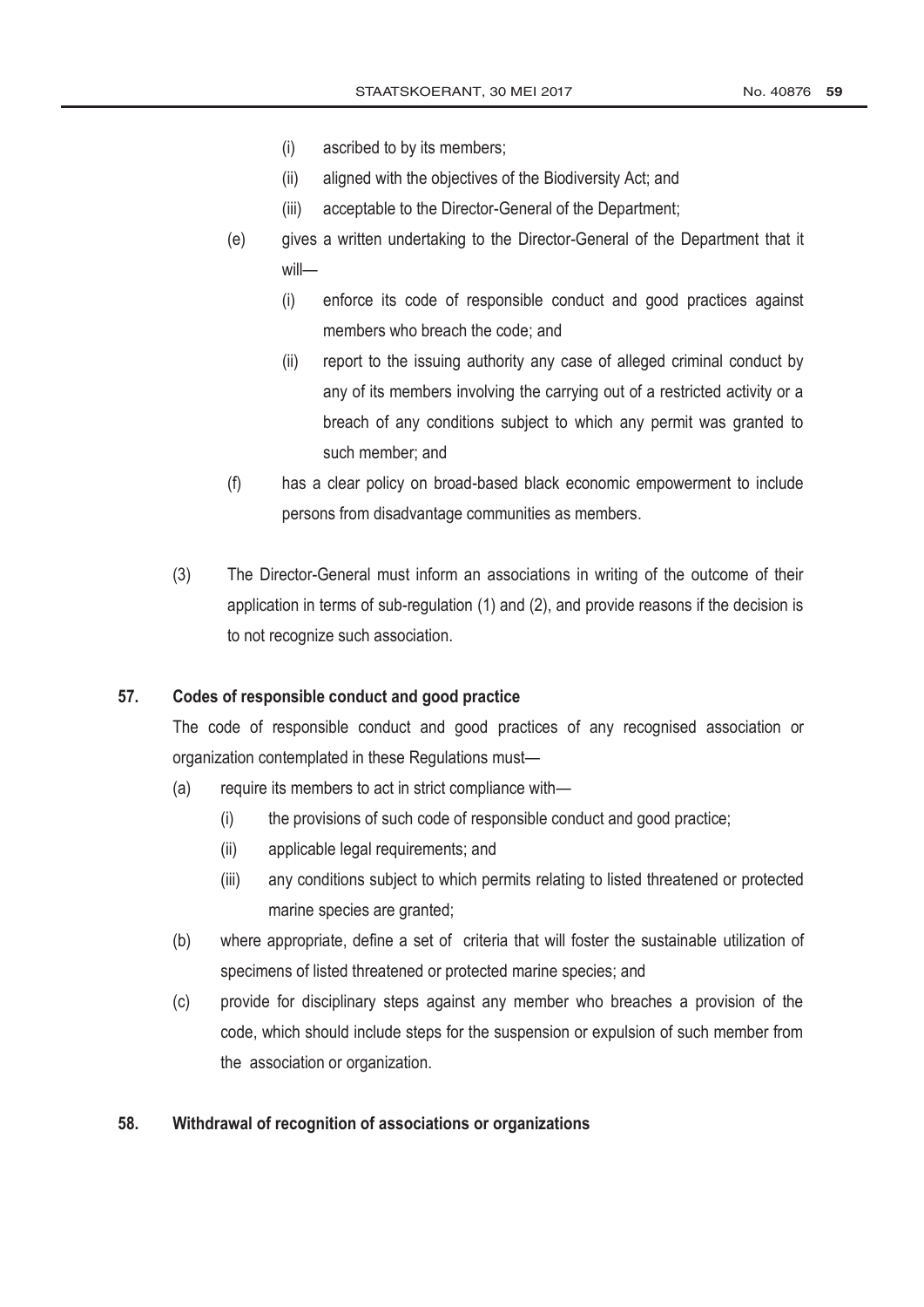- (1) The Director-General of the Department may withdraw the recognition of a recognised association or organisation if it fails to honour its written undertaking given to the Director-General of the Department in terms of these Regulations.
- (2) The Director-General of the Department must—
	- (a) notify the association or organization in writing that withdrawal of its recognition is being considered, together with the reasons for the proposed withdrawal; and
	- (b) afford the association or organization a reasonable opportunity to submit written representations regarding the proposed withdrawal of its recognition.

#### **CHAPTER 7**

#### **PROHIBITION OF SPECIFIC RESTRICTED ACTIVITIES UNDER CERTAIN CIRCUMSTANCES**

- **59. Prohibition of the conveyance, movement or translocation of a listed threatened or protected marine animal species under certain circumstances**
	- (1) Unless the conveyance, movement or otherwise translocation of a specimen of a listed threatened or protected marine species is necessary for the conservation of the particular species, a person may not convey, move or otherwise translocate such specimen to a national protected area, if—
		- (a) such national protected area falls outside the natural distribution range of the particular species; or
		- (b) the genetic make-up or integrity—
			- (i) of the specimen to be conveyed, moved or otherwise translocated has in any way been compromised; or
			- (ii) of the species already occurring in the national protected area has the potential to be compromised in any way as a result of such conveyance, movement or translocation.
	- (2) A person may not convey, move or otherwise translocate a live specimen of a listed threatened or protected marine species from a particular property, if such specimen is kept on such property together with another specimen of a species with which it is likely to hybridize, unless—
		- (a) the genotyping of such specimen has been done in accordance with these Regulations; and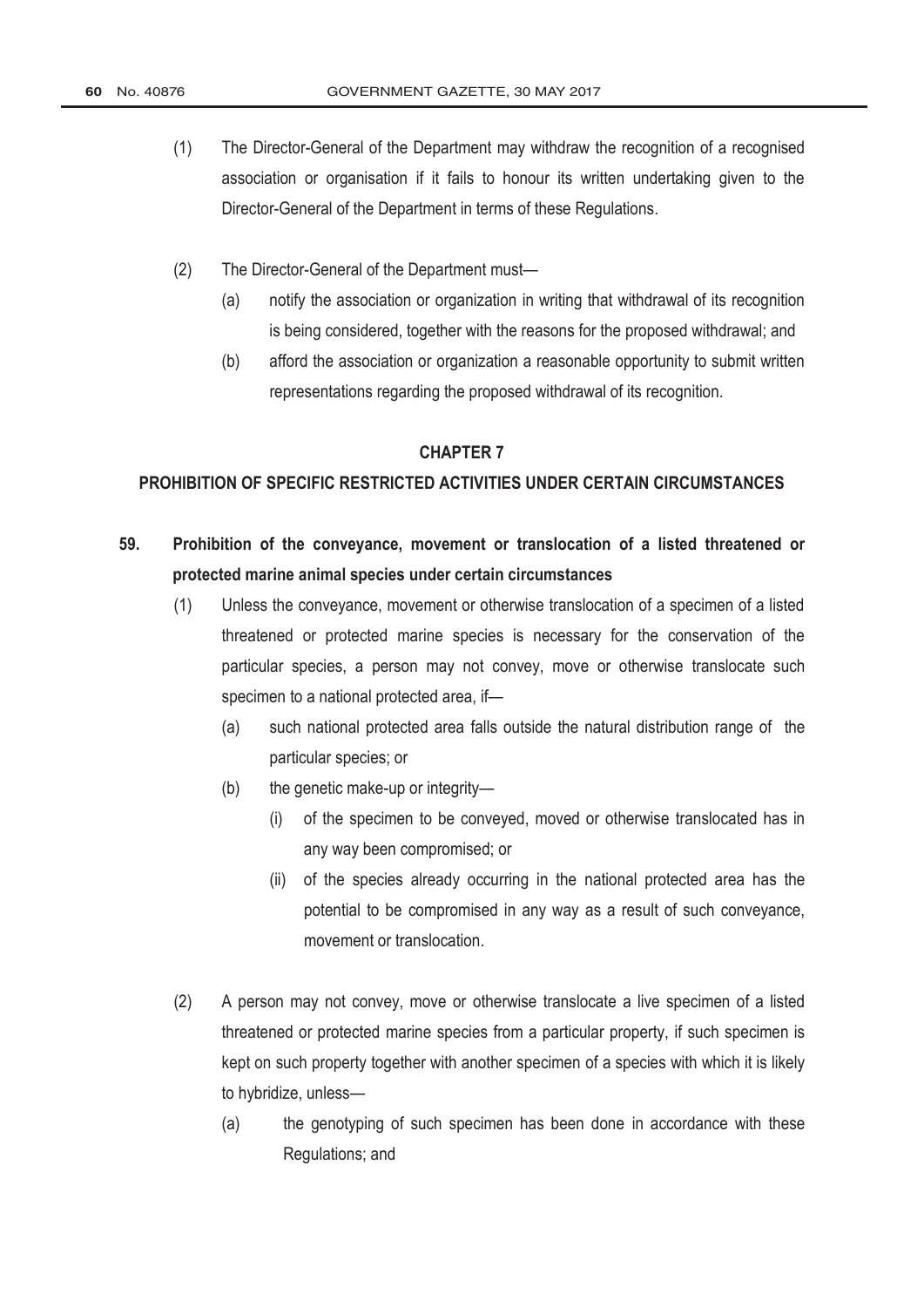- (b) the DNA certificate confirms that such specimen is not a hybrid.
- **60. General circumstances relating to the prohibition to import, export, re-export or introduce from the sea a specimen of a listed threatened or protected marine species** 
	- (1) A person may not import or introduce from the sea, a specimen of a listed threatened or protected marine species, unless it is authorised—
		- (a) by a permit issued in accordance with these Regulations; and
		- (b) to the extent applicable, in terms of the CITES Regulations.
	- (2) A person may not import, export, re-export or introduce from the sea, a specimen of a listed threatened or protected marine species through a port of exit or entry other than the following—
		- (a) land ports—
			- (i) Beit Bridge border post;
			- (ii) Golela border post
			- (iii) Jeppes Reef border post;
			- (iv) Lebombo border post;
			- (v) Maseru border post;
			- (vi) NaKop border post;
			- (vii) Ramatlabama border post;
			- (viii) Vioolsdrift border post; or
		- (b) airports and harbours—
			- (i) Cape Town International Airport;
			- (ii) O.R. Tambo International Airport;
			- (iii) King Shaka International Airport;
			- (iv) Port Elizabeth International Airport;
			- (v) Kruger Mpumalanga International Airport;
			- (vi) Cape Town Harbour;
			- (vii) Durban Harbour; or
			- (viii) Port Elizabeth Harbour.
	- (3) Notwithstanding sub-regulation (1), a live specimen of a listed threatened or protected marine species may not be imported unless a blood sample of such specimen has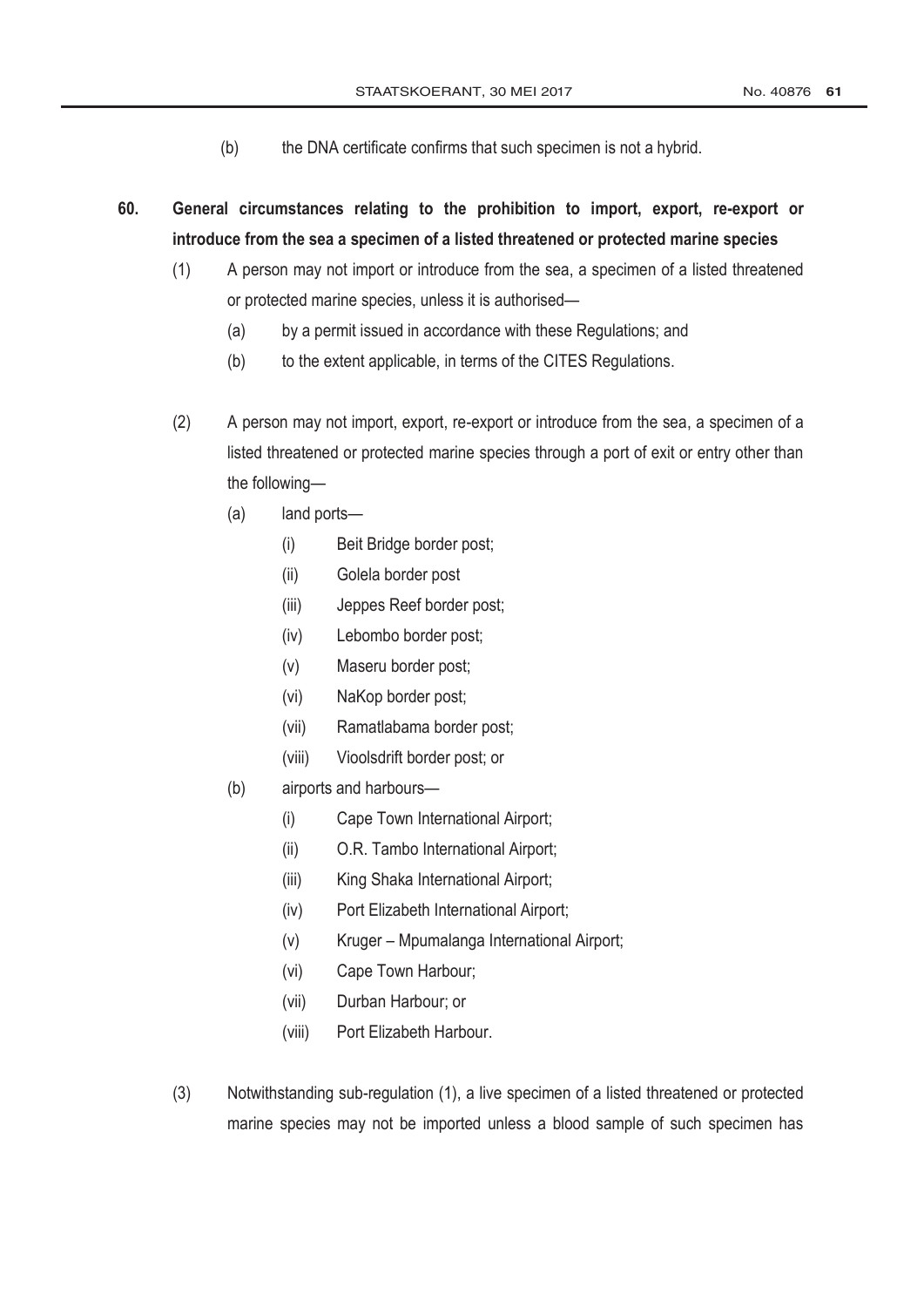been collected for genotyping and the results of such genotyping are made available to the issuing authority.

- **61. Specific circumstances relating to the prohibition to possess and trade in specimens of listed protected marine species that are also included in Appendix 1 of CITES**
	- (1) A person may not possess—
		- (a) an imported specimen of a listed threatened or protected marine species that is also included in Appendix 1 of CITES; or
		- $(b)$  the off-spring of a specimen contemplated in paragraph  $(a)$ ;

unless such person is authorised by a permit issued in accordance with these Regulations to possess such imported specimen or the off-spring of such imported specimen.

- (2) A person may not sell or donate an imported specimen contemplated in sub-regulation  $(1)(a)$ , unless-
	- (a) such imported specimen originates from a commercial captive breeding facility that has been registered with the CITES Secretariat; and
	- (b) the selling or donation of such specimen is authorised by a permit issued in accordance with these Regulations.
- **62. Specific restricted activities by registered exhibition facilities, captive breeding, rehabilitation facilities and sanctuaries involving a listed threatened or protected marine species prohibited under certain circumstances**
	- (1) When issuing a permit to an exhibition or captive breeding facility, the issuing authority must issue such permit subject to the condition that the holder thereof may not catch or receive a specimen of a listed threatened or protected cetacean, marine turtle, seabird, shorebird or seal species originating from a wild population.
	- (2) When issuing a permit to an exhibition or captive breeding facility, the issuing authority must issue such permit subject to the condition that the holder thereof may only be in possession of a specimen of a listed threatened or protected cetacean, marine turtle, seabird, shorebird or seal species, if such specimen has been bred in captivity, or has been kept in captivity prior to the commencement of these Regulations.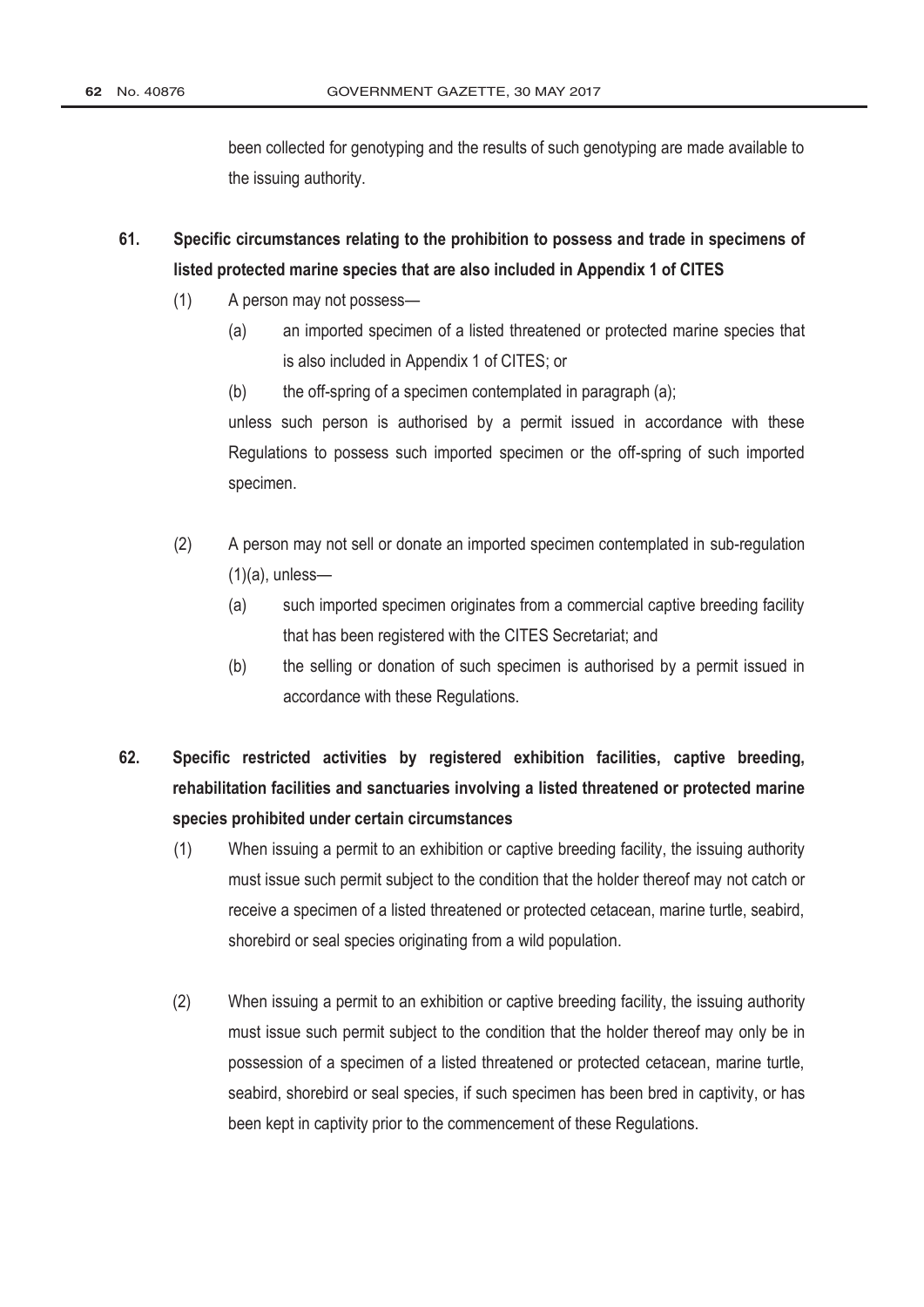(3) When issuing a permit to a sanctuary, the issuing authority must issue such permit subject to the condition that the holder thereof may only be in possession of a specimen of a listed threatened or protected cetacean, marine turtle, seabird, shorebird or seal species, if such specimen is unable to be released back into the wild.

#### **CHAPTER 8**

# **THE REGULATION OF SPECIFIC RESTRICTED ACTIVITIES INVOLVING CERTAIN LISTED THREATENED OR PROTECTED MARINE SPECIES**

# **63. Regulation of restricted activities involving listed threatened or protected marine species**

- (1) The issuing authority may, to achieve the objectives of disease control, or to manage conflict between individuals of listed threatened or protected marine species, issue permits for the carrying out of the following activities—
	- (a) removal and relocation of specimens of listed threatened or protected species of seabirds or seals from one location to another location;
	- (b) the humane killing of specimens of listed threatened or protected species of seabirds or seals in accordance with sub-regulation (3);
	- (c) the burning of carcasses of specimens of listed threatened or protected species of seabirds or seals;
	- (d) the use of reproductive control measures; or
	- (e) any other activity which is necessary in the opinion of the issuing authority to combat or manage disease amongst listed threatened or protected species of seabirds and seals or conserve and manage populations.
- (2) In authorising any of the activities contemplated in sub-regulation (1), the issuing authority must give preference to authorising those activities which effectively achieve the objectives of conservation and management with the least disruptive impact on specimens of listed threatened or protected species of seabirds and seals and their habitats.
- (3) The issuing authority may only authorise the killing of a specimen of any listed threatened or protected species of seabirds or seals contemplated in sub-regulation (1)(b), if no reasonable possibility exists that any other activity will effectively achieve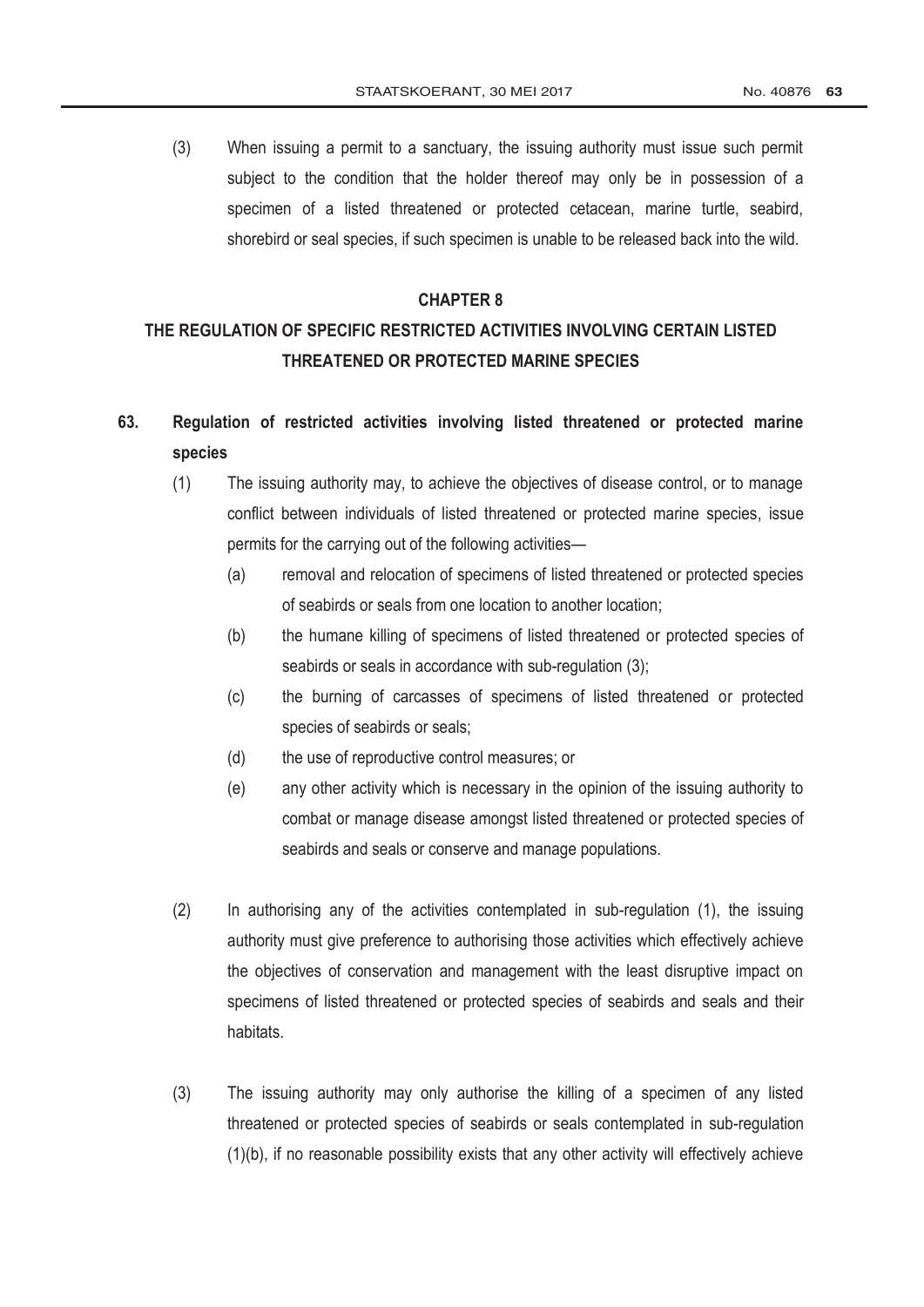the objective of conservation and management of listed threatened or protected species of seabirds and seals.

#### **64. Catch, release and killing of listed threatened or protected marine species**

- (1) A permit to authorise the catching, capturing or release of a specimen of a listed threatened or protected marine species is not required if such specimen has been caught—
	- (a) as by-catch;
	- (b) such specimen is released alive in the water from which it has been caught; and
	- (c) while a person is in possession of a valid permit issued under the [Marine](http://www.greengazette.co.za/acts/marine-living-resources-act_1998-018) [Living Resources Act](http://www.greengazette.co.za/acts/marine-living-resources-act_1998-018) to fish for a marine fish species whether or not that fish species is a listed threatened or protected marine fish species.
- (2) No person may carry out a restricted activity in respect of any stranded or entangled listed threatened or protected cetacean, turtle, seal or seabird except as provided for in these Regulations.
- (3) The issuing authority may authorise the killing of any stranded or entangled listed threatened or protected marine species contemplated in sub-regulation (2), after consideration of all relevant factors, including, but not limited to—
	- (a) weather and ocean conditions;
	- (b) human safety;
	- (c) the number and size of animals involved;
	- (d) available equipment;
	- (e) the condition of the animals involved;
	- (f) veterinary advice;
	- (g) whether rehabilitation is feasible; and
	- (h) the age and sex of the animal.

# **CHAPTER 10 RESEARCH ACTIVITIES**

#### **65. The Scientific Authority**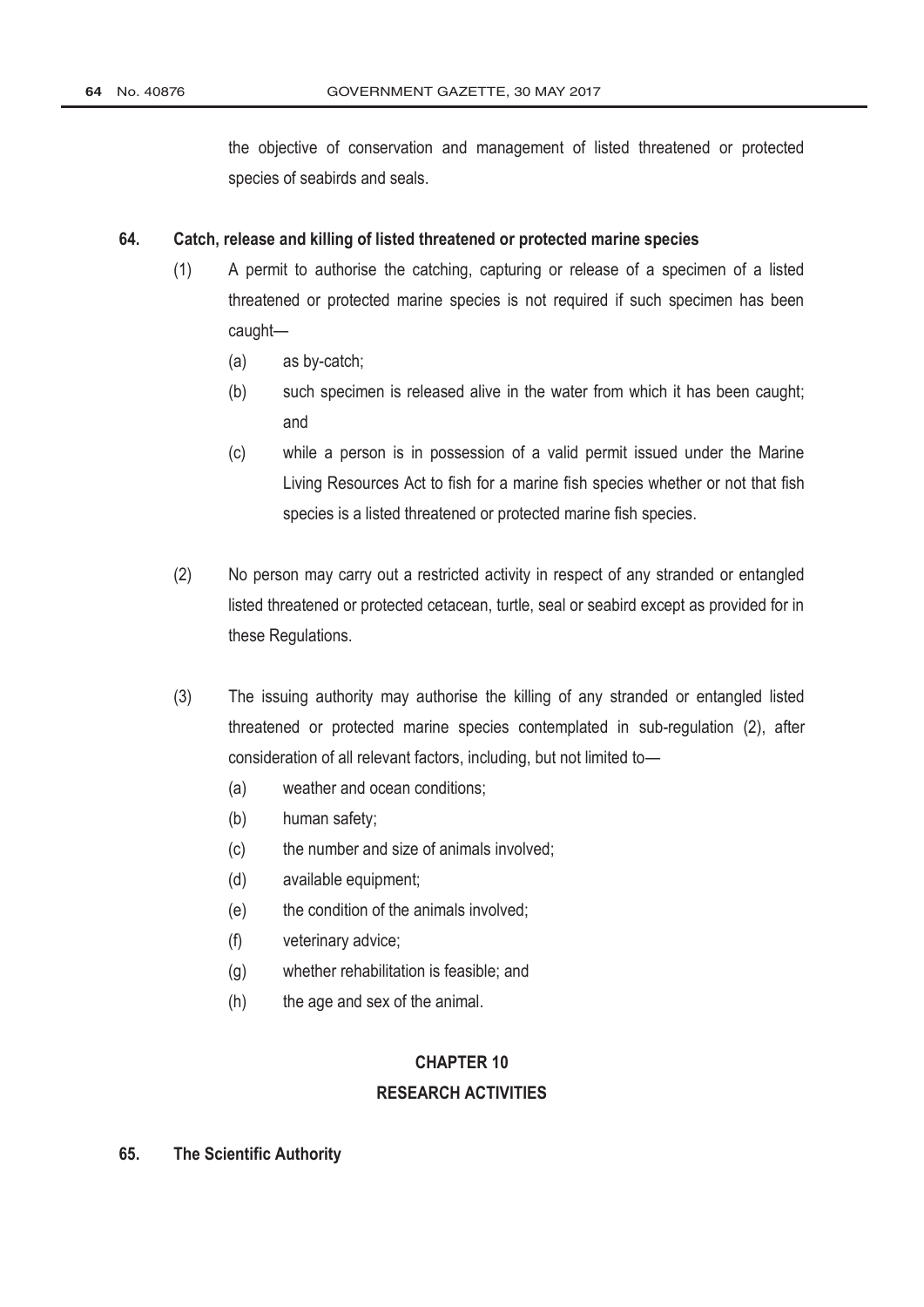The Scientific Authority shall have the powers and functions in respect of listed threatened or protected marine species as provided for in the Biodiversity Act and these regulations.

#### **66. Restricted activities for scientific purposes**

- (1) Any person or juristic person which intends carrying out a restricted activity for scientific purposes involving a listed threatened or protected marine species, must lodge an application with the Minister in accordance with the provisions of section 83 of the [Marine Living Resources Act,](http://www.greengazette.co.za/acts/marine-living-resources-act_1998-018) or any regulations published under the National Environmental Management: Integrated Coastal Management Act, 2008 (Act No. 24 of 2008).
- (2) Subject to regulation 26, these regulations do not apply to any person or scientific institution with respect to registration or requiring a permit for scientific purposes, or any restricted activity which is carried out for scientific purposes, in respect of any listed threatened or protected marine species.

#### **CHAPTER 11**

# **PERMITS FOR BOAT-BASED WHALE AND DOLPHIN WATCHING AND WHITE SHARK CAGE DIVING**

### **67. Boat-based whale and dolphin watching permits**

- (1) A boat-based whale and dolphin watching permit may be issued to a person who carries out the restricted activity of boat-based whale and dolphin watching as prescribed in these Regulations.
- (2) The issuing authority may issue permits for boat-based whale and dolphin watching in the areas contemplated in Annexure 6 to these Regulations.
- (3) The Minister may determine the number of permits that may be issued by the issuing authority in each area for boat-based whale and dolphin watching, based on the best available scientific evidence and having regard to the precautionary principle.
- (4) A person may apply for a boat-based whale watching permit following an invitation published by the Minister.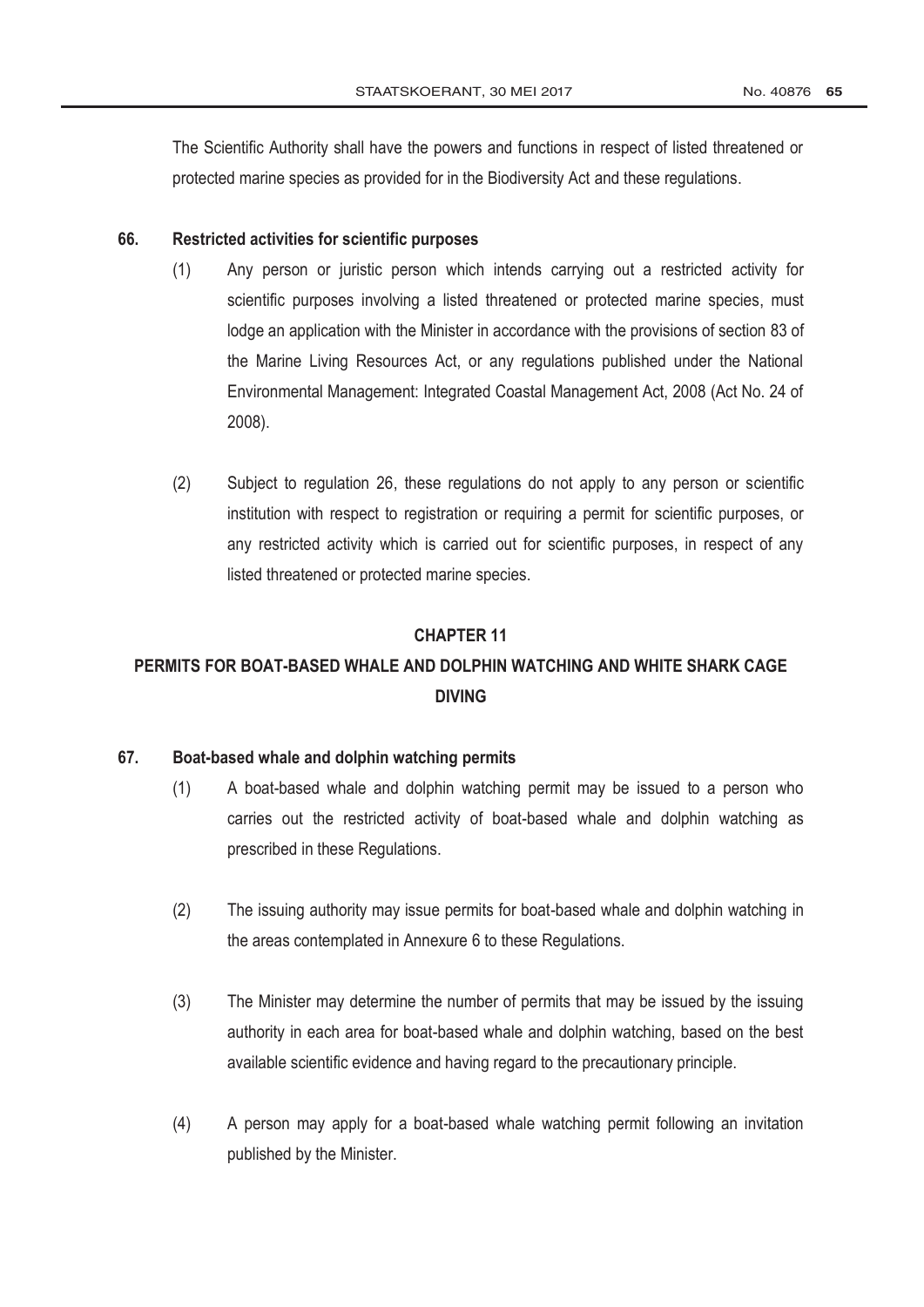#### **68. White shark cage diving permits**

- (1) A white shark cage diving permit may be issued to a person who carries out the restricted activity of white shark cage diving as prescribed in these Regulations.
- (2) The issuing authority may issue permits for white shark cage diving in the areas contemplated in Annexure 7 to these Regulations.
- (3) The Minister may determine the number of permits that may be issued by the issuing authority in each area for white shark cage diving, based on the best available scientific evidence and having regard to the precautionary principle.
- (4) A person may apply for a white shark cage diving permit following an invitation published by the Minister.

#### **69. Permit applications**

- (1) An application for a boat-based whale and dolphin watching permit must, in addition to the requirements contemplated in regulation 8, be accompanied by—
	- (a) an operational plan;
	- (b) proof that the applicant—
		- (i) is a South African citizen; and
		- (ii) has access to a boat-based whale and dolphin watching vessel; and
	- (c) an undertaking that the applicant has employed, or will employ—
		- (i) one or more registered tourist guides; and
		- (ii) a qualified skipper certified by SAMSA as capable of skippering the nominated boat-based whale and dolphin watching vessel; and
	- (d) a copy of adequate liability insurance or an undertaking that the applicant will obtain such insurance; and
	- (e) any other additional information deemed relevant by the issuing authority or required by any policy.
- (2) An application for a white shark diving permit must in addition to the requirements in regulation 8, be accompanied by—
	- (a) an operational plan;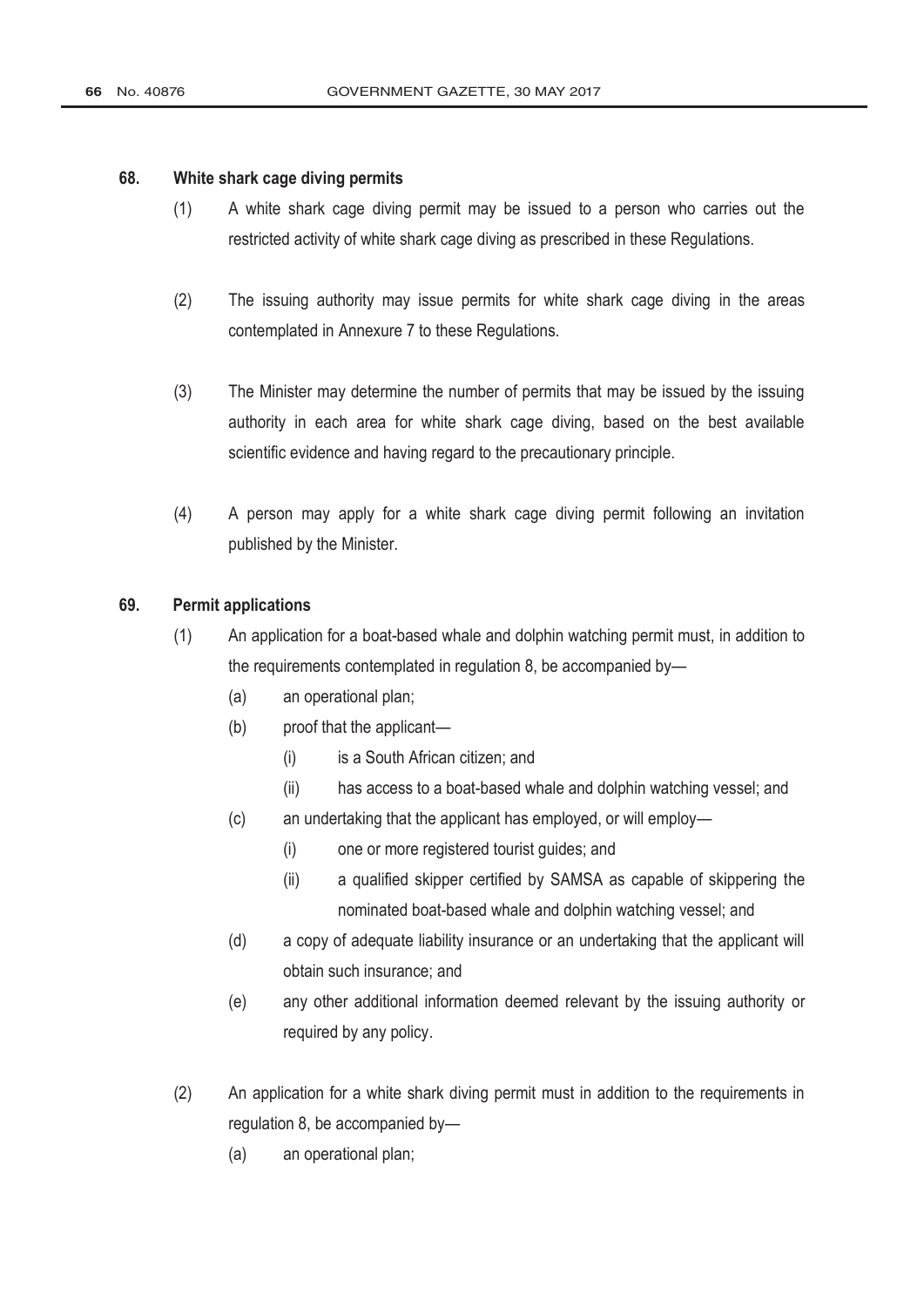- (b) proof that the applicant—
	- (i) is a South African citizen; and
	- (ii) has access to a white shark cage diving vessel;
- (c) an undertaking that the applicant has employed, or will employ—
	- (i) one or more registered tourist guides;
	- (ii) a qualified diving master; and
	- (iii) a qualified skipper certified by SAMSA as capable of skippering the nominated white shark cage diving vessel; and
- (d) a copy of adequate liability insurance or an undertaking that the applicant will obtain such insurance; and
- (e) any other additional information deemed relevant by the issuing authority or required by any policy.

#### **70. Timeframes for issuing authorities**

The timeframes set out in regulation 18 and 22 do not apply to applications relating to boatbased whale and dolphin watching permits, or white shark cage diving permits.

# **71. Additional factors to be taken into account by the issuing authority when considering applications for boat-based whale and dolphin watching permits and applications for white shark cage diving permits**

- (1) When considering an application for a boat-based whale and dolphin watching permit or an application for a white shark cage diving permit, the issuing authority must, in addition to the factors contemplated in regulation 19 of these Regulations, also take the following general factors into consideration—
	- (a) promoting the economic growth of the boat-based whale and dolphin watching, and the white shark cage diving industries and the sustainable nonconsumptive use of whales, dolphins and white sharks, particularly for ecotourism, through—
		- (i) the allocation of the optimal number of permits that could be safely issued; and
		- (ii) the allocation of permits to persons who will be able to beneficially exercise the allocation;
	- (b) the need to improve the regulatory and compliance framework pertaining to the boat-based whale watching and white shark cage diving industries;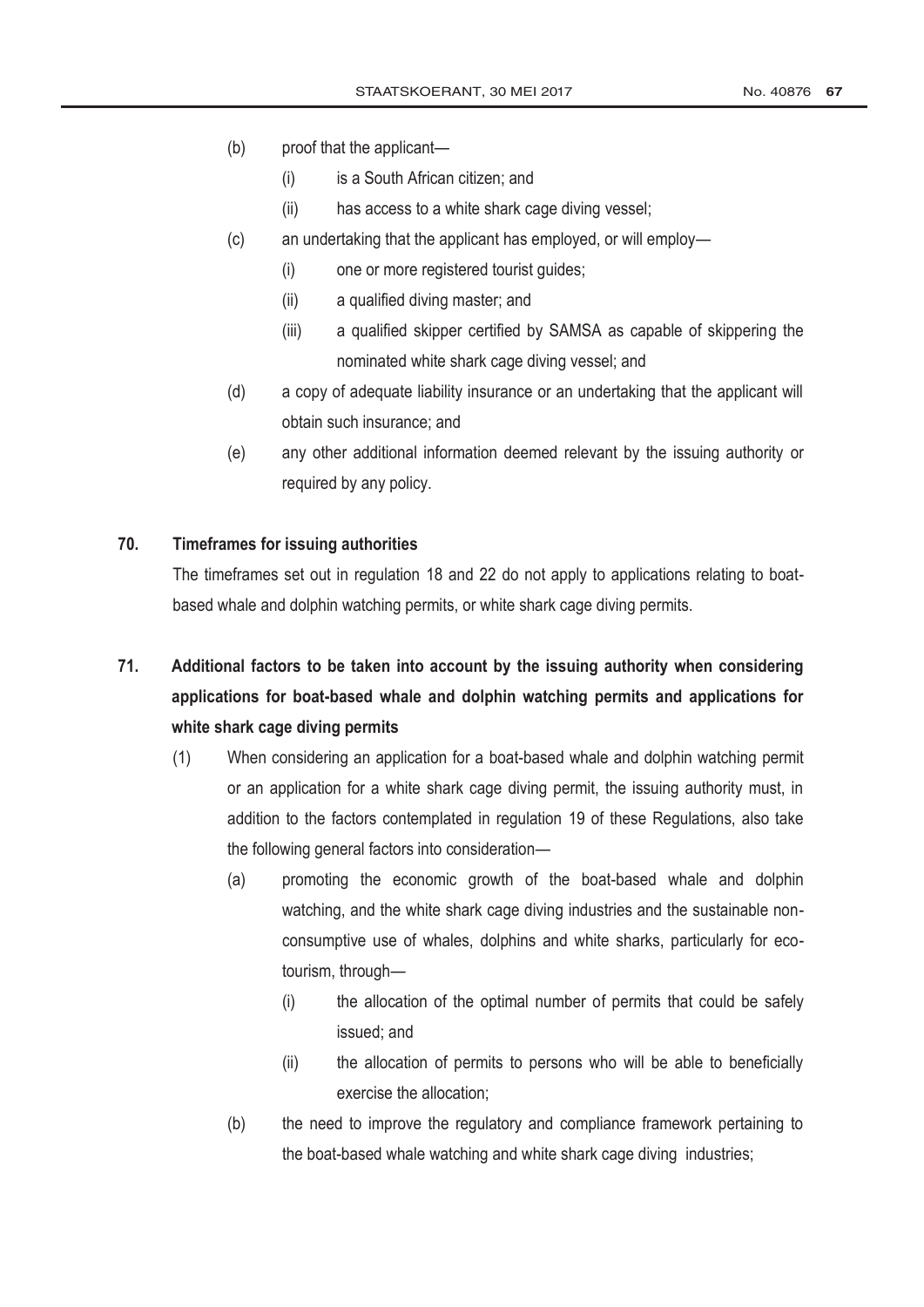- (c) the need to address transformation of these industries;
- (d) the need to provide for control over diving to view white sharks or the boatbased viewing of white sharks, in order for these activities to take place in a manner that does not threaten the safety of divers or the protection and conservation of white sharks; and
- (e) the need to provide for control over the number of boat-based whale and dolphin watching and white shark cage diving permit-holders in order to manage any adverse impact on whale, dolphin and white shark behaviour and to protect whales, dolphins and white sharks.
- (2) When considering an application for boat-based whale and dolphin watching and white shark cage diving permits, the issuing authority must, in addition to the factors contemplated in sub-regulation (1) and regulation 19 of these Regulations, also take the following specific criteria for each individual application into consideration—
	- (a) whether the applicant, while in possession of an existing permit or exemption, optimally utilised the rights contained in the permit or exemption;
	- (b) whether the applicant has been convicted of any offence related to the permit or any other environmental legislation and the seriousness thereof;
	- (c) the extent to which the applicant invested or participated in the boat-based whale and dolphin watching or white shark cage diving industries;
	- (d) the number, working conditions of and opportunities for the employees of the applicant;
	- (e) whether the nominated vessels have a vessel monitoring system;
	- (f) any other factor that may be relevant to boat-based whale or dolphin watching or white shark cage diving or specific areas of operations; and
	- (g) any other factors or criteria determined in any policy related to boat-based whale and dolphin watching and white shark cage diving.

# **72. Circumstances in which permits must be refused**

In addition to the factors contemplated in regulation 20, the issuing authority must refuse to issue permits for boat-based whale and dolphin watching and for white shark cage diving—

- (a) if the applicant—
	- (i) has failed to attest to the declaration in the application form;
	- (ii) fails to demonstrate access to—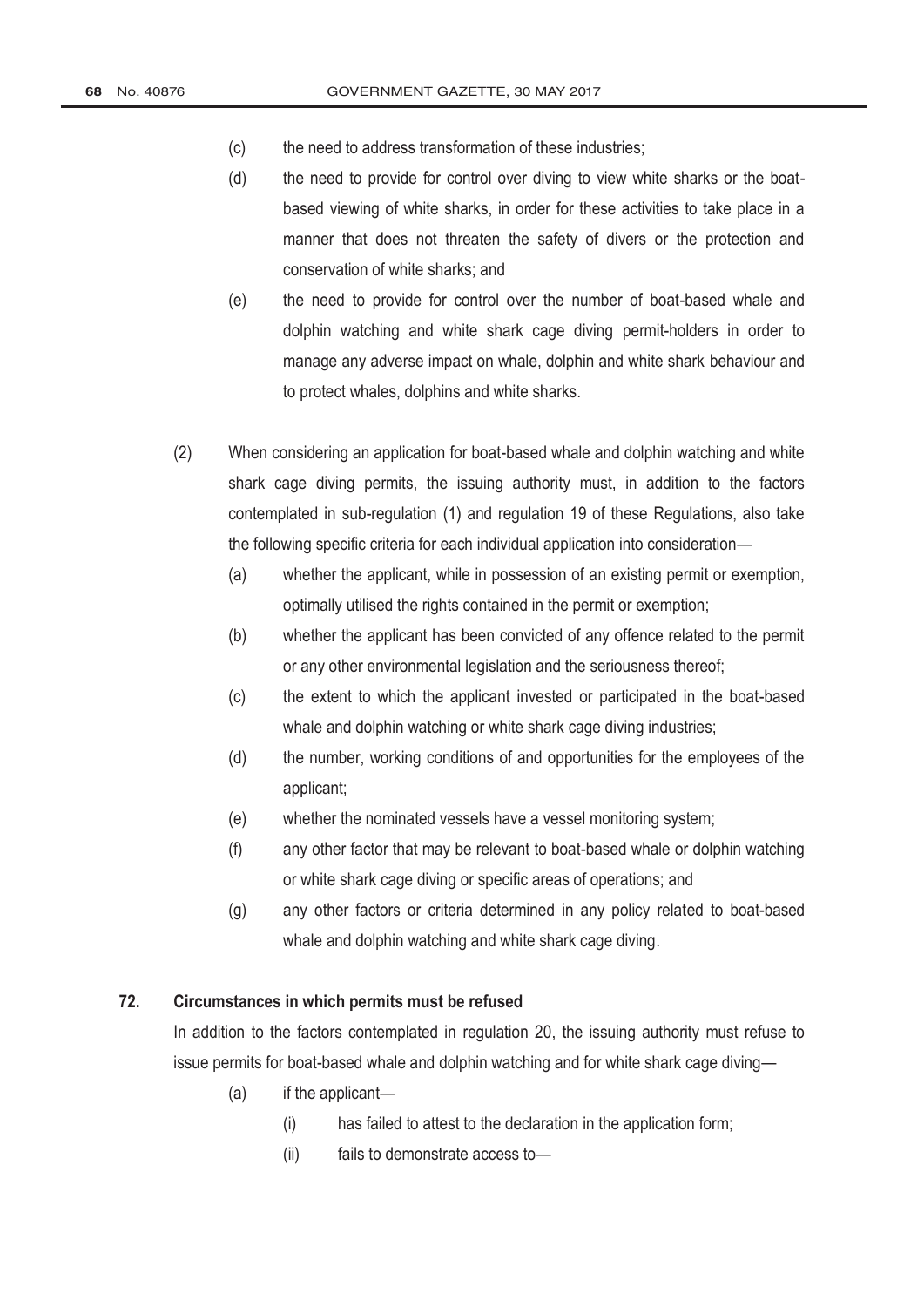- (aa) a boat-based whale and dolphin watching vessel ; or
- (bb) a white shark cage diving vessel, (including a cage);
- (iii) fails to employ or demonstrate that the applicant will employ one or more registered tourist guides;
- (iv) fails to employ, or fails to demonstrate that the applicant will employ a qualified skipper certified by SAMSA; or
- (v) is not a South African citizen.
- (b) in areas where boat-based whale and dolphin watching, and white shark cage diving are not permissible; or
- (c) if the maximum number of boat-based whale and dolphin watching permits, and white shark cage diving permits, have already been issued.
- **73. Compulsory permit conditions applicable to the holder of a boat-based whale and dolphin watching permit or a white shark cage diving permit**
	- (1) In addition to the compulsory conditions contemplated in regulation 23(1), boat-based whale and dolphin watching permit must be issued subject to the following additional conditions—
		- (a) a person under the control or supervision of the permit-holder may not feed or swim with whales or dolphins;
		- (b) the permit-holder, or a crew member or client under the control or supervision of the permit-holder, may not enter a closed or restricted area;
		- (c) boat-based whale and dolphin watching may only be undertaken on a boatbased whale and dolphin watching vessel;
		- (d) the permit-holder may only use the vessel or vessels specified on the permit, and may not use more than one vessel at a time;
		- (e) if the permit-holder intends to use a different vessel or vessels from what has been specified on the permit, he or she must obtain written permission from the issuing authority to change the nominated vessel;
		- (f) the permit-holder must display the permit in a visible place on the vessel when engaging in operations or services; and
		- (g) when advertising boat-based whale and dolphin watching operations or services, reference must be made to the permit number.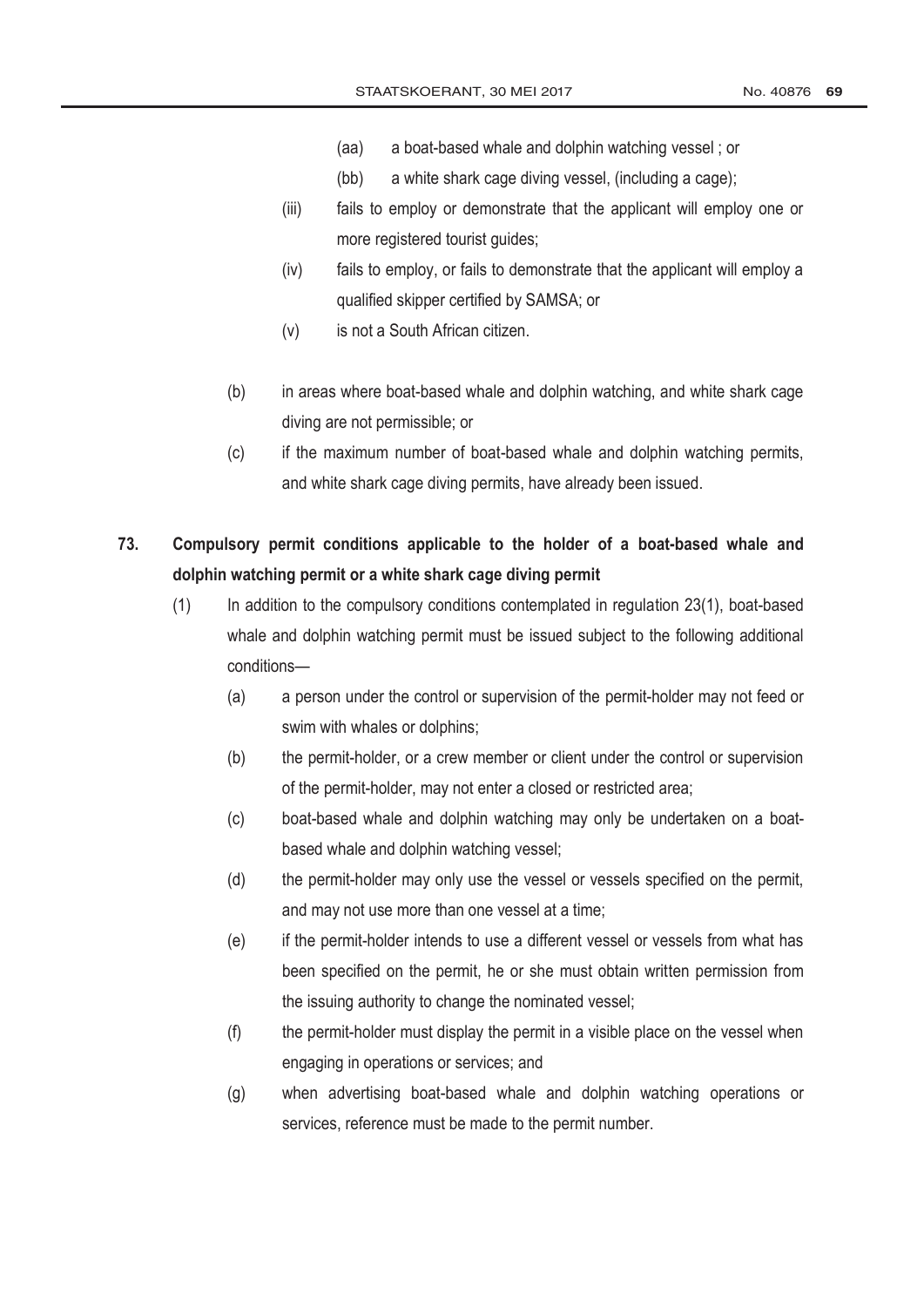- (2) In addition to the compulsory conditions contemplated in regulation 23(1), a white shark cage diving permit must be issued subject to the following additional conditions—
	- (a) the permit-holder may not take a person to free-dive with white sharks without a permit specifically authorising such free diving;
	- (b) the permit-holder, or a crew member or client under the control or supervision of the permit-holder, may not dump any material into the sea other than to attract sharks in the manner provided for in the permit;
	- (c) the permit-holder, or a crew member or client under the control or supervision of the permit-holder, may not dive outside the cage, touch, tag or interfere with any sharks;
	- (d) when attracting a white shark for the purpose of this permit, the permit-holder, or a crew member or client under the control or supervision of the permitholder, may not allow a shark to take the bait;
	- (e) attracting may only be conducted within the areas stipulated in the permit;
	- (f) white shark cage diving may only be undertaken on a white shark cage diving vessel;
	- (g) the permit-holder may only use the vessel or vessels specified on the permit, and may not use more than one vessel at a time;
	- (h) if the permit-holder intends to use a different vessel from what has been specified on the permit, he or she must obtain written permission from the issuing authority to change the nominated vessel;
	- (i) the permit-holder must display the permit in a visible place on the vessel when engaging in operations or services; and
	- (j) when advertising white shark cage diving reference must be made to the permit number.

# **74. Period of validity of a boat-based whale and dolphin watching permit or a white shark cage diving permit**

In addition to the validity periods determined in regulation 28 for an ordinary permit and a standing permit for all other restricted activities relating to listed threatened or protected marine species, a boat-based whale and dolphin watching permit and a white shark cage diving permit, may be issued for a period not exceeding 10 years.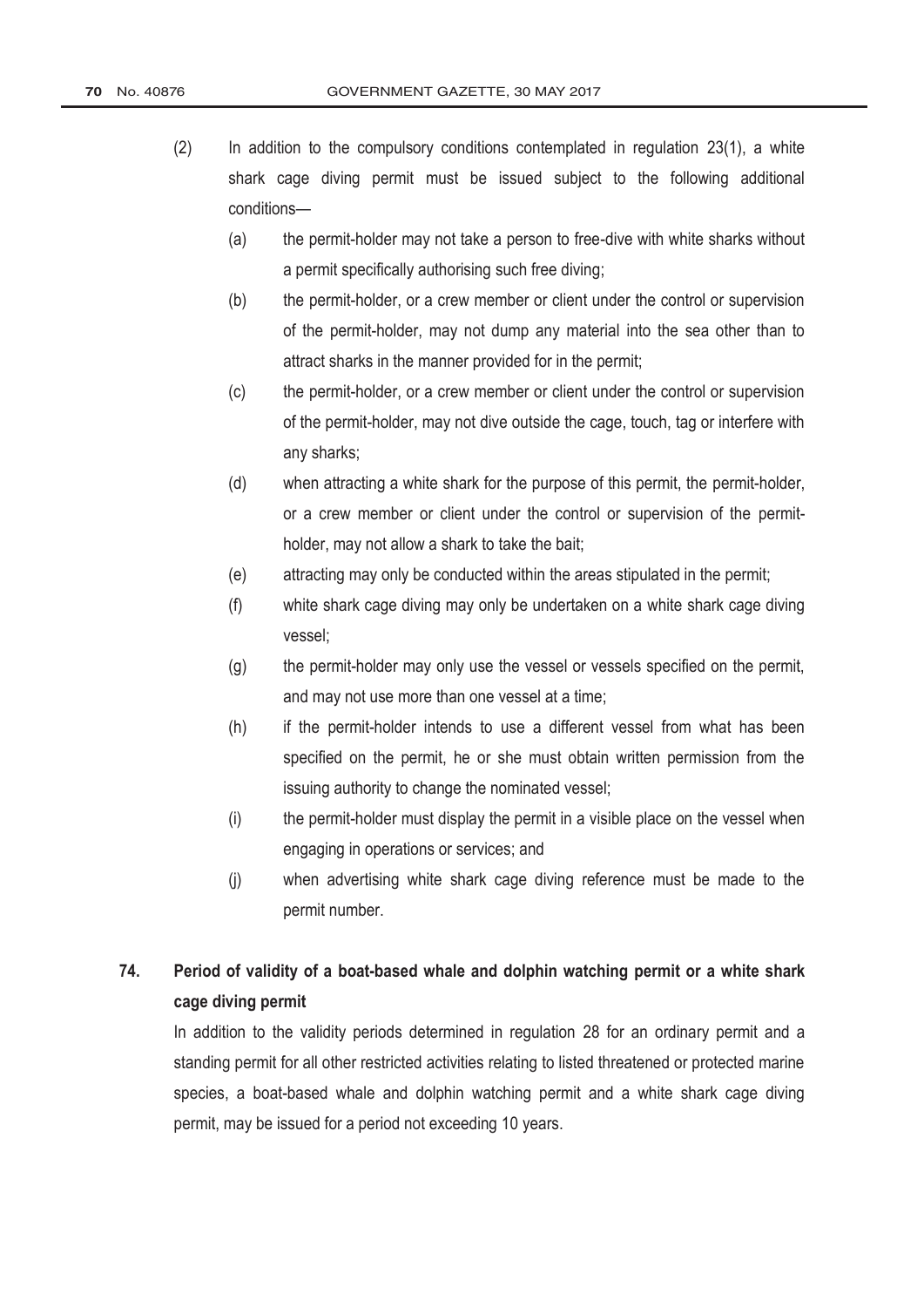# **75. Renewal of a boat-based whale and dolphin watching permit or a white shark cage diving permit**

- (1) Notwithstanding regulation 45, a boat-based whale and dolphin watching permit and a white shark cage diving permit are not renewable and are subject to an allocation process. On the expiry of the validity period of these permits, the Minister will invite persons, to submit new applications.
- (2) If a new allocation process has not been completed in terms of sub-regulation (1), prior to the expiry of a boat-based whale and dolphin watching permit or a white shark cage diving permit, such permit may be renewed for a period not exceeding two years.
- (3) Notwithstanding regulation 45, a boat-based whale and dolphin watching permit or a white shark cage diving permit may be renewed in terms of sub-regulation (2), at the discretion of the issuing authority prior to the completion of a new allocation process, provided that the permit-holder has complied with all the provisions of the Biodiversity Act and these Regulations where applicable, and with all previous permit conditions.

# **76. Regulation of restricted activities involving boat-based whale and dolphin watching and white shark cage diving**

- (1) The Minister may determine the areas where boat-based whale and dolphin watching or white shark cage diving may take place and the number of boat-based whale and dolphin watching permits, or white shark cage diving permits, to be issued, in order to ensure the sustainable non-consumptive use of whales, dolphins and white sharks for eco-tourism purposes.
- (2) The current areas where boat-based whale and dolphin watching is permissible are listed in Annexure 6 to these Regulations.
- (3) The current areas where white shark cage diving is permissible, are listed in Annexure 7 to these Regulations.

# **TRANSITIONAL PROVISIONS CHAPTER 12**

### **PERMITS AND RESTRICTED ACTIVITIES IN TERMS OF THE PREVIOUS REGULATIONS**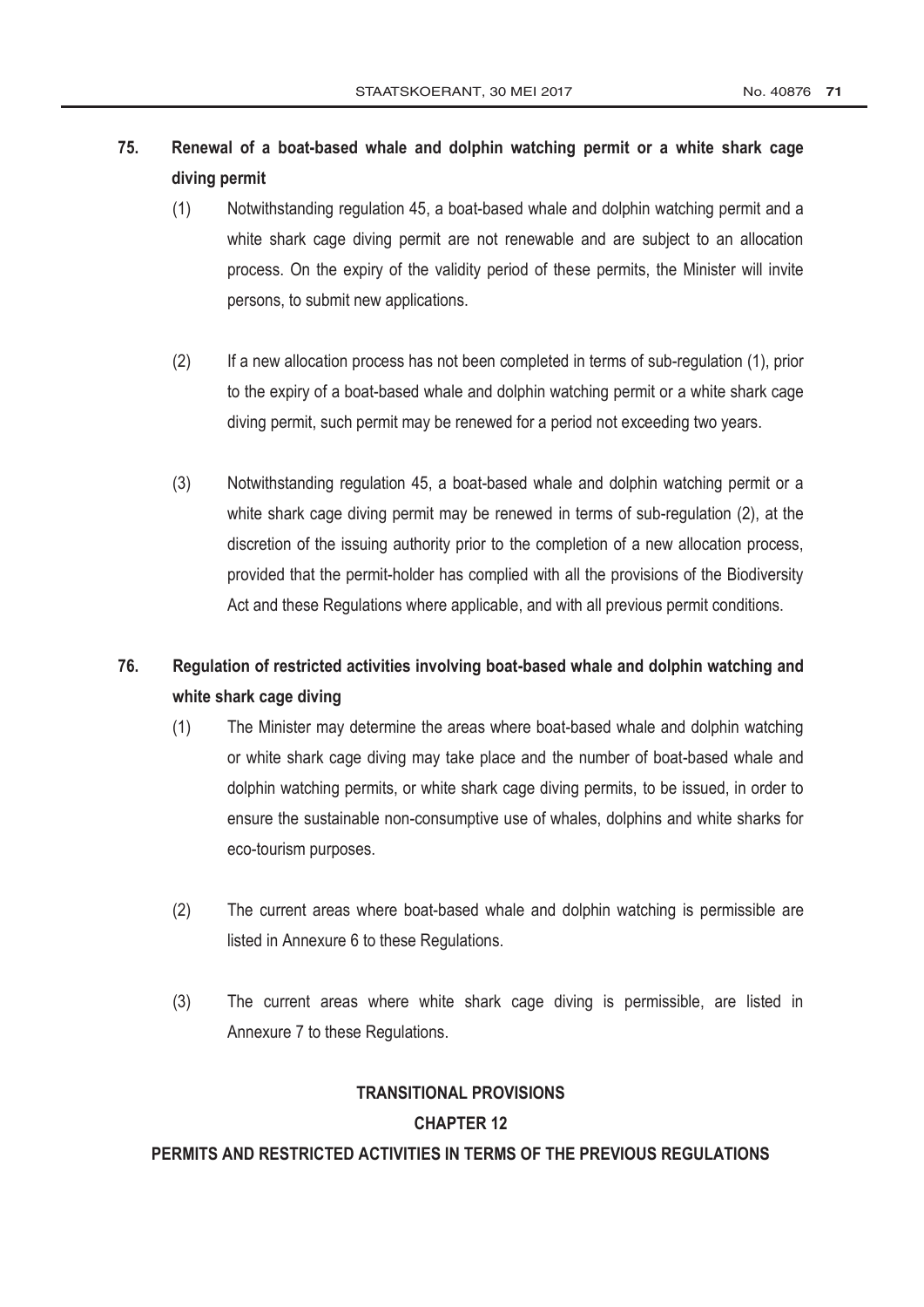# **77. Continuation of restricted activities carried out, and permits and registration certificates issued, under the previous Regulations**

- (1) Anything done in terms of the previous Regulations and which can be done in terms of these Regulations must be regarded as having been done in terms of these Regulations.
- (2) Any permit, including a personal effects permit, a boat-based whale and dolphin watching permit and a white shark cage diving permit or registration issued in terms of the previous Regulations that has not expired on the date of coming into effect of these Regulations, must, despite the repeal of the previous Regulations, be regarded as having been issued in terms of these Regulations, and remains valid until the expiry date indicated on such permit or registration certificate.
- (3) Notwithstanding regulation 45 and 75, a boat-based whale and dolphin watching permit or a white shark cage diving permit issued in terms of the [Marine Living](http://www.greengazette.co.za/acts/marine-living-resources-act_1998-018)  [Resources Act,](http://www.greengazette.co.za/acts/marine-living-resources-act_1998-018) may be renewed in terms of these Regulations, at the discretion of the issuing authority prior to the first allocation process initiated in terms of these Regulations, provided that the permit-holder has complied with all the provisions of the Biodiversity Act and these Regulations where applicable, and with all previous permit conditions. Such permit may be renewed for the period until the first allocation process in terms of these Regulations have been concluded.

### **78. Pending applications for permits, registration certificates and appeals**

- (1) An application for a permit or registration submitted in terms of the previous Regulations and which is pending when these Regulations come into effect must be dispensed with in terms of these Regulations.
- (2) An appeal lodged in terms of the previous Regulations, and which is pending on the date of coming into effect of these Regulations, must be dispensed with in terms of the national Appeal Regulations.
- (3) Any process commenced prior to the commencement of these Regulations, in terms of the Marine Living [Resources Act](http://www.greengazette.co.za/acts/marine-living-resources-act_1998-018) for the allocation of boat-based whale and dolphin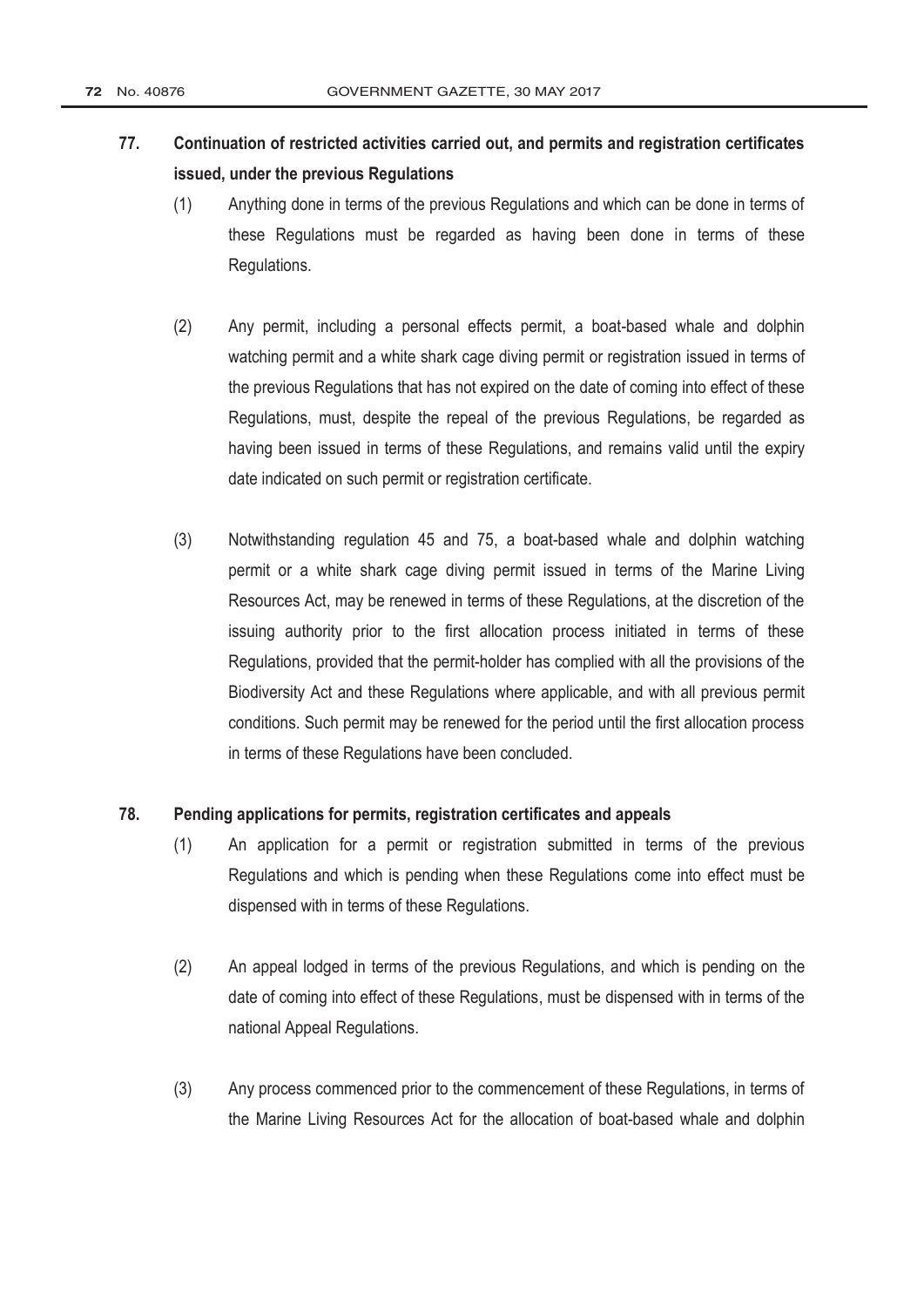watching or white shark cage diving permits and which is pending when these Regulations come into effect, must be concluded in terms of these Regulations.

### **79. Criminal prosecution in terms of the previous Regulations**

A criminal prosecution instituted in terms of the previous Regulations, and which is pending on the date of coming into effect of these Regulations, must be dispensed with in terms of the previous Regulations as if the previous Regulations were not repealed.

# **CHAPTER 13 OFFENCES AND PENALTIES**

#### **80. Offences**

- (1) A person is guilty of an offence if that person—
	- (a) contravenes any provision of these Regulations; or
	- (b) carries out any restricted activity in conflict with information provided in the management plan to which the permit application or registration application was subject.
- (2) A person is guilty of an offence if such person permits, facilitates or allows any other person to contravene any of the provisions of these Regulations.

### **81. Penalties**

- (1) A person convicted of an offence in terms of these Regulations is liable upon conviction to—
	- (a) imprisonment for a period not exceeding 5 years; or
	- (b) a fine not exceeding R5 million; or
	- (c) both a fine and such imprisonment; and
	- (d) in the case of a second or subsequent conviction, a fine not exceeding R10 million or imprisonment for a period not exceeding 10 years, or both such fine and imprisonment.

# **82. Repeal of the previous Regulations**

The previous Regulations are hereby repealed.

#### **83. Short title and commencement of these Regulations**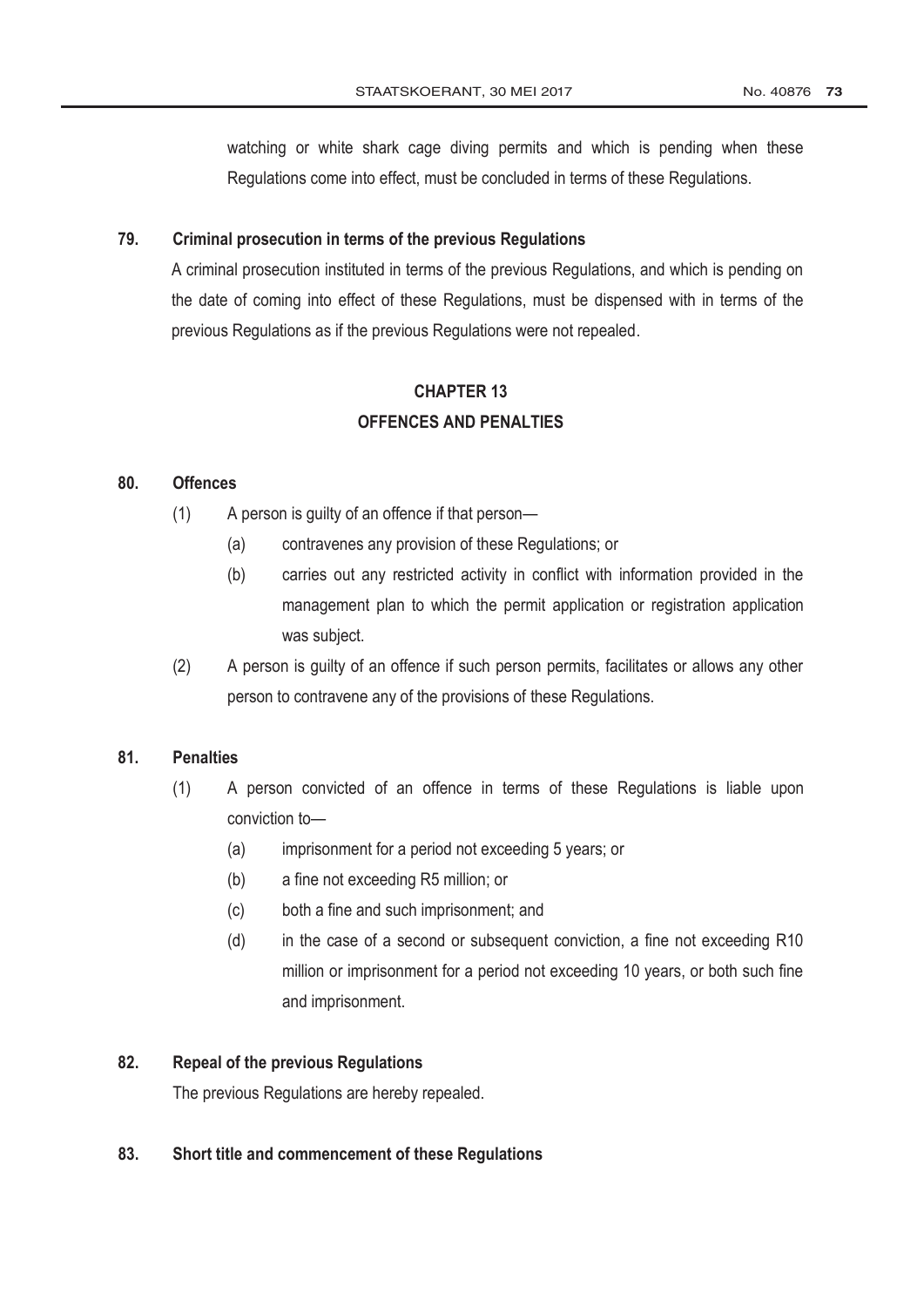These regulations are called the Threatened or Protected Marine Species Regulations, 2017, and take effect on the date of publication in the *Gazette*.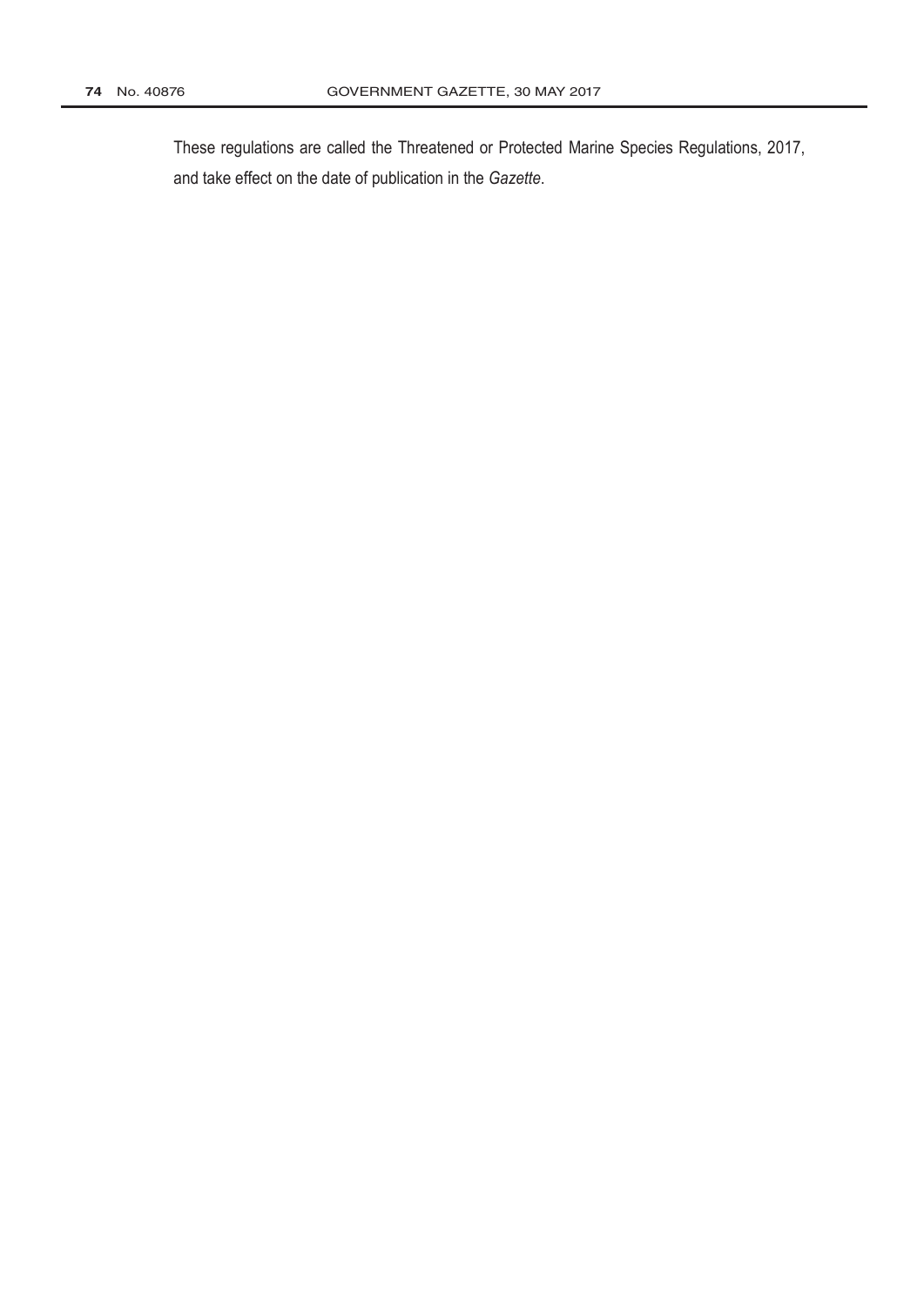# **ANNEXURE 1**

# **PERMIT APPLICATION FORM**

A. Applicant details:

| <b>NAME OF APPLICANT:</b>                                                          |                          |  |  |  |  |
|------------------------------------------------------------------------------------|--------------------------|--|--|--|--|
| NAME OF PERSON WHO WILL CARRY OUT THE RESTRICTED ACTIVITY: (if not the same as the |                          |  |  |  |  |
| applicant):                                                                        |                          |  |  |  |  |
| <b>IDENTITY OR PASSPORT NO:</b><br><b>APPLICANT:</b>                               |                          |  |  |  |  |
| PERSON WHO WILL CARRY OUT THE RESTRICTED ACTIVITY: (if not the same)               |                          |  |  |  |  |
| <b>TEL NO:</b>                                                                     | <b>CELLULAR NO:</b>      |  |  |  |  |
| <b>FAX NO:</b>                                                                     |                          |  |  |  |  |
| E-MAIL:                                                                            |                          |  |  |  |  |
| <b>POSTAL ADRESS:</b>                                                              | <b>PHYSICAL ADDRESS:</b> |  |  |  |  |
|                                                                                    |                          |  |  |  |  |
|                                                                                    |                          |  |  |  |  |
|                                                                                    |                          |  |  |  |  |
|                                                                                    |                          |  |  |  |  |
|                                                                                    |                          |  |  |  |  |

B. Facility details:

| <b>NAME OF FACILITY:</b>           |
|------------------------------------|
| <b>KIND OF FACILITY:</b>           |
| DATE OF ESTABLISHMENT OF FACILITY: |
| PHYSICAL ADDRESS OF FACILITY:      |
|                                    |
|                                    |
|                                    |
|                                    |

C. Kind of Permit Applied for (Tick off)

| <b>ORDINARY</b> | <b>STANDING</b> | <b>PERMANENT</b>  |  |
|-----------------|-----------------|-------------------|--|
|                 |                 | <b>POSSESSION</b> |  |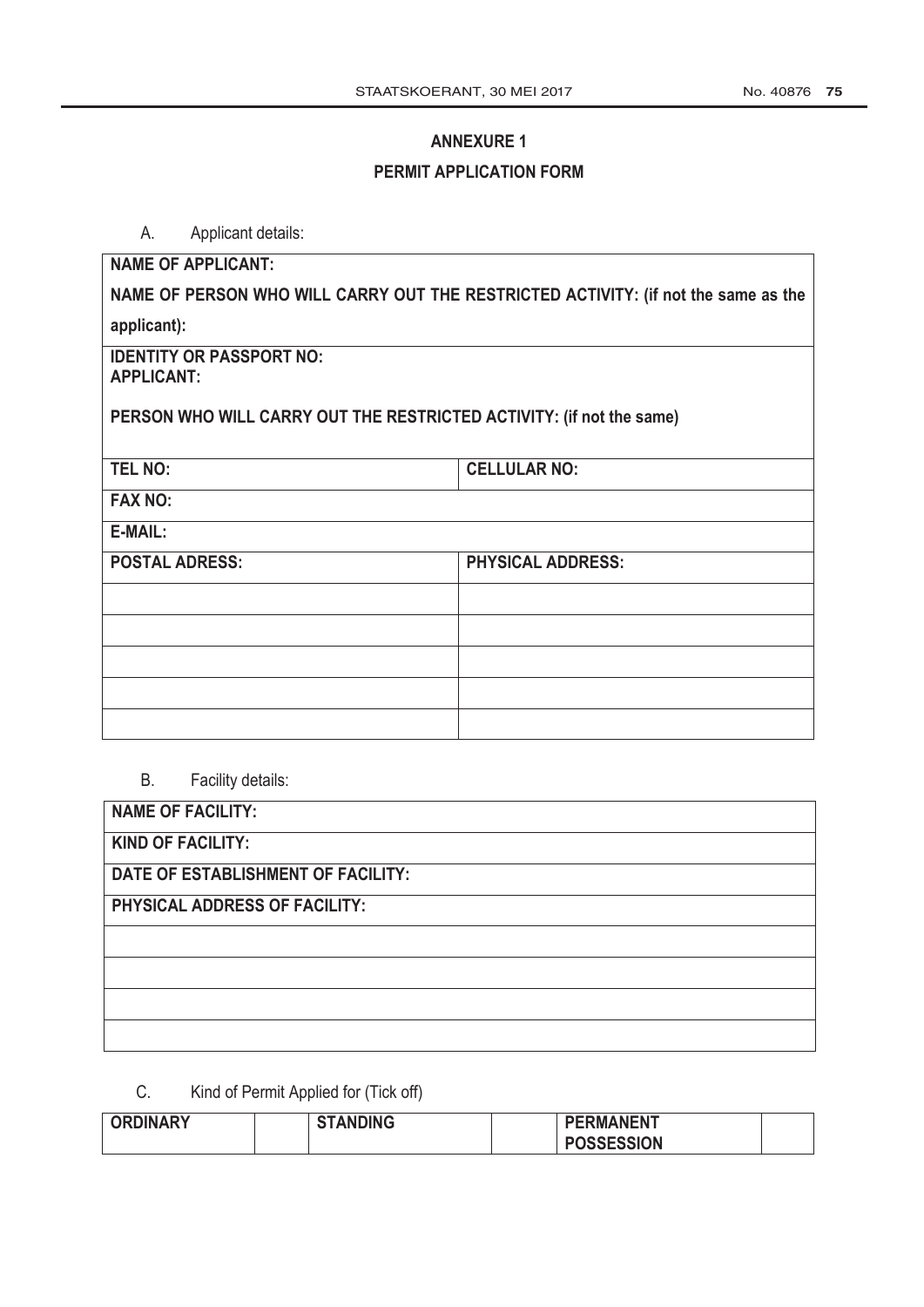| .<br><b>NEW</b> | ------<br>11 L V V / 7 L | <b>ACCALLY ACCALLY</b><br>JM!<br>'N<br>w<br> |  |
|-----------------|--------------------------|----------------------------------------------|--|

D. If the Application applies to a Standing Permit (Tick off)

| <b>CAPTIVE BREEDING OPERATION</b>                                               | <b>SANCTUARY</b>             |  |
|---------------------------------------------------------------------------------|------------------------------|--|
| <b>TEMPORARY HOLDING</b><br><b>FACILITYTEMPORARY HOLDING</b><br><b>FACILITY</b> | <b>SCIENIFIC INSTITUTION</b> |  |
| <b>COMMERCIAL EXHIBITION FACILITY</b>                                           | <b>NURSERY</b>               |  |
| <b>GAME FARM</b>                                                                | <b>WILDLIFE TRADER</b>       |  |
| <b>REHABILITATION FACILITY</b>                                                  | <b>TAXIDERMIST</b>           |  |
| <b>WILDLIFE TRANSLOCATOR</b>                                                    | <b>FREIGHT AGENT</b>         |  |

E. Kind of restricted activity applied for (see section G in the case of a hunt):

E.g. Possession / Hunt / Catch / Capture / Gather / Growing / Breeding / Other Applicable Restricted Activity:

| <b>HUNT</b>    |                                  | <b>CATCH</b>                         | <b>KILL</b>                   |  |  |  |  |  |  |
|----------------|----------------------------------|--------------------------------------|-------------------------------|--|--|--|--|--|--|
| <b>GATHER</b>  |                                  | <b>COLLECT</b>                       | <b>PLUCK</b>                  |  |  |  |  |  |  |
| <b>PICK</b>    |                                  | <b>CUT</b>                           | <b>CHOP OFF</b>               |  |  |  |  |  |  |
| <b>UPROOT</b>  |                                  | <b>DAMAGE</b>                        | <b>DESTROY</b>                |  |  |  |  |  |  |
| <b>IMPORT</b>  | <b>EXPORT</b>                    | <b>RE-EXPORT</b>                     | <b>INTRODUCE FROM THE SEA</b> |  |  |  |  |  |  |
|                |                                  | POSSESSION/EXERCISE PHYSICAL CONTROL |                               |  |  |  |  |  |  |
| <b>GROW</b>    |                                  | <b>BREED</b>                         | <b>PROPAGATE</b>              |  |  |  |  |  |  |
|                | <b>CONVEY/ MOVE/ TRANSLOCATE</b> |                                      |                               |  |  |  |  |  |  |
| <b>SELL</b>    |                                  | <b>BUY</b>                           | <b>RECEIVE</b>                |  |  |  |  |  |  |
| <b>GIVE</b>    |                                  | <b>DONATE</b>                        | <b>ACCEPT AS A GIFT</b>       |  |  |  |  |  |  |
| <b>RELEASE</b> |                                  | <b>ANGLING</b>                       | <b>DART</b>                   |  |  |  |  |  |  |

F. Property where restricted activity will take place

(if not the same as provided in B):

| <b>PHYSICAL ADDRESS:</b> | <b>POSTAL ADDRESS</b> |  |  |  |  |  |  |  |  |
|--------------------------|-----------------------|--|--|--|--|--|--|--|--|
|                          |                       |  |  |  |  |  |  |  |  |
|                          |                       |  |  |  |  |  |  |  |  |
|                          |                       |  |  |  |  |  |  |  |  |
|                          |                       |  |  |  |  |  |  |  |  |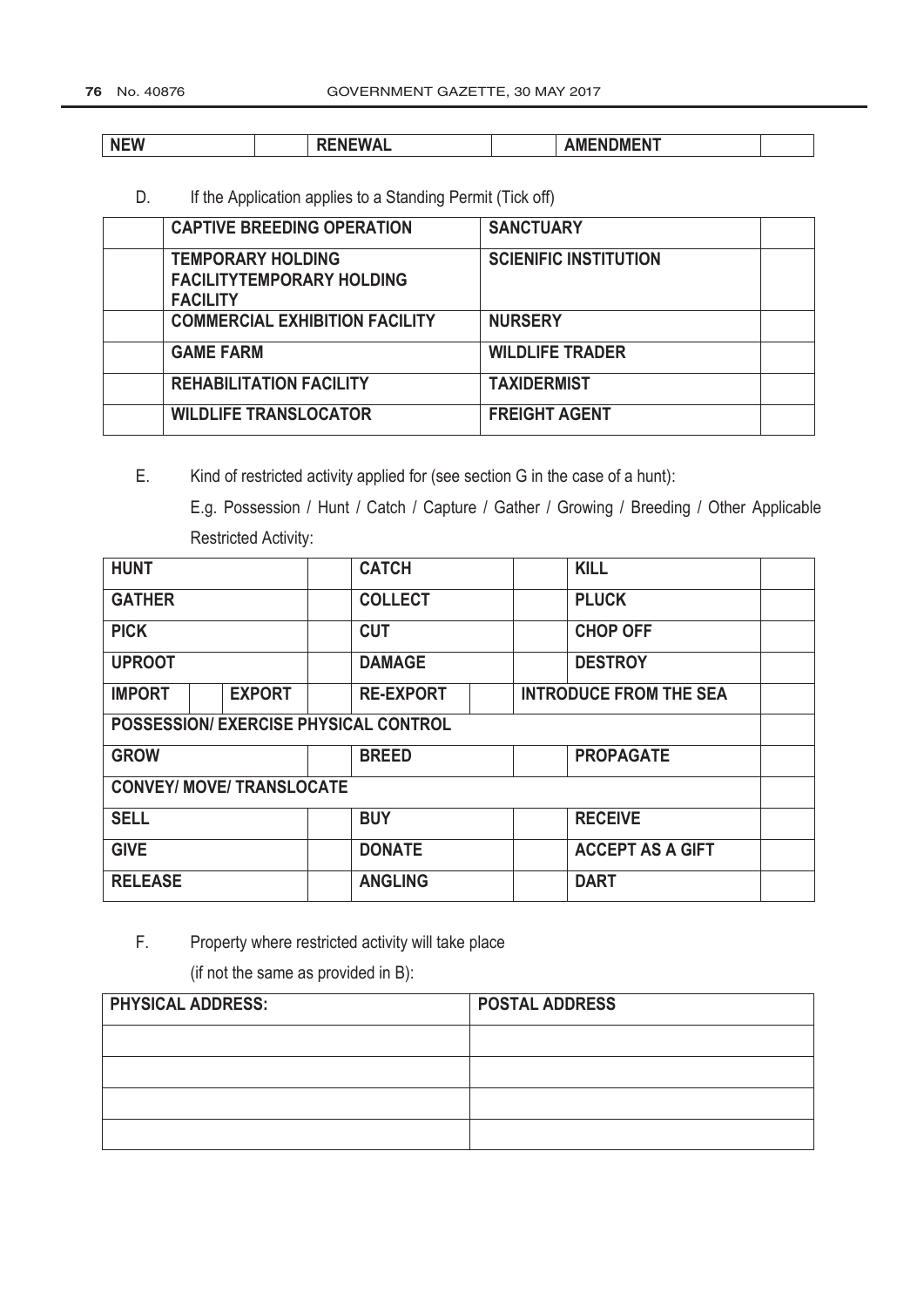## G. In the case of transport/ export / import / sell / purchase:

| <b>NAME OF SELLER:</b>                                                 | <b>NAME OF PURCHASER:</b>                             |
|------------------------------------------------------------------------|-------------------------------------------------------|
| <b>PHYSICAL ADDRESS</b><br>(SELLER/ TRANSPORT FROM OR EXPORT<br>FROM): | PHYSICAL ADDRESS (PURCHASER/<br><b>TRANSPORT TO):</b> |
|                                                                        |                                                       |
|                                                                        |                                                       |
|                                                                        |                                                       |

#### H. Species Involved:

| <b>SCIENTIFIC NAME</b> | <b>COMMON NAME</b> | <b>QUANTITY</b> | <b>PARTICULARS</b><br><b>OF</b><br>SPECIMEN (Such as sex,<br>markings,<br>size, age,<br>derivatives etc) |
|------------------------|--------------------|-----------------|----------------------------------------------------------------------------------------------------------|
|                        |                    |                 |                                                                                                          |
|                        |                    |                 |                                                                                                          |
|                        |                    |                 |                                                                                                          |
|                        |                    |                 |                                                                                                          |
|                        |                    |                 |                                                                                                          |
|                        |                    |                 |                                                                                                          |

#### I. Additional Information for Hunt:

(i) Hunting Client and Applicant Details: (If applicable)

| <b>HUNTING CLIENT AND NAME:</b> |  |
|---------------------------------|--|
| <b>PASSPORT HUMBER:</b>         |  |
| <b>PHYSICAL ADDRESS:</b>        |  |
|                                 |  |

## (ii) Hunting Outfitter and Professional Hunting Details: (if applicable)

| <b>HUNTING OUTFITTER</b> | <b>PROFESSIONAL HUNTER</b> |
|--------------------------|----------------------------|
| <b>NAME:</b>             | <b>NAME:</b>               |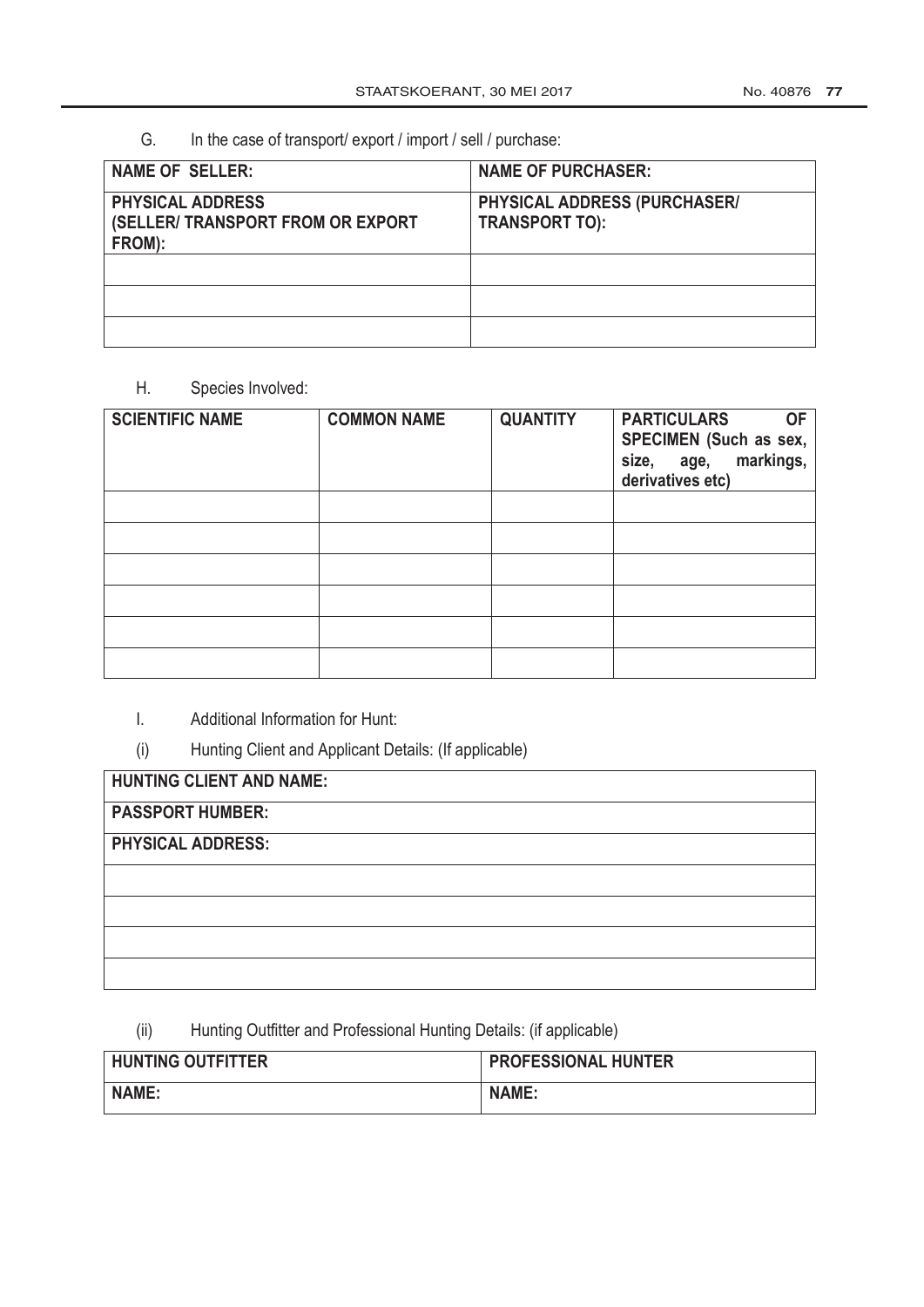## **TEL NO: TEL NO:**

## (iii) Duration of Hunting Trip

| <b>ARRIVAL DATE: (dd/mm/year)</b> | DEPARTURE DATE: (dd/mm/year) |
|-----------------------------------|------------------------------|
|                                   |                              |

## (iv) Weapon and Method of Hunt

| <b>WEAPON</b> | <b>METHOD</b> |
|---------------|---------------|
|               |               |

## J. Additional Information for Standing Permits

| <b>REGISTRATION NUMBER:</b> |  |
|-----------------------------|--|
|                             |  |

…………………………………. ……………………..

Signature of applicant Date Date Date Date Date

K. Official Use

| <b>NAME OF INSPECTION</b><br><b>OFFICIAL</b> | <b>SIGNATURE OF</b><br><b>INSPECTION</b><br><b>OFFICIAL</b> | <b>DATE</b> | <b>APPROVED/REFUSED</b> |
|----------------------------------------------|-------------------------------------------------------------|-------------|-------------------------|
|                                              |                                                             |             |                         |
| <b>REASONS FOR REFUSAL:</b>                  |                                                             |             |                         |

## L. Period of Validity of Permit

| FROM: (dd/mm/year) | TO: (dd/mm/year) |
|--------------------|------------------|
|                    |                  |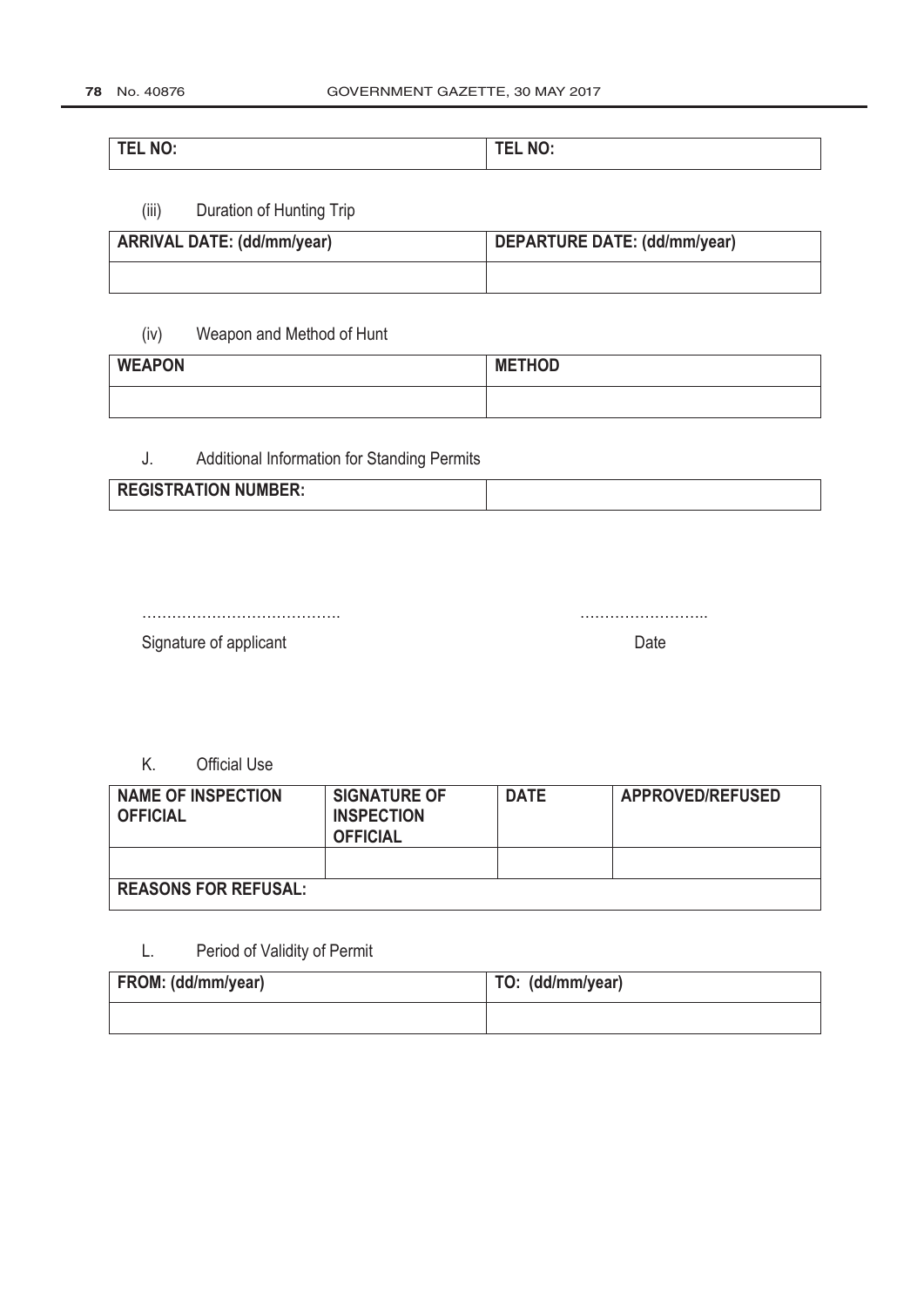#### **ANNEXURE 2**

# **APPLICATIONS FOR RENEWAL OF PERMITS; APPLICATIONS FOR AMENDMENT OF PERMITS OR REGISTRATIONS**

- A. Applicant details, including name, identity no, telephone no, fax no, cell phone no, e-mail, postal address and physical address;
- B. Details of current permit or registered facility, including the kind of facility, the name of the permit-holder or facility, the address of the permit-holder or facility, the permit number or registration certificate number and the date it was issued; and
- C. Details of renewal/ amendment applied for and reasons (if appropriate)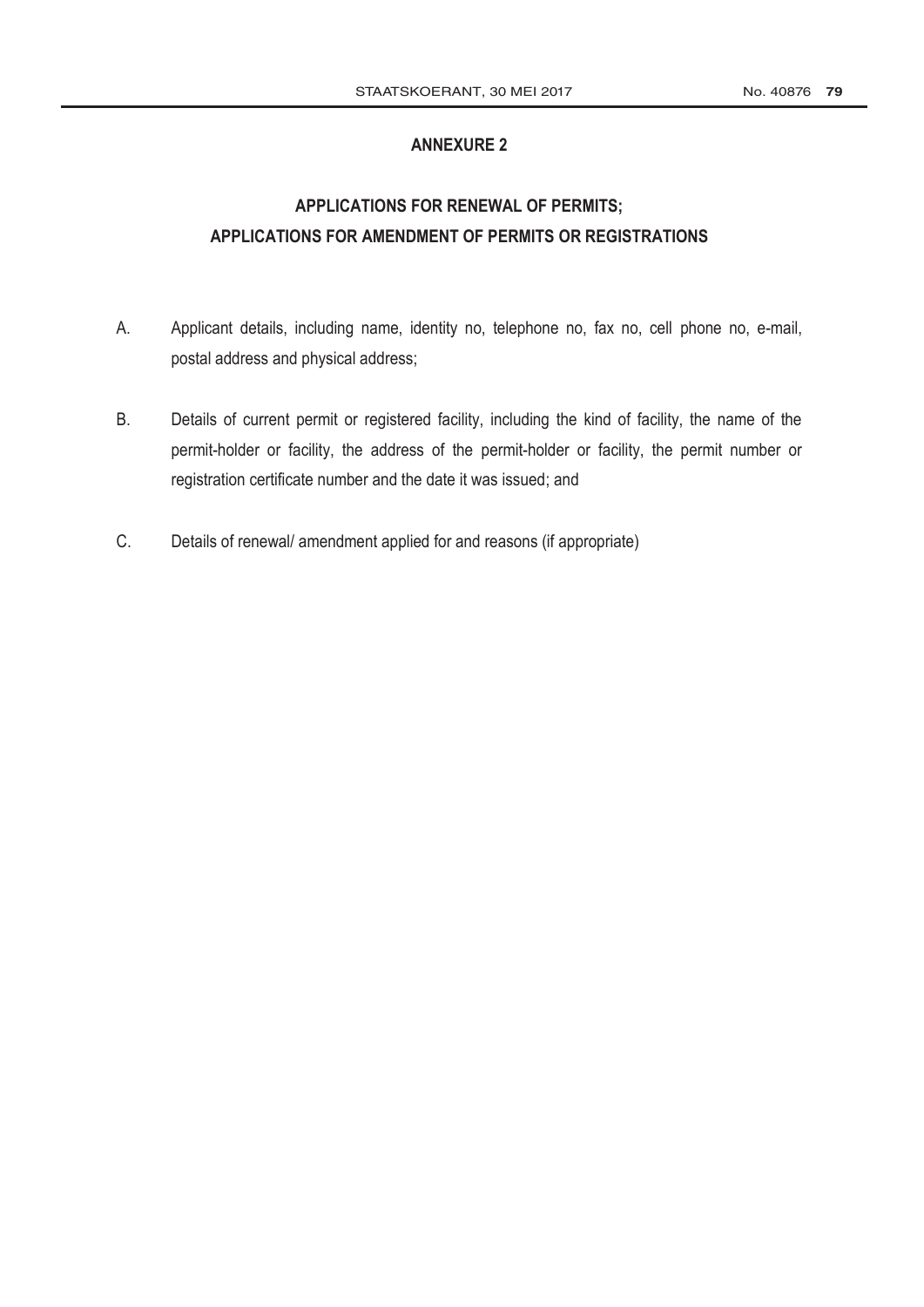# **ANNEXURE 3 PROCESSING FEES**

| <b>PERMIT</b>                                 | <b>FEE</b>                                       |
|-----------------------------------------------|--------------------------------------------------|
| Ordinary<br>permit<br>renewal<br>or<br>new,   | International import / export / re-export permit |
| amendment                                     | application - R50.00                             |
|                                               | Hunting/catching/killing - R100.00               |
|                                               | Gathering/plucking/collecting - R50.00           |
|                                               | Conveying/moving/translocation - R50.00          |
|                                               | Growing/breeding/propagating - R50.00            |
|                                               | Selling/buying/receiving/giving/donating -       |
|                                               | R50.00                                           |
|                                               | Permanent possession permit - R50.00             |
| Registration                                  | R 1 000.00                                       |
| Standing permit                               | R 1 000.00                                       |
| Renewal of a standing permit                  | R1000.00                                         |
| Amendment<br>of a<br>standing<br>permit<br>or | R200.00                                          |
| registration certificate                      |                                                  |
| Lost/stolen Permit                            | R50.00                                           |
| Permits to officials of organs of state       | No application fee applicable                    |
| Boat-based whale and<br>watching<br>dolphin   | <b>Application Fees</b>                          |
| permits                                       | Application fees for undertaking boat-based      |
|                                               | whale and dolphin watching is R9,123.00          |
|                                               |                                                  |
|                                               | <b>Permit Fees</b>                               |
|                                               | Permit fees to conduct boat-based whale and      |
|                                               | dolphin watching are the following:              |
|                                               | (i) Vessels licenced in terms of the relevant    |
|                                               | legislation and registered by SAMSA to           |
|                                               | carry five passengers or less is R4,199.00       |
|                                               | (ii) Vessels licenced in terms of the relevant   |
|                                               | legislation and registered by SAMSA to           |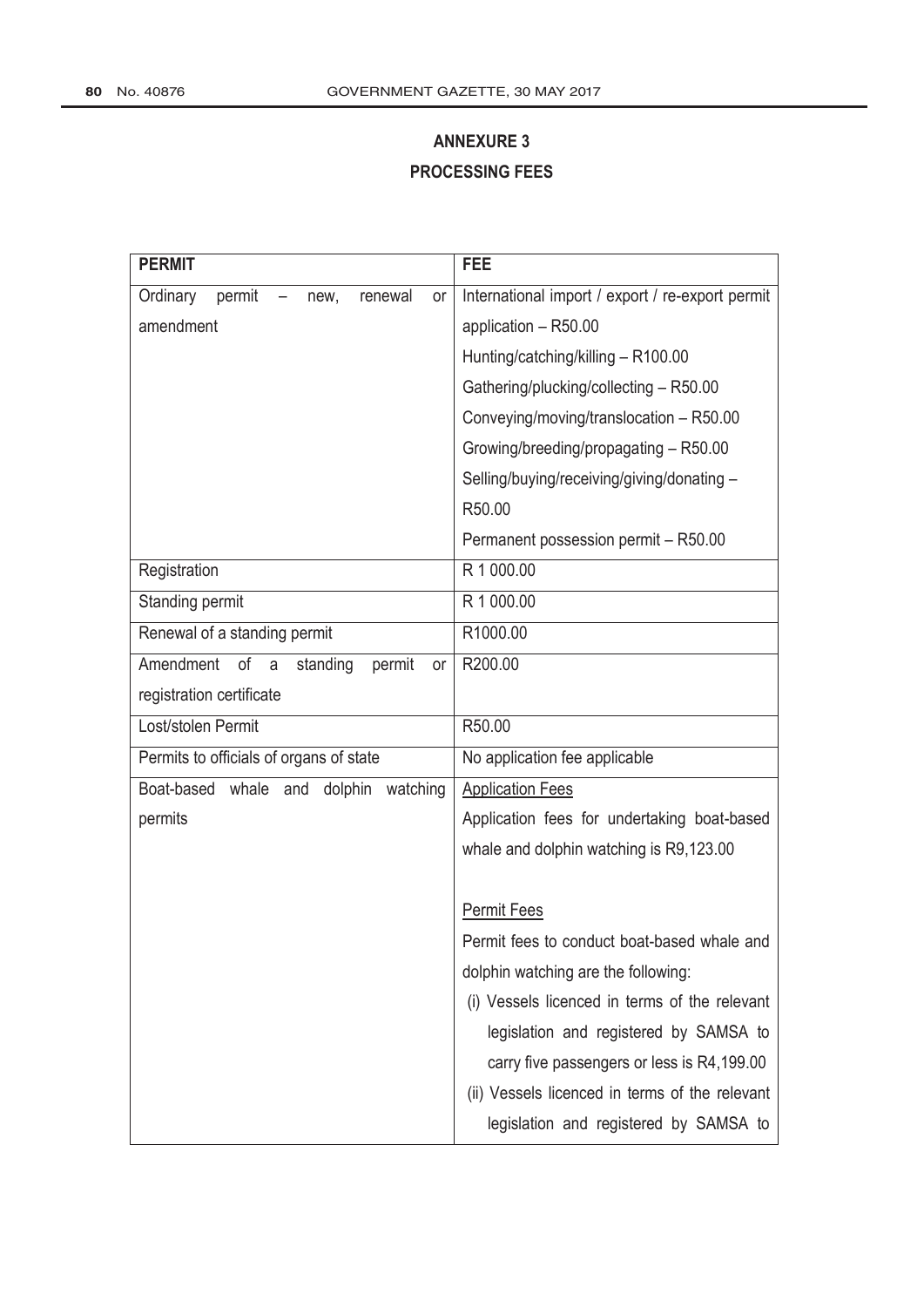|                                 | carry six (6) to ten (10) passengers is         |
|---------------------------------|-------------------------------------------------|
|                                 | R8,249.00                                       |
|                                 | (iii) Vessels licenced in terms of the relevant |
|                                 | legislation and registered by SAMSA to          |
|                                 | eleven<br>(11)<br>to<br>twenty<br>(20)<br>carry |
|                                 | passengers is $-$ a base fee of R8,249.00       |
|                                 | plus R2,410.00 for each additional paying       |
|                                 | passenger over and above ten (10) that          |
|                                 | the vessel is registered to carry               |
|                                 | (iv) Vessels licenced in terms of the relevant  |
|                                 | legislation and registered by SAMSA to          |
|                                 | carry 21 or<br>more<br>passengers<br><b>is</b>  |
|                                 | R37,993.00                                      |
|                                 |                                                 |
| White shark cage diving permits | <b>Application Fees</b>                         |
|                                 | Application fees for undertaking white shark    |
|                                 | cage diving is R9,123.00                        |
|                                 |                                                 |
|                                 | <b>Permit Fees</b>                              |
|                                 | Permit fees to conduct white shark cage         |
|                                 | diving are the following:                       |
|                                 | (i) Vessels licenced in terms of the relevant   |
|                                 | legislation and registered by SAMSA to          |
|                                 | carry twelve (12) or less passengers is         |
|                                 | R23,496.00                                      |
|                                 | (ii) Vessels licenced in terms of the relevant  |
|                                 | legislation and registered by SAMSA to          |
|                                 | carry more than 12 paying passengers - a        |
|                                 |                                                 |
|                                 | base fee of R23,496.00 plus R1,861.00 for       |
|                                 | each paying passenger over and above            |
|                                 | twelve (12) that the vessel is registered to    |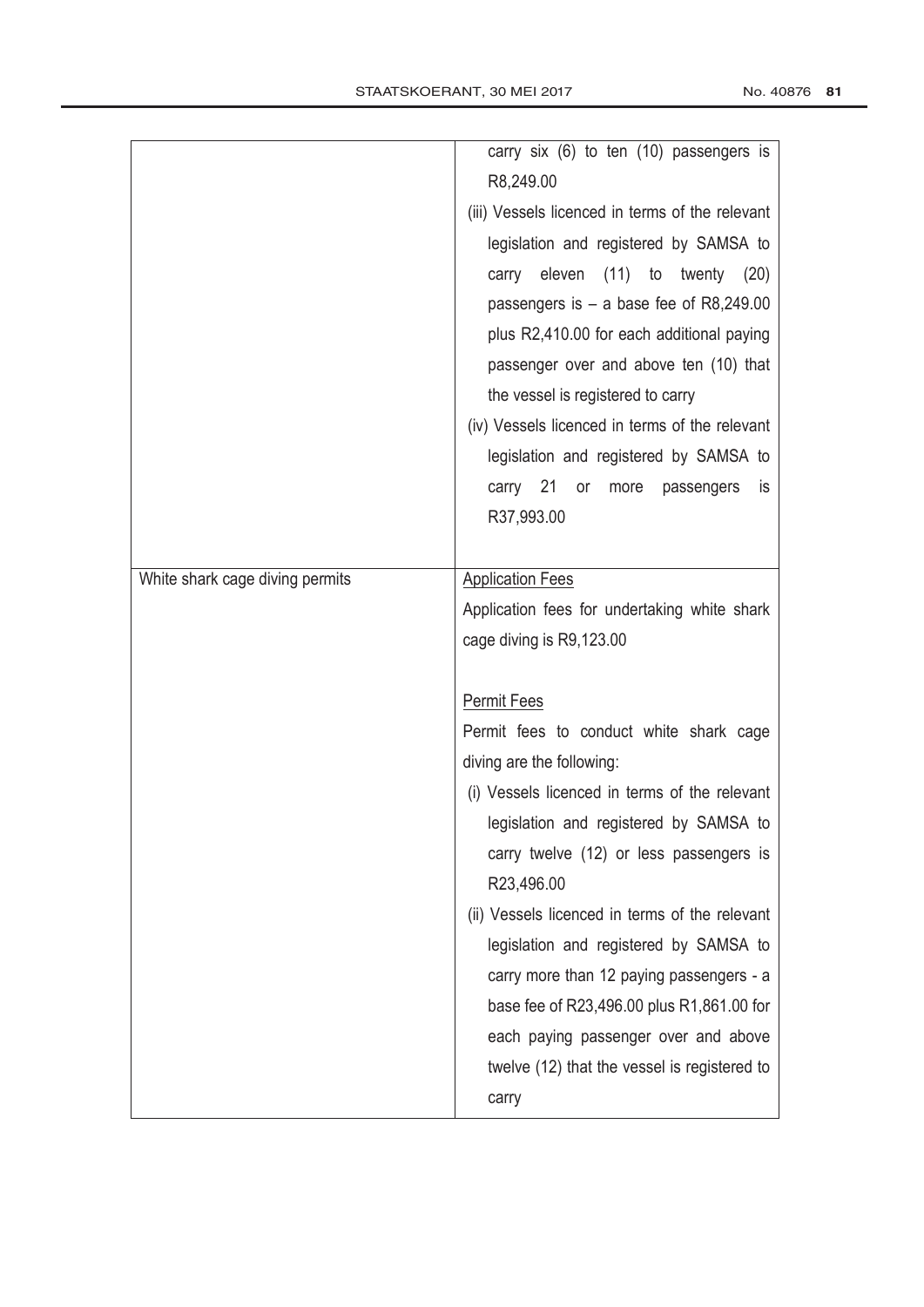**Annexure 4**



#### **ORDINARY PERMIT**

**Issued in terms of the provisions of the National Environmental Management: Biodiversity Act, 2004 (Act No. 10 of 2004)**

| <b>NAME OF ISSUING AUTHORITY</b> |  |  |
|----------------------------------|--|--|
| <b>NAME</b>                      |  |  |
| <b>ADDRESS</b>                   |  |  |
|                                  |  |  |
| <b>PROVINCE</b>                  |  |  |

| <b>DETAIL OF PERMIT-HOLDER</b> |                       |  |                     |                            |
|--------------------------------|-----------------------|--|---------------------|----------------------------|
| <b>NAME</b>                    |                       |  |                     |                            |
| <b>SURNAME</b>                 |                       |  | <b>PASSPORT NO.</b> |                            |
|                                | <b>POSTAL ADDRESS</b> |  |                     | <b>RESIDENTIAL ADDRESS</b> |
| <b>ADDRESS</b>                 |                       |  |                     |                            |
| <b>ADDRESS</b>                 |                       |  |                     |                            |
| <b>ADDRESS</b>                 |                       |  |                     |                            |
| <b>TOWN</b>                    |                       |  |                     |                            |
| <b>POSTAL CODE</b>             |                       |  |                     |                            |
| <b>PROVINCE</b>                |                       |  |                     |                            |

| <b>DETAIL OF SPECIES INVOLVED</b> |                        |            |                 |                |  |
|-----------------------------------|------------------------|------------|-----------------|----------------|--|
|                                   | <b>SPECIES</b>         | <b>SEX</b> | <b>QUANTITY</b> | <b>MARKING</b> |  |
| <b>COMMON NAME</b>                | <b>SCIENTIFIC NAME</b> | (if known) |                 |                |  |
|                                   |                        |            |                 | applicable)    |  |
|                                   |                        |            |                 |                |  |
|                                   |                        |            |                 |                |  |
|                                   |                        |            |                 |                |  |

## **DETAIL OF RESTRICTED ACTIVITIES INVOLVED**

| NAME AND SURNAME OF PURCHASER/                            |  |
|-----------------------------------------------------------|--|
| <b>SELLER</b>                                             |  |
| <b>RESIDENTIAL ADDRESS OF PURCHASER/</b><br><b>SELLER</b> |  |
|                                                           |  |

| IN THE CASE OF INTERNATIONAL IMPORT/ EXPORT: |  |  |
|----------------------------------------------|--|--|
| NAME AND SURNAME OF CONSIGNEE/               |  |  |
| <b>CONSIGNOR</b>                             |  |  |
| <b>RESIDENTIAL ADDRESS OF CONSIGNEE!</b>     |  |  |
| <b>CONSIGNOR</b>                             |  |  |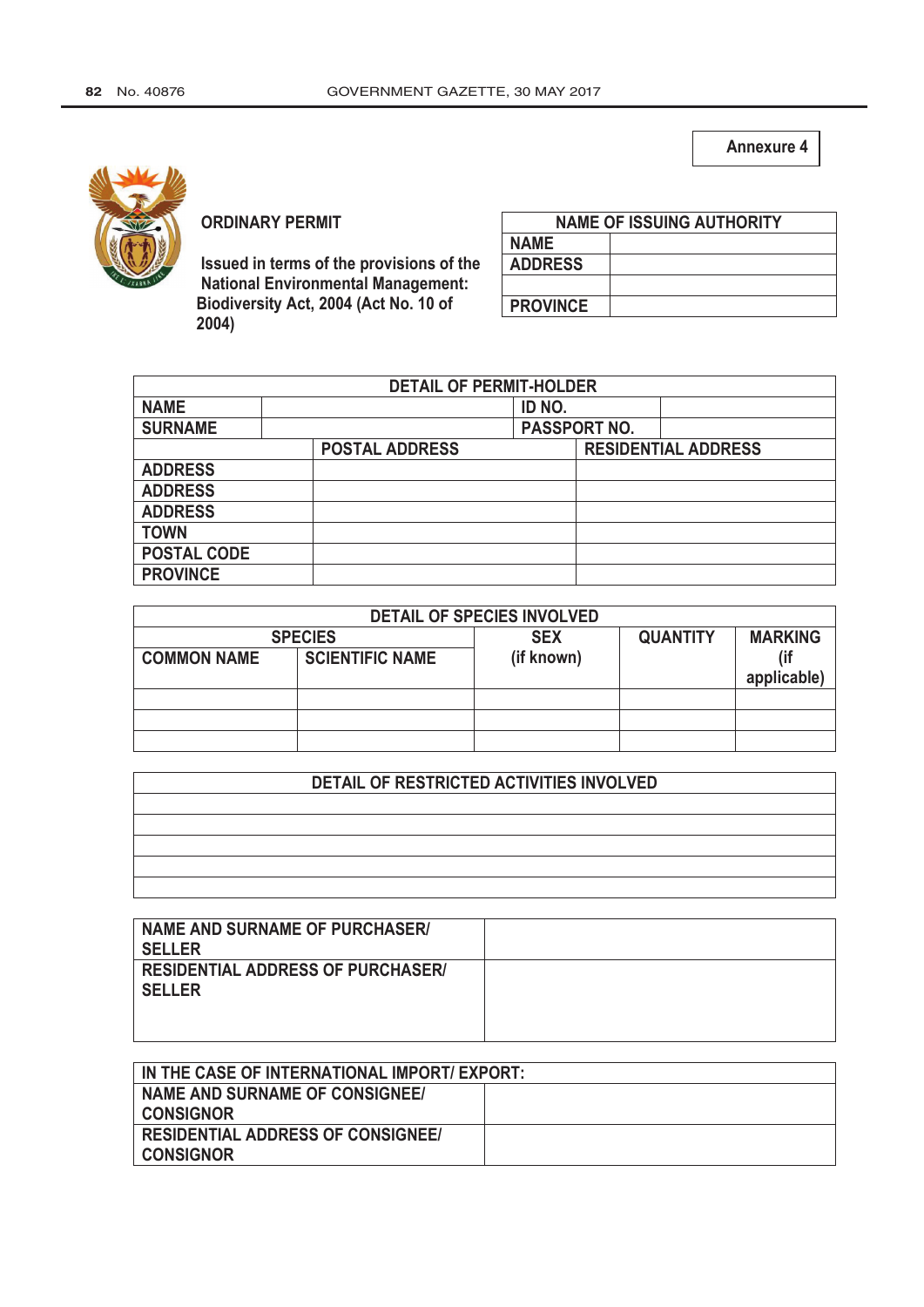| IN THE CASE OF A HUNT:                        |  |
|-----------------------------------------------|--|
| <b>NAME AND SURNAME OF HUNTING CLIENT (if</b> |  |
| applicable)                                   |  |
| NAME AND SURNAME OF PROFESSIONAL HUNTER       |  |
| (if applicable)                               |  |
| NAME AND SURNAME OF HUNTING OUTFITTER (if     |  |
| applicable)                                   |  |
| <b>WEAPON AND METHOD OF HUNTING</b>           |  |

| IN THE CASE OF POSSESSION OF ELEPHANT IVORY OR RHINOCEROS HORN: |  |  |  |  |
|-----------------------------------------------------------------|--|--|--|--|
| <b>WEIGHT OF EACH PIECE APPLIED FOR</b>                         |  |  |  |  |
| <b>LENGTH OF THE ELEPHANT IVORY</b>                             |  |  |  |  |
| <b>BASE CIRCUMFERENCE OF ELEPHANT</b>                           |  |  |  |  |
| <b>IVORY OR RHINOCEROS HORN</b>                                 |  |  |  |  |
| <b>REGISTRATION NUMBER</b>                                      |  |  |  |  |
| <b>MICROCHIP NUMBER</b>                                         |  |  |  |  |

|                                  |                                                  |  | <b>PERMIT VALIDATION</b> |                                |  |  |
|----------------------------------|--------------------------------------------------|--|--------------------------|--------------------------------|--|--|
|                                  | <b>PERIOD OF VALIDITY</b><br><b>FROM:</b><br>TO: |  |                          |                                |  |  |
| <b>RECEIPT</b>                   |                                                  |  |                          |                                |  |  |
| <b>NUMBER</b>                    |                                                  |  |                          |                                |  |  |
|                                  |                                                  |  |                          |                                |  |  |
|                                  |                                                  |  |                          |                                |  |  |
|                                  |                                                  |  |                          |                                |  |  |
| <b>SIGNATURE ISSUING OFFICER</b> |                                                  |  |                          | <b>SIGNATURE PERMIT-HOLDER</b> |  |  |
| <b>DATE STAMP:</b>               |                                                  |  |                          |                                |  |  |
|                                  |                                                  |  |                          |                                |  |  |
|                                  |                                                  |  |                          |                                |  |  |
|                                  |                                                  |  |                          |                                |  |  |
|                                  |                                                  |  |                          |                                |  |  |
|                                  |                                                  |  |                          |                                |  |  |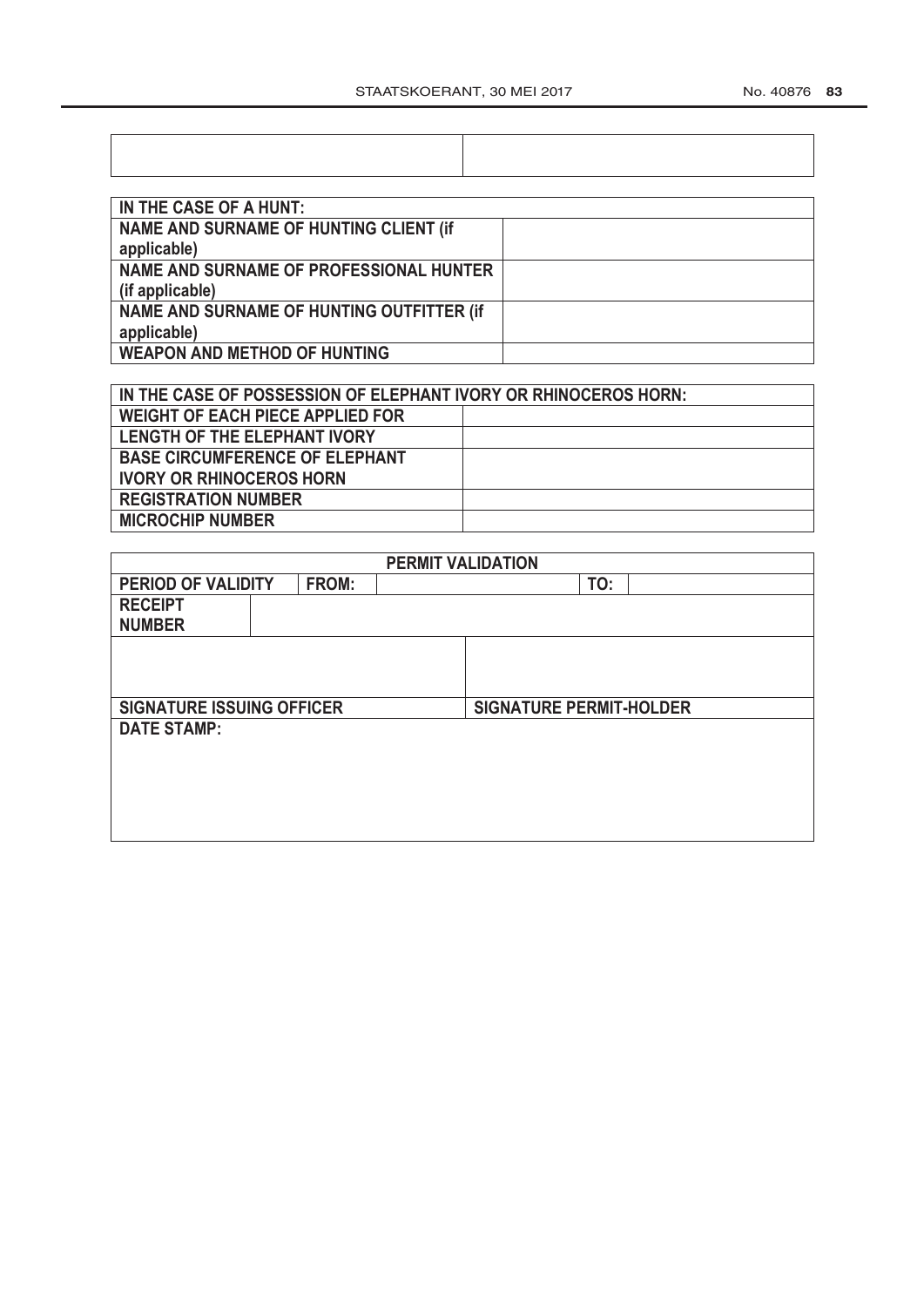**Annexure 5**



**STANDING PERMIT** 

**Issued in terms of the provisions of the National Environmental Management: Biodiversity Act, 2004 (Act No. 10 of 2004)**

|                 | <b>NAME OF ISSUING AUTHORITY</b> |
|-----------------|----------------------------------|
| <b>NAME</b>     |                                  |
| <b>ADDRESS</b>  |                                  |
|                 |                                  |
| <b>PROVINCE</b> |                                  |

| PROVINCIAL DEPARTMENT                   | <b>NATIONAL DEPARTMENT</b>               |  |
|-----------------------------------------|------------------------------------------|--|
| <b>PROTECTED AREA MANAGEMENT</b>        | <b>VETERINARIAN</b>                      |  |
| <b>AUTHORITY</b>                        |                                          |  |
| <b>REGISTERED CAPTIVE BREEDING</b>      | <b>REGISTERED SCIENTIFIC INSTITUTION</b> |  |
| <b>OPERATION</b>                        |                                          |  |
| <b>REGISTERED SANCTUARY</b>             | <b>REGISTERED REHABILITATION</b>         |  |
|                                         | <b>FACILITY</b>                          |  |
| <b>REGISTERED COMMERCIAL EXHIBITION</b> | <b>REGISTERED GAME FARM</b>              |  |
| <b>FACILITY</b>                         |                                          |  |
| <b>REGISTERED WILDLIFE TRADER</b>       | <b>REGISTERED NURSERY</b>                |  |
| <b>UNIQUE REGISTRATION NUMBER</b>       |                                          |  |

|                    | <b>DETAIL OF PERMIT-HOLDER</b> |        |                     |                            |
|--------------------|--------------------------------|--------|---------------------|----------------------------|
| <b>NAME</b>        |                                | ID NO. |                     |                            |
| <b>SURNAME</b>     |                                |        | <b>PASSPORT NO.</b> |                            |
|                    | <b>POSTAL ADDRESS</b>          |        |                     | <b>RESIDENTIAL ADDRESS</b> |
| <b>ADDRESS</b>     |                                |        |                     |                            |
| <b>ADDRESS</b>     |                                |        |                     |                            |
| <b>ADDRESS</b>     |                                |        |                     |                            |
| <b>TOWN</b>        |                                |        |                     |                            |
| <b>POSTAL CODE</b> |                                |        |                     |                            |
| <b>PROVINCE</b>    |                                |        |                     |                            |

|                    |                                          | <b>DETAIL OF SPECIES INVOLVED</b> |                 |                |
|--------------------|------------------------------------------|-----------------------------------|-----------------|----------------|
|                    | <b>SPECIES</b>                           | <b>SEX</b>                        | <b>QUANTITY</b> | <b>MARKING</b> |
| <b>COMMON NAME</b> | <b>SCIENTIFIC NAME</b>                   | (if known)                        |                 | (if            |
|                    |                                          |                                   |                 | applicable)    |
|                    |                                          |                                   |                 |                |
|                    |                                          |                                   |                 |                |
|                    |                                          |                                   |                 |                |
|                    |                                          |                                   |                 |                |
|                    |                                          |                                   |                 |                |
|                    | DETAIL OF RESTRICTED ACTIVITIES INVOLVED |                                   |                 |                |
|                    |                                          |                                   |                 |                |
|                    |                                          |                                   |                 |                |
|                    |                                          |                                   |                 |                |
|                    |                                          |                                   |                 |                |
|                    |                                          |                                   |                 |                |
|                    |                                          |                                   |                 |                |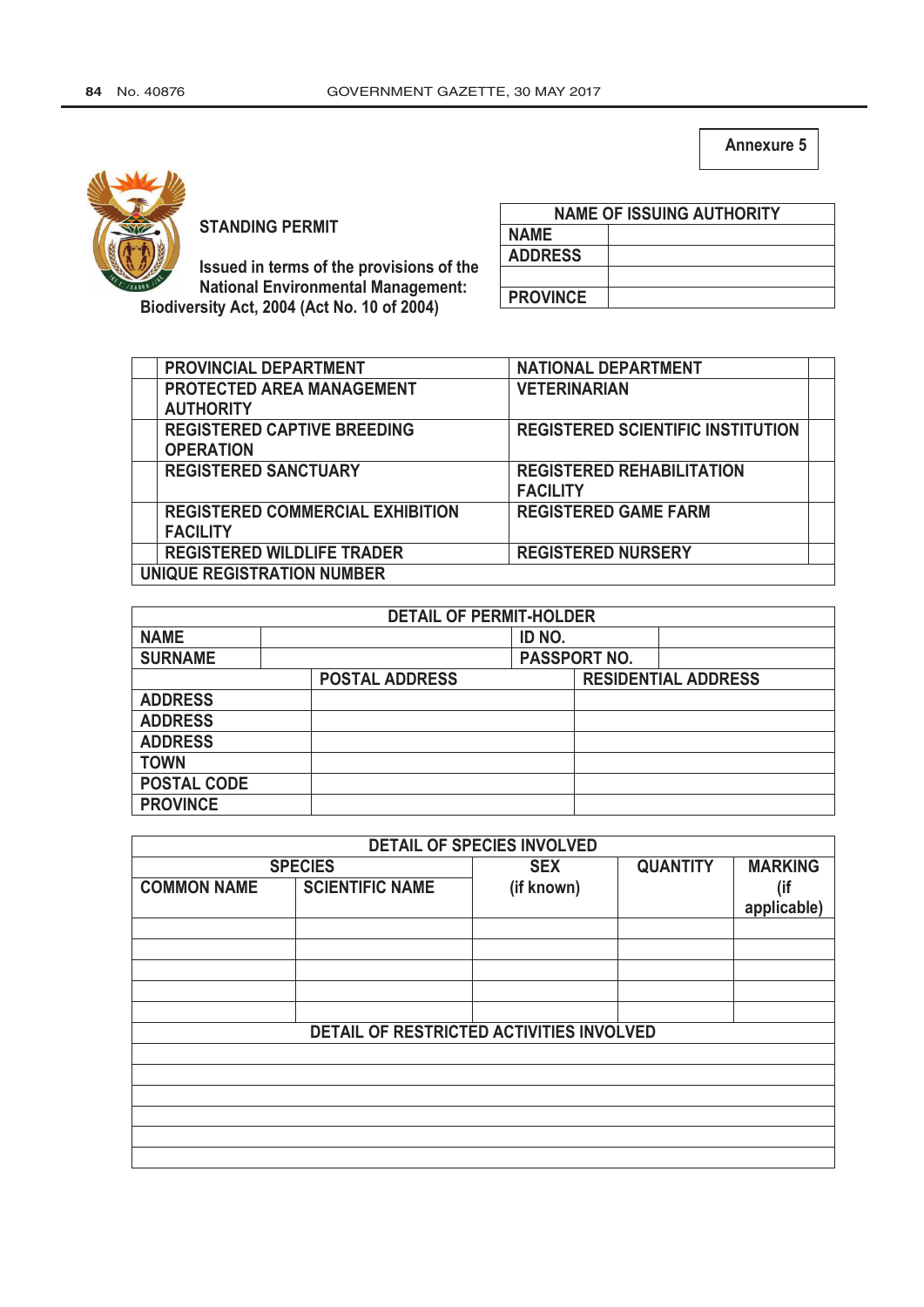|                                  |                             |  | <b>PERMIT VALIDATION</b> |                                |     |  |
|----------------------------------|-----------------------------|--|--------------------------|--------------------------------|-----|--|
|                                  | PERIOD OF VALIDITY<br>FROM: |  |                          |                                | TO: |  |
| <b>RECEIPT</b>                   |                             |  |                          |                                |     |  |
| <b>NUMBER</b>                    |                             |  |                          |                                |     |  |
|                                  |                             |  |                          |                                |     |  |
|                                  |                             |  |                          |                                |     |  |
|                                  |                             |  |                          |                                |     |  |
| <b>SIGNATURE ISSUING OFFICER</b> |                             |  |                          | <b>SIGNATURE PERMIT-HOLDER</b> |     |  |
| <b>DATE STAMP:</b>               |                             |  |                          |                                |     |  |
|                                  |                             |  |                          |                                |     |  |
|                                  |                             |  |                          |                                |     |  |
|                                  |                             |  |                          |                                |     |  |
|                                  |                             |  |                          |                                |     |  |
|                                  |                             |  |                          |                                |     |  |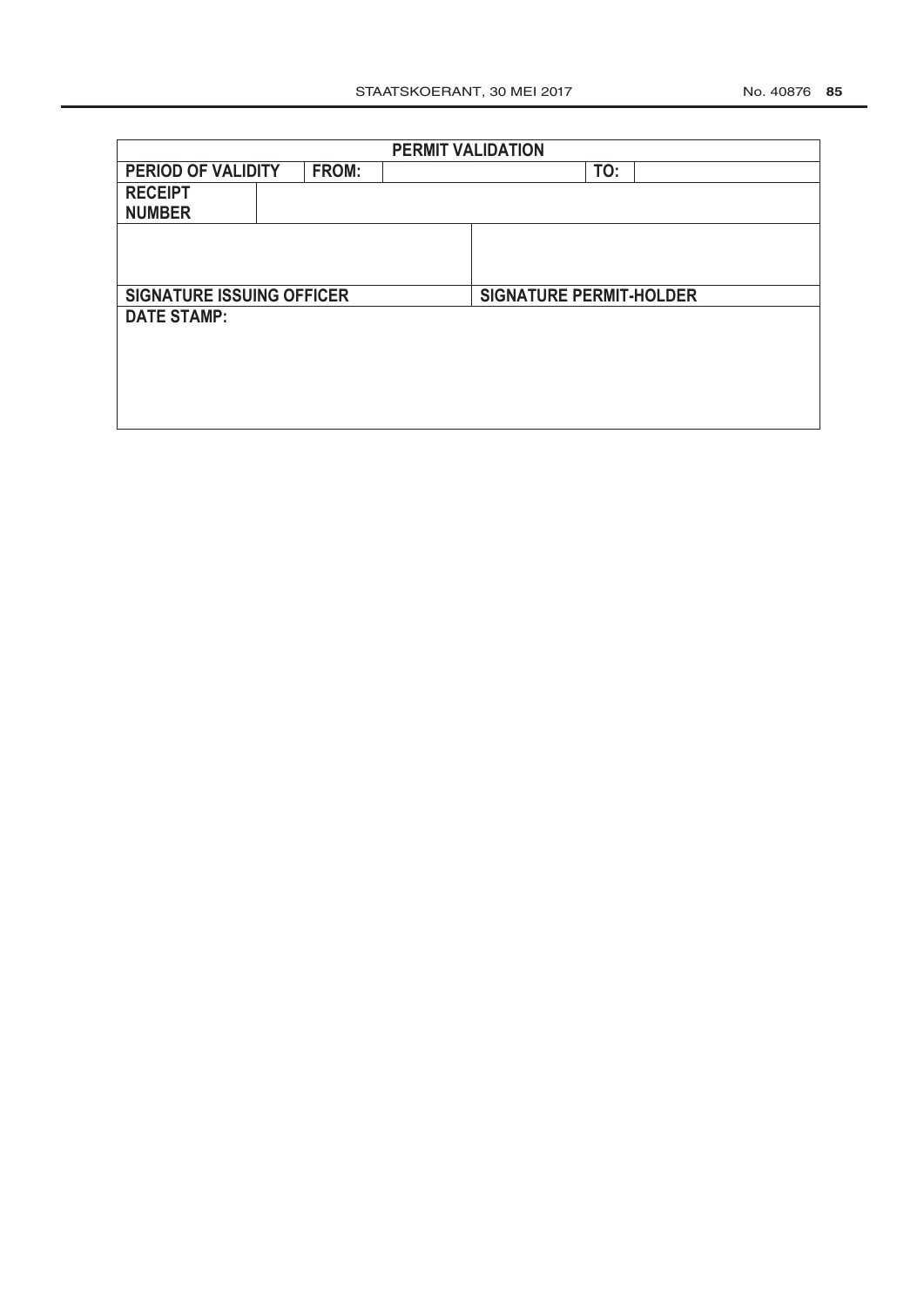#### **ANNEXURE 6**

#### **AREAS FOR BOAT-BASED WHALE AND DOLPHIN WATCHING**

| <b>Areas</b>                   |
|--------------------------------|
| Port Nolloth                   |
| Lambert's Bay                  |
| St Helena Bay - Sandy Point    |
| Saldanha Bay                   |
| Cape Town                      |
| Hout Bay                       |
| Cape Point - Kalkbaai          |
| Gordons Bay                    |
| Hermanus                       |
| Gans Bay                       |
| Kleinbaai                      |
| <b>Arniston and Struis Bay</b> |
| Stilbaai                       |
| Mossel Bay                     |
| Knysna                         |
| Plettenberg Bay                |
| Cape St Francis                |
| <b>Port Elizabeth</b>          |
| Kenton on Sea                  |
| Port Alfred                    |
| East London                    |
| Kei - Umgazi rivers            |
| Umgazi - Umtanvuna rivers      |
| <b>Shelley Beach</b>           |
| Durban                         |
| Richards Bay                   |
| St Lucia                       |
| Sodwana Bay                    |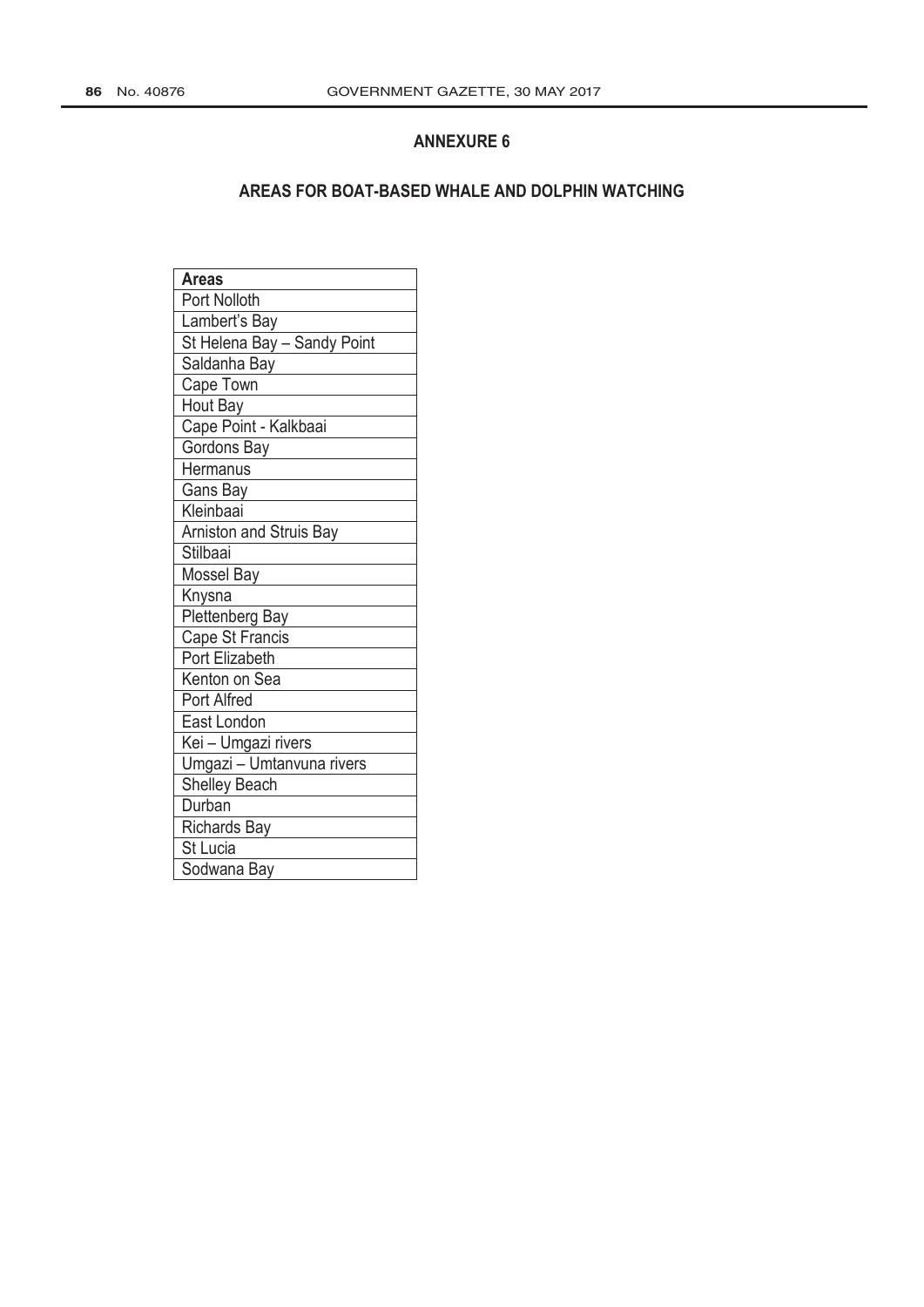#### **ANNEXURE 7**

#### **AREAS FOR WHITE SHARK CAGE DIVING**

| <b>Areas</b>              |
|---------------------------|
| Seal Island, False Bay    |
| Dyer Island, Gansbaai     |
| Quoin Rock, Quoin Point   |
| Seal Island, Mossel Bay   |
| Algoa Bay, Port Elizabeth |